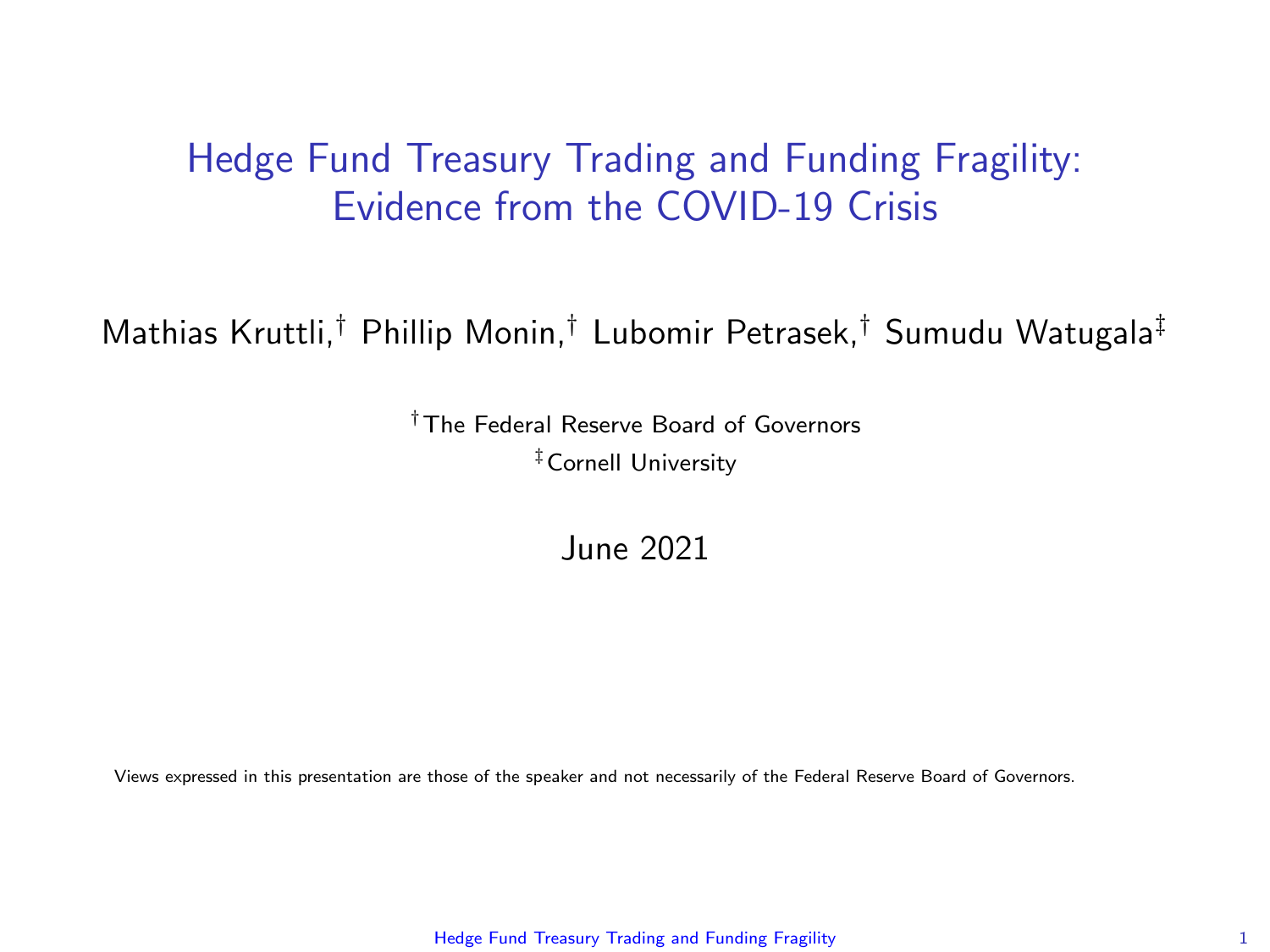### <span id="page-1-0"></span>**Outline**

#### **[Overview](#page-1-0)**

[Data and summary statistics](#page-7-0)

[Hedge fund Treasury trading and the COVID-19 shock](#page-12-0)

[Creditor regulatory constraints](#page-23-0)

[Redemption risk](#page-26-0)

[Margin pressure](#page-31-0)

[Conclusion](#page-34-0)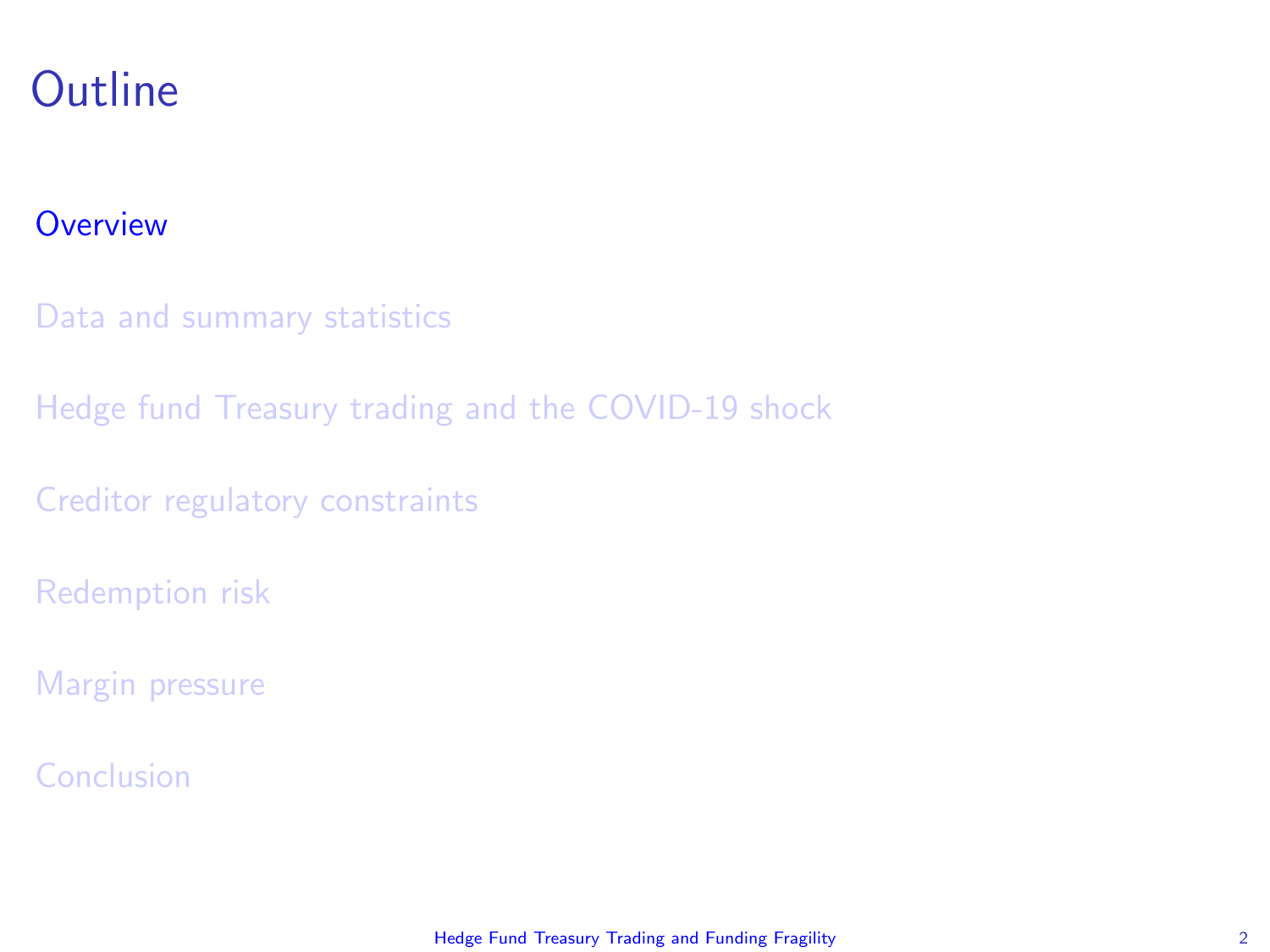### **Background**

- $\blacktriangleright$  Hedge funds have increasing presence in US Treasury (UST) markets
	- − Treasury market arbitrage and other relative-value trading
- Questions about hedge funds' impact on UST market functioning
	- − Less regulated than broker-dealers, few disclosures
	- − Use substantial leverage, investments that are illiquid, especially during crises
	- − Potentially fragile funding structures on both equity and debt side
- $\triangleright$  The March 2020 UST sell-off was unprecedented in scale
	- − Rocked assumptions about the safe haven status of UST
	- − Short-lived: yields and volatility spiked March 10, fell on March 23
	- − Raised questions about the activities and funding of hedge funds (HFs), e.g., [Bloomberg: How a Little Known Trade Upended the U.S. Treasury Market](https://www.bloomberg.com/news/articles/2020-03-17/treasury-futures-domino-that-helped-drive-fed-s-5-trillion-repo)
- **Big picture:** During March 2020 turmoil, did HFs provide liquidity in UST markets? If not, why not?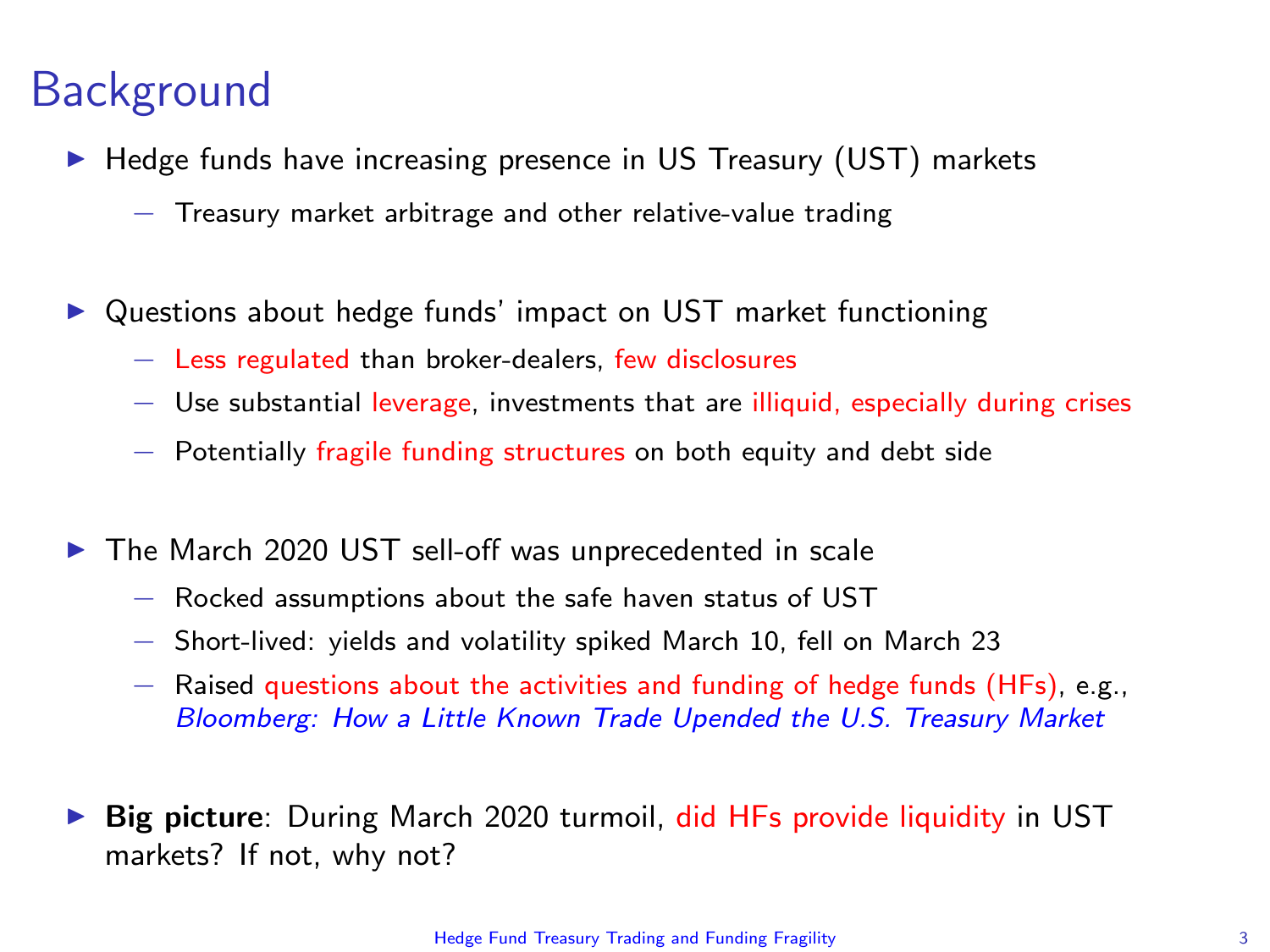## **Questions**

- 1. What was the impact of external financing constraints?
	- − Debt: Did creditor regulatory constraints matter?
		- Conjecture that post-GFC regulations hindered G-SIB dealers' ability to intermediate in UST markets and fund arbitrageur activity E.g., Boyarchenko et al. (2020); He, Nagel, and Song (2020)
	- − Equity: Did share restrictions dampen investor runs and fire sale pressure?
		- Debate on whether share restrictions stabilize HF capital base during a crisis:
		- Allow HFs to avoid value-destroying liquidations (Hombert and Thesmar, 2014)
		- Induce more intense investor redemptions (Ben-David, Franzoni, Moussawi, 2012)
- 2. How did HFs manage cash and portfolio liquidity during the crisis?
	- − LTCM sold more liquid positions first to meet margin calls, reduce risk (Jorion, 2000)
	- − Contrasting findings on the "pecking order" of liquidity for asset managers:
		- Mutual funds (MFs) sell most liquid assets first (Ma, Xiao, and Zeng, 2020)
		- MFs preserve portfolio liquidity to meet future needs (Jiang, Li, Wang, 2020)
- $\triangleright$  Our analysis helps to understand the impact of the Fed intervention.
	- − "The Fed did unbelievable things this time." —Janet Yellen, July 2020 [NYT: A Hedge Fund Bailout Highlights How Regulators Ignored Big Risks](https://www.nytimes.com/2020/07/23/business/economy/hedge-fund-bailout-dodd-frank.html)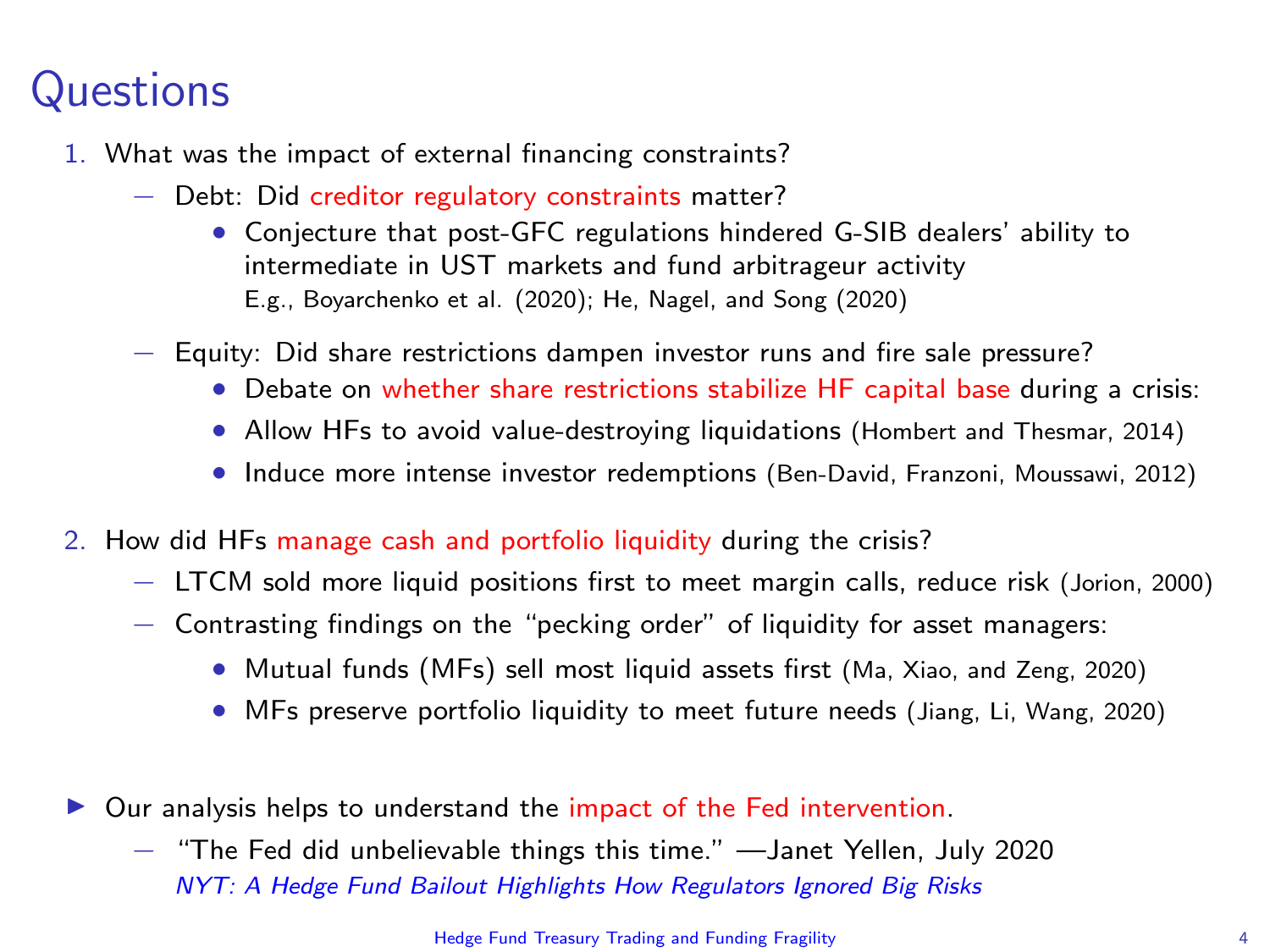## Our paper

- $\triangleright$  First to give granular view of how hedge funds face systematic crisis
	- − Novel comprehensive regulatory data (SEC Form PF) and empirical approach
- $\triangleright$  Examine role of hedge funds during the UST sell-off in March 2020
	- − UST exposures
	- − Financing (bilateral repo) of UST positions and leverage
	- − Fund flows, returns, cash holdings, and portfolio liquidity
- $\triangleright$  Analyze factors that may have affected hedge fund trading and funding
	- − Liquidity and leverage management
	- − Creditor regulatory constraints
	- − Redemption risk
	- − Margin pressure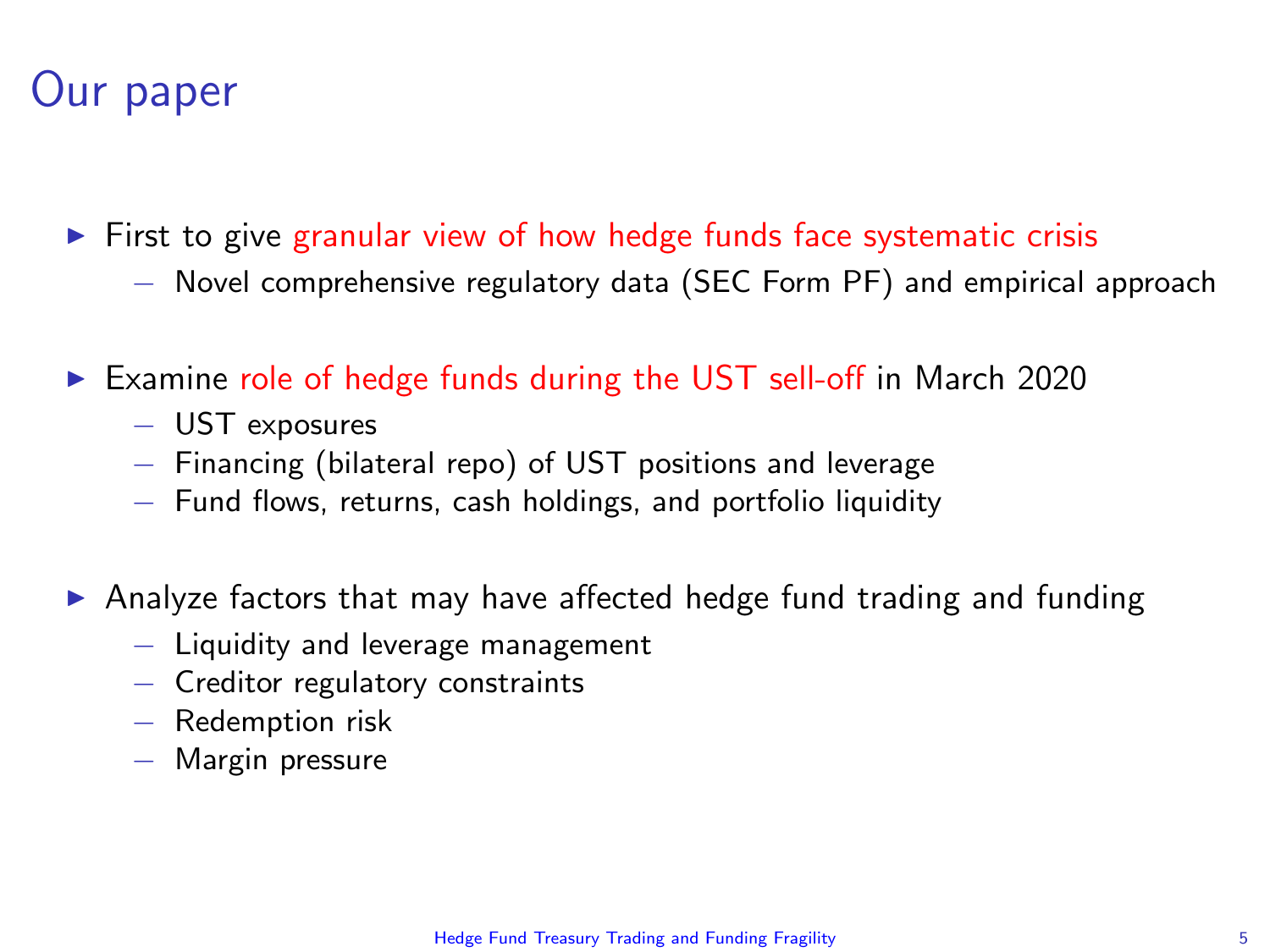### Findings

- $\blacktriangleright$  Hedge fund UST exposures doubled from 2018 to February 2020 to \$2.4 trillion gross notional exposure, driven by relative value arbitrage funds
- In March 2020, average UST fund reduced UST exposure by 20%, had  $-7\%$  return
- $\triangleright$  No evidence of credit supply constraints driving the sell-off
	- − Unchanged repo borrowing levels, repo haircuts, and leverage
	- − Large, more regulated dealers provided disproportionately higher funding
- $\blacktriangleright$  Findings consistent with precautionary flight to cash
	- − Increased cash holdings by over 20%, reduced portfolio illiquidity and size
- Funds with longer share restrictions sold off less and held less liquidity
- $\triangleright$  Speed of Fed intervention likely prevented destabilizing, disorderly fire sales
	- − Intervention reversed substantial HF losses and prevented further capital drain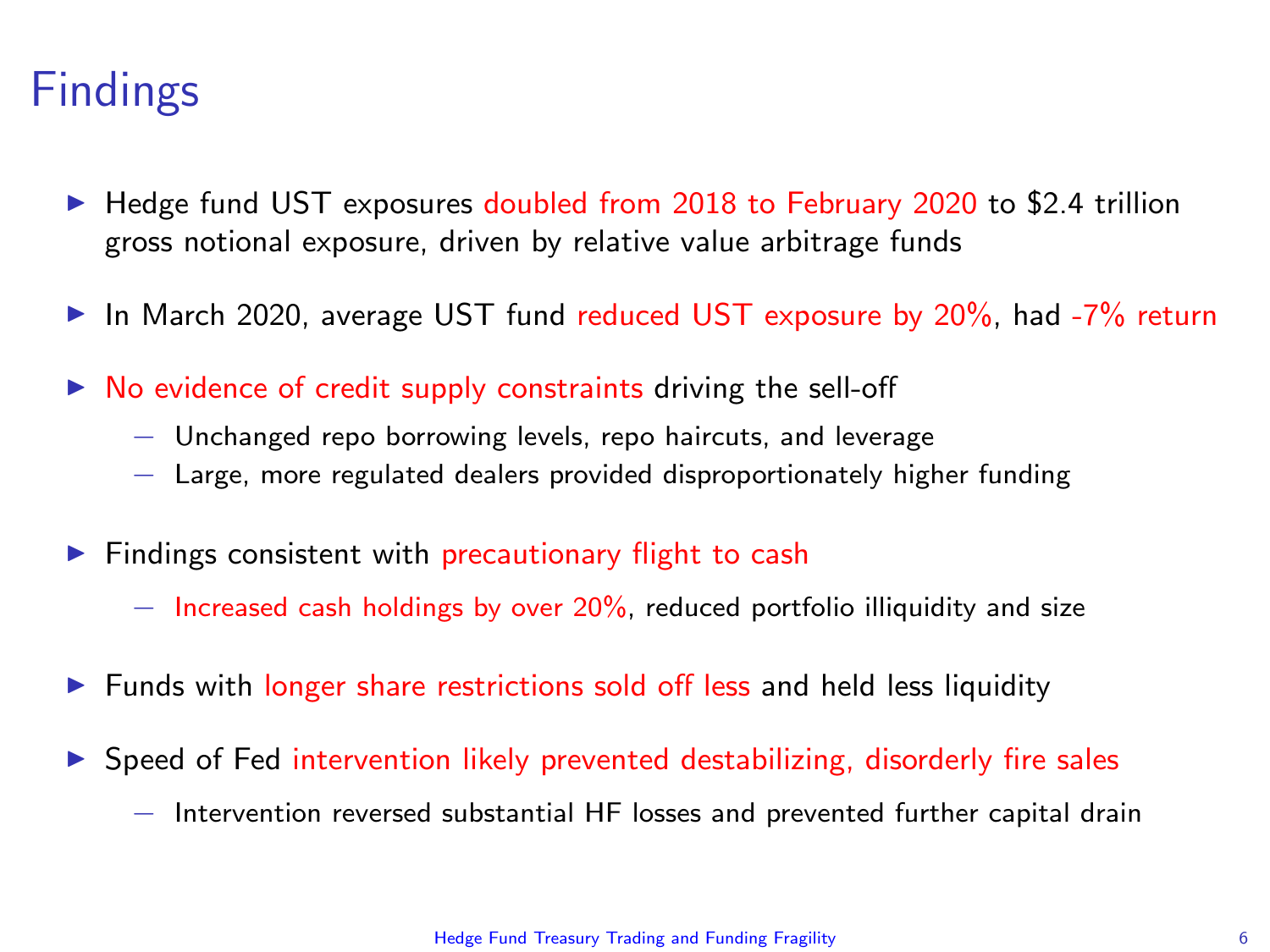### Related literature

- $\blacktriangleright$  (Equity) hedge fund sector during other periods of significant market stress
	- − Dot-com boom/crash: Brunnermeier and Nagel (2004)
	- − GFC: Aragon and Strahan (2012); Ben-David, Franzoni, and Moussawi (2012)
- $\blacktriangleright$  Fixed income arbitrage strategies
	- − Case studies on LTCM: Edwards (1999); Jorion (2000)
	- − Risk-return simulation of FI arbitrage strategies: Duarte, Longstaff, Yu (2007)
	- − Economics of the cash-futures basis trade: Barth and Kahn (2020)
- $\triangleright$  Asset management during March 2020 crisis
	- − Mutual fund fire sales: Falato, Goldstein, Hortacsu (2020); Ma, Xiao, Zeng (2020)
	- − MMF liquidity restrictions: Li, Li, Macchiavelli, and Zhou (2020)
- $\triangleright$  Fixed income markets during March 2020 crisis
	- − UST: Duffie (2020); He, Nagel, and Song (2020); Schrimpf, Shin, and Sushko (2020)
	- − Corporate bonds: Haddad, Moreira, Muir (2020); OHara and Zhou (2020); others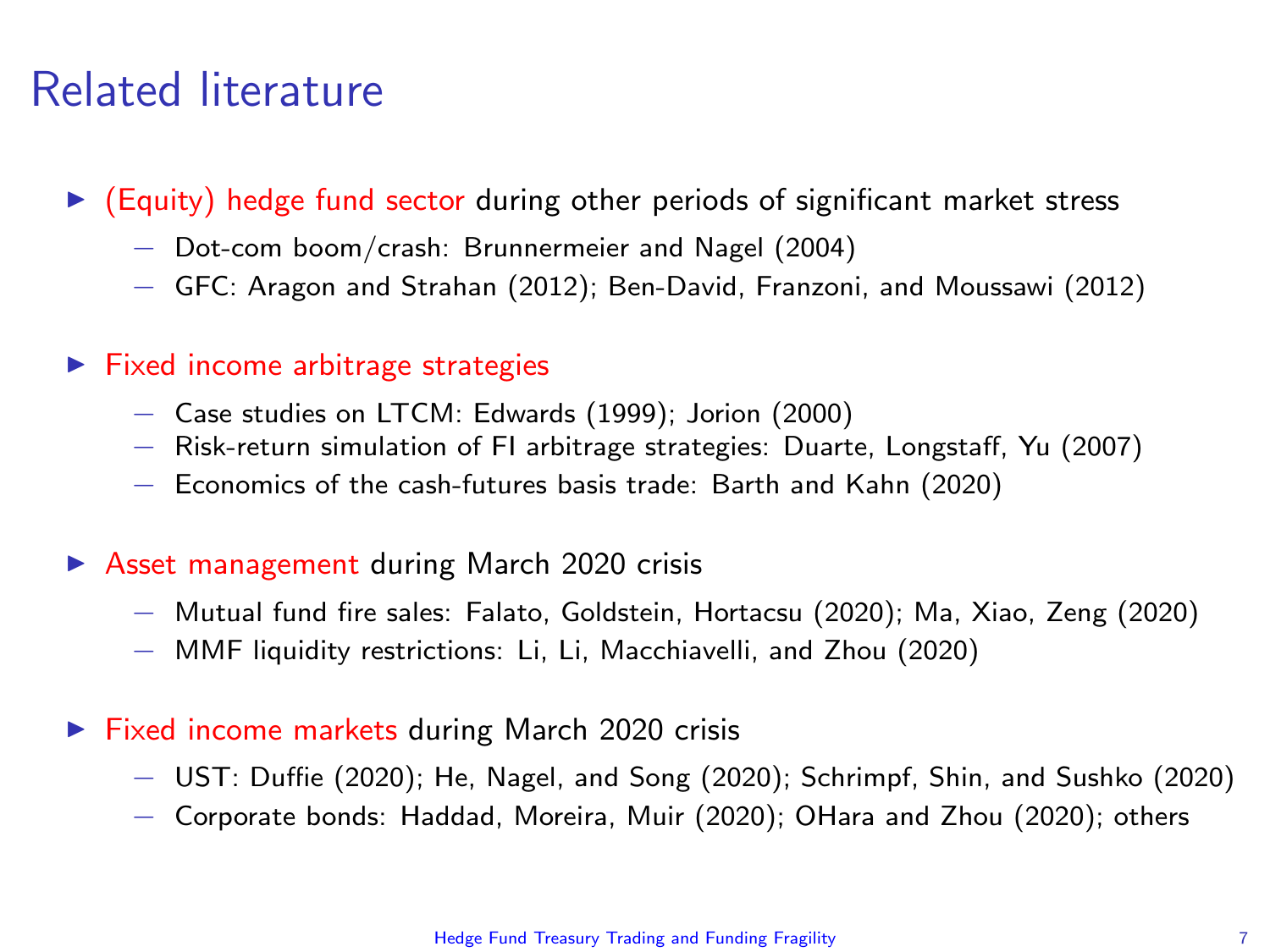### <span id="page-7-0"></span>**Outline**

#### **[Overview](#page-1-0)**

#### [Data and summary statistics](#page-7-0)

[Hedge fund Treasury trading and the COVID-19 shock](#page-12-0)

[Creditor regulatory constraints](#page-23-0)

[Redemption risk](#page-26-0)

[Margin pressure](#page-31-0)

[Conclusion](#page-34-0)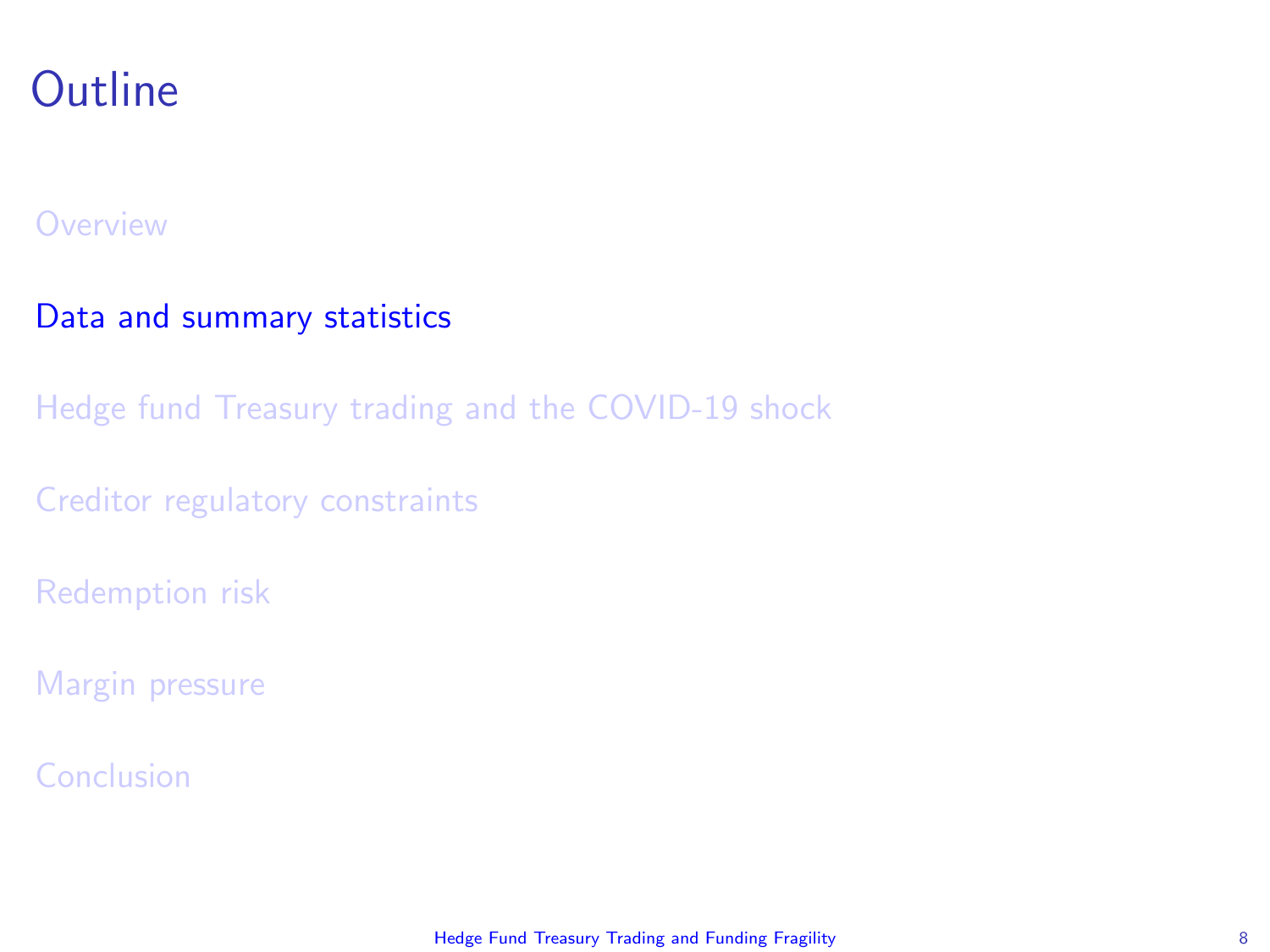- $\triangleright$  Comprehensive fund-level data from SEC Form PF
- ► Sample of qualifying hedge funds (NAV  $\ge$  \$500 million)
- $\triangleright$  Data on Treasury exposures, bilateral repo borrowing and lending, leverage, cash, portfolio liquidity, and share restrictions
- $\triangleright$  Creditor-hedge fund level borrowing data from SEC Form PF Q47
- ▶ UST fund sample: Gross UST exposure of at least \$1 million in Q4 2019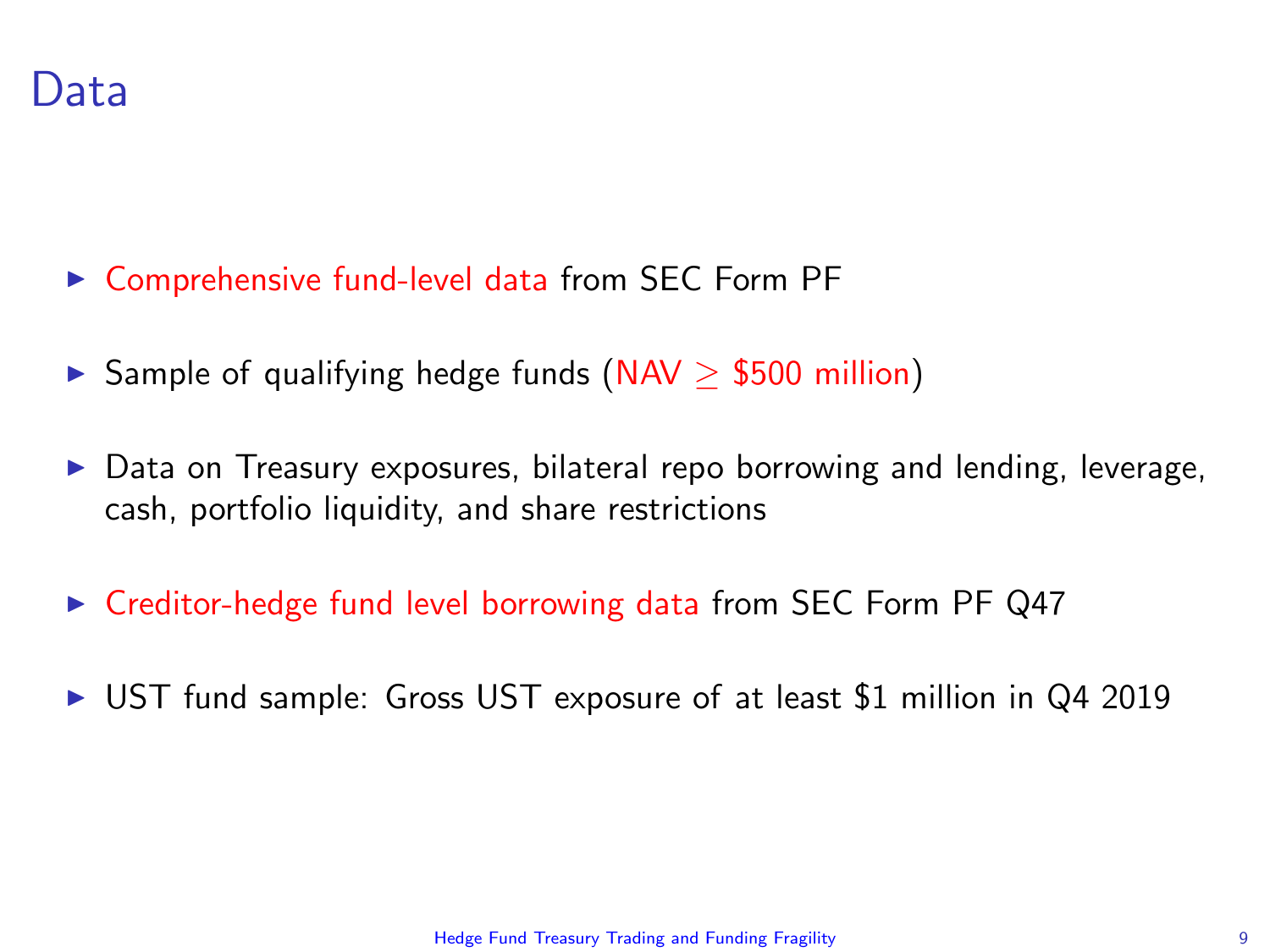### Treasury exposures

- ► Long and short UST exposures reported in SEC Form PF Q30  $-$  UST\_GNE<sub>h,t</sub> = UST\_LNE<sub>h,t</sub> + UST\_SNE<sub>h,t</sub>
- $\triangleright$  Both notional value and duration as of the end of each month
- $\triangleright$  Gross (long+short) UST exposures can be arbitrage or directional
	- $-$  UST\_GNE<sub>h,t</sub> = 2 × min(UST\_LNE<sub>h,t</sub>, UST\_SNE<sub>h,t</sub>) + abs(UST\_NNE<sub>h,t</sub>)
	- − Arbitrage exposure: min(UST LNEh,t, UST SNEh,t)
	- $-$  Directional exposure: abs(UST\_NNE<sub>h,t</sub>)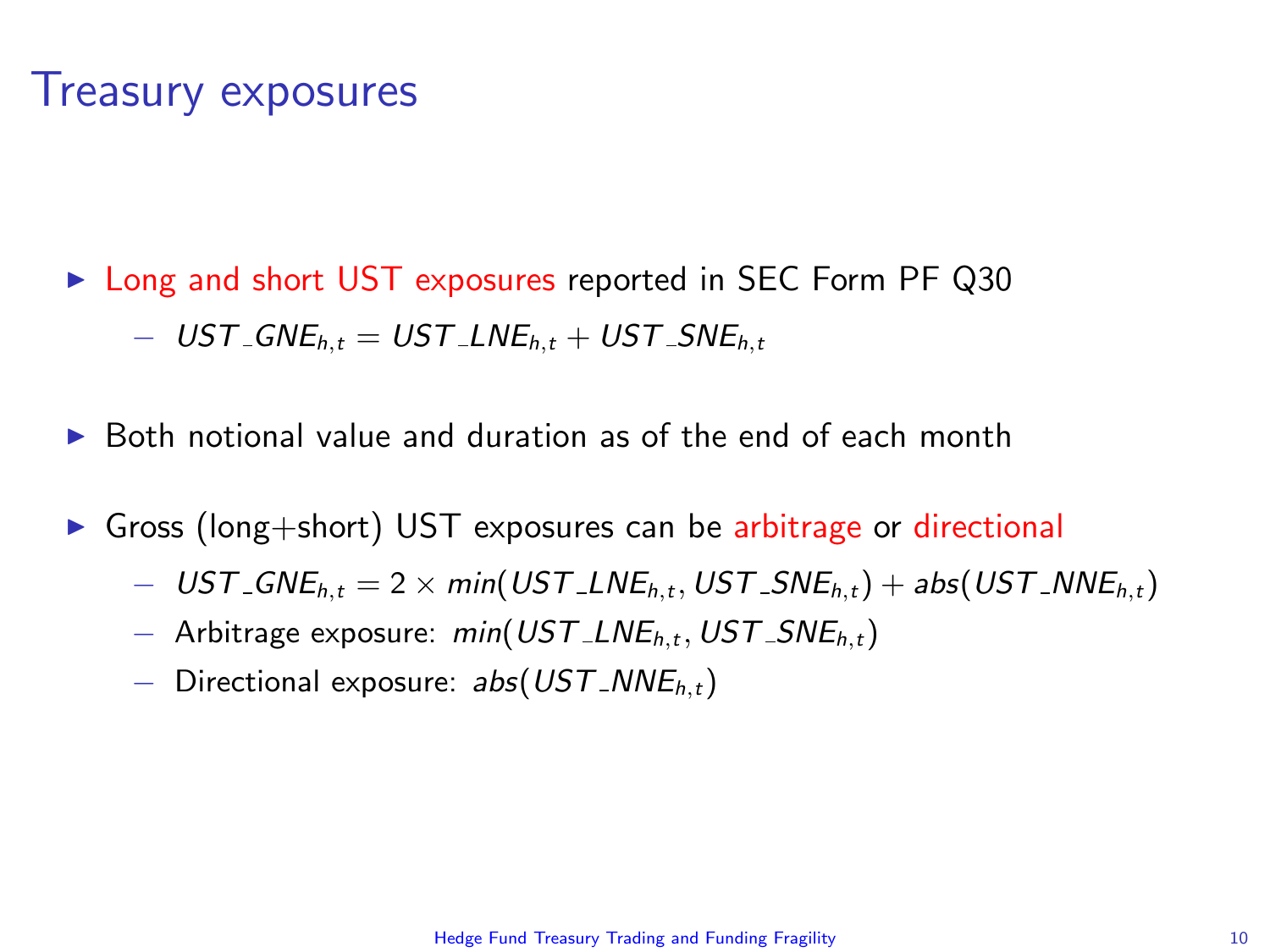### Summary statistics: US Treasury exposures

|                                                                      | N      | Mean      | Median  | Stdev     | 25th     | 75th      | 10th       | 90th      |
|----------------------------------------------------------------------|--------|-----------|---------|-----------|----------|-----------|------------|-----------|
| $UST\_GNE_{h,t}$ (m US\$)                                            | 33,027 | 2.790.343 | 348.228 | 8,451.260 | 76.688   | 1,553.683 | 18.180     | 5,736.337 |
| $UST$ <sub>-LNE<sub>h,t</sub> (m US\$)</sub>                         | 33.027 | 1.858.255 | 240.291 | 5.192.603 | 34.999   | 1.131.989 | 0.484      | 4.337.850 |
| $UST$ <sub>-SNE<sub>h</sub>, (m US\$)</sub>                          | 33,027 | 896.717   | 17.140  | 3.351.960 | 0.000    | 214.722   | 0.000      | 1.554.543 |
| $UST$ <sub>-NNE<sub>h</sub>, (m US\$)</sub>                          | 33,027 | 846.016   | 124.704 | 2.262.571 | $-2.692$ | 737.179   | $-134.569$ | 2,616.289 |
|                                                                      |        |           |         |           |          |           |            |           |
| abs(UST_NNE) (m US\$)                                                | 33.027 | 1.096.909 | 220.822 | 2.386.734 | 48.658   | 906.084   | 12.505     | 2,939.572 |
| $min(LNE_{h.t}, SNE_{h.t})$ (m US\$)                                 | 33,027 | 779.867   | 1.983   | 3.165.206 | 0.000    | 126.536   | 0.000      | 1.100.635 |
|                                                                      |        |           |         |           |          |           |            |           |
| $UST$ <sub>-</sub> $GNE$ <sub>h,t</sub><br>$NAV_{h.t}$               | 32,612 | 99.720    | 26.663  | 248.848   | 7.294    | 78.759    | 1.802      | 189.425   |
| abs(UST_NNE)<br>$\overline{UST\_GNE_{h,t}}$                          | 33,027 | 75.219    | 97.864  | 32.881    | 50.827   | 100.000   | 17.330     | 100.000   |
| $UST$ <sub>-NNE<sub>h,t</sub></sub><br>$\overline{UST\_GNE}_{h.t}$   | 33,027 | 40.873    | 77.628  | 71.193    | $-3.902$ | 100.000   | $-96.158$  | 100.000   |
| $min(LNE_{h.t.}, SNE_{h.t.})$<br>$UST$ <sub>-GNE<sub>h.t</sub></sub> | 33.027 | 24.781    | 2.136   | 32.881    | 0.000    | 49.173    | 0.000      | 82.670    |
|                                                                      |        |           |         |           |          |           |            |           |
| $UST$ <sub>-</sub> LNE <sub>-</sub> Drtn <sub>h</sub> , (years)      | 29.259 | 4.578     | 3.515   | 4.818     | 0.288    | 7.331     | 0.120      | 10.720    |
| $UST$ _SNE_Drtn <sub>h</sub> , (years)                               | 20,221 | 6.810     | 6.210   | 4.745     | 3.523    | 9.100     | 0.920      | 13.122    |
| $UST$ <sub>-</sub> $NNE$ - $Drtn_{h,t}$ (years)                      | 32,025 | 0.834     | 0.299   | 10.365    | $-1.616$ | 5.436     | $-8.530$   | 10.039    |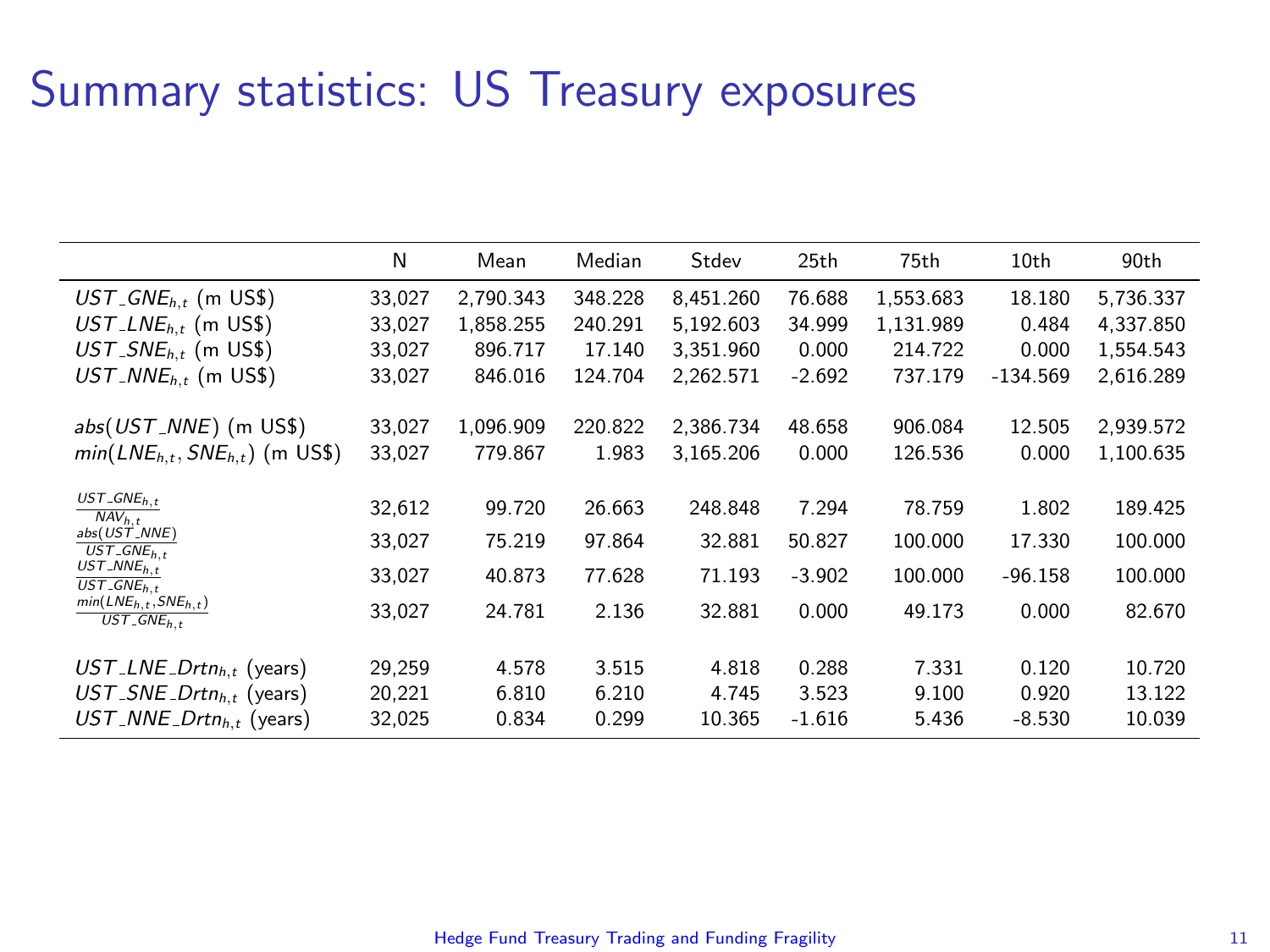### **Aggregates**



[Hedge Fund Treasury Trading and Funding Fragility](#page-0-0) 12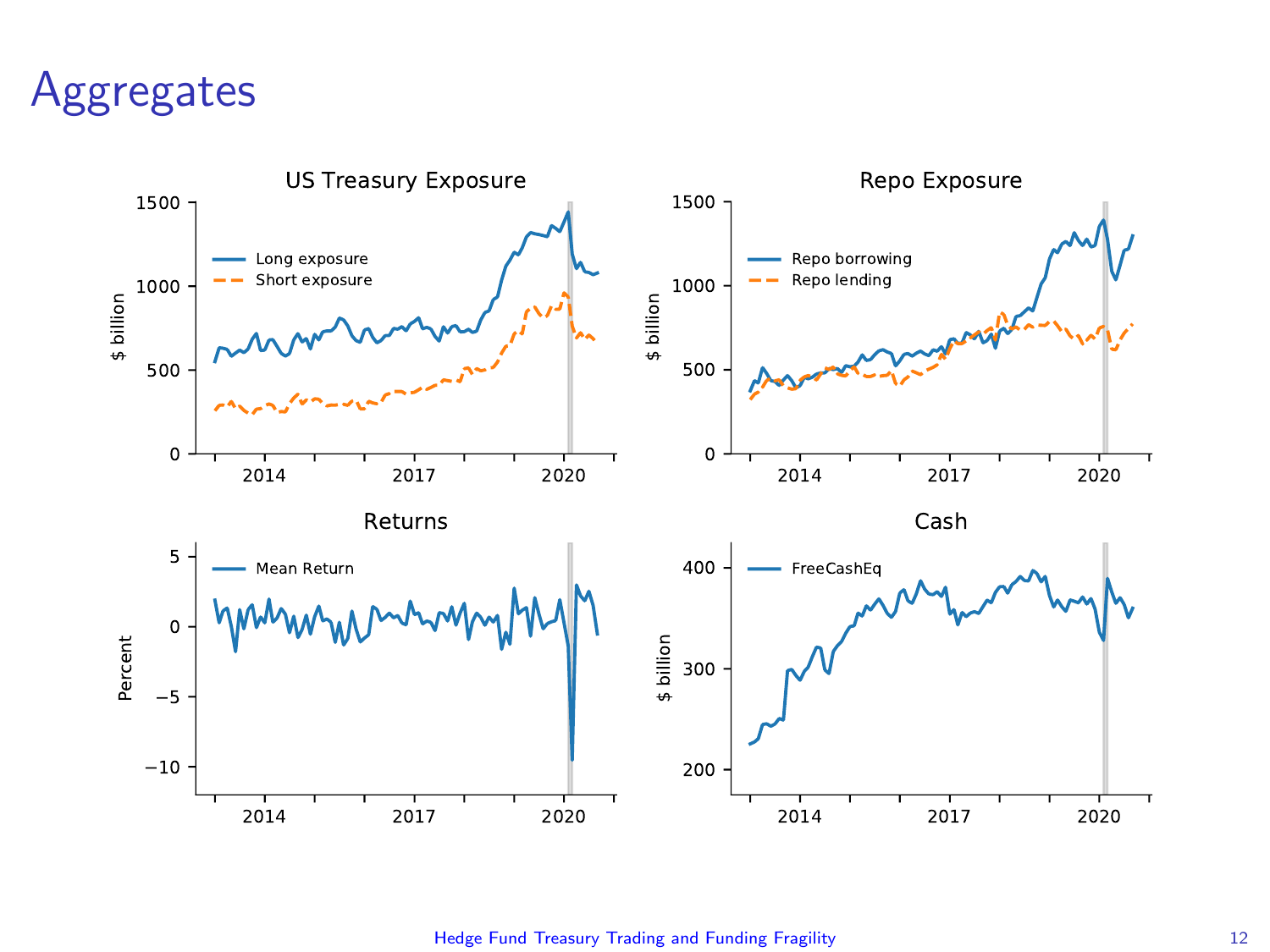### <span id="page-12-0"></span>**Outline**

#### **[Overview](#page-1-0)**

[Data and summary statistics](#page-7-0)

### [Hedge fund Treasury trading and the COVID-19 shock](#page-12-0)

[Creditor regulatory constraints](#page-23-0)

[Redemption risk](#page-26-0)

[Margin pressure](#page-31-0)

[Conclusion](#page-34-0)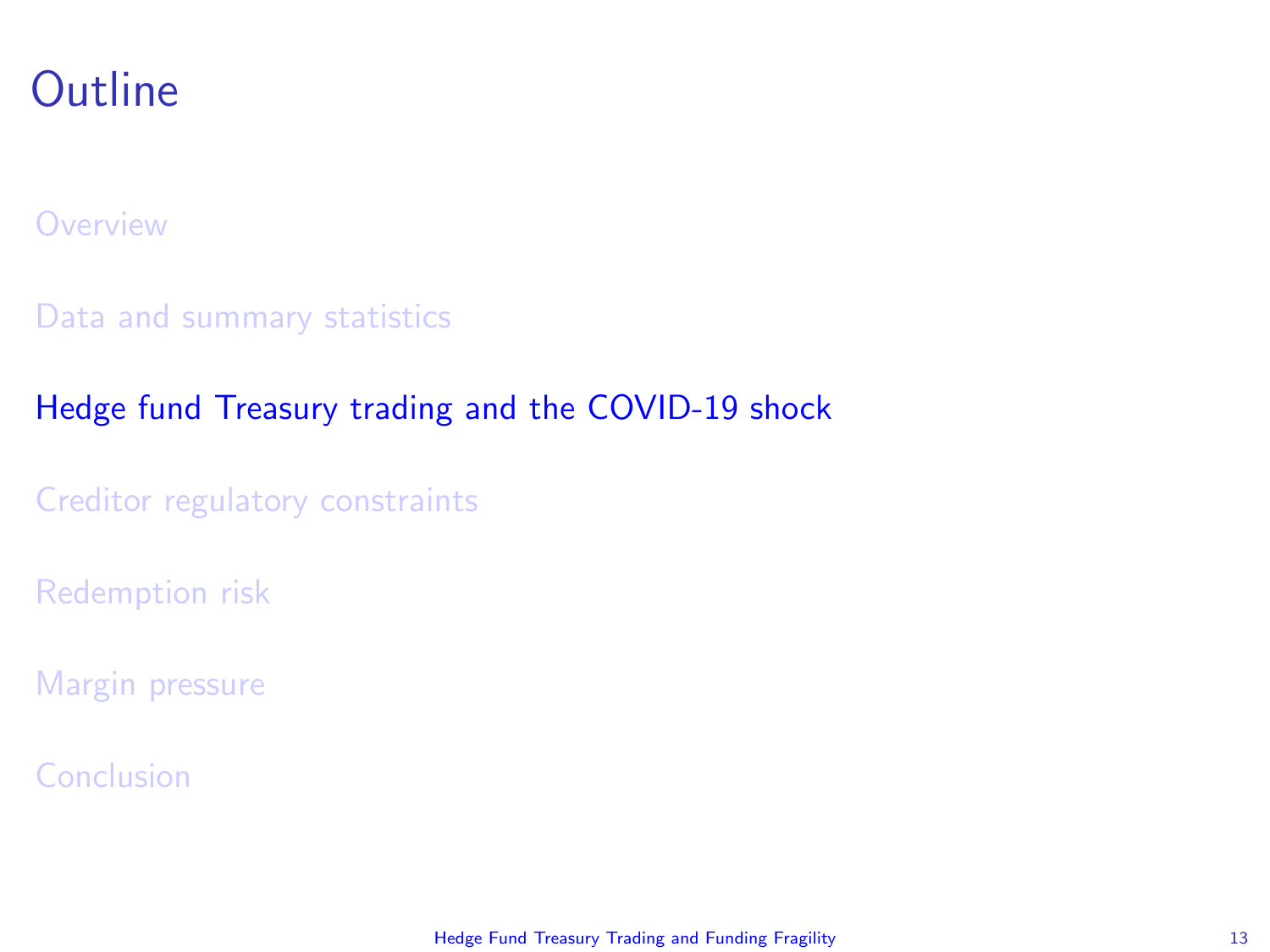### Hedge fund US Treasury exposures



[Hedge Fund Treasury Trading and Funding Fragility](#page-0-0) 14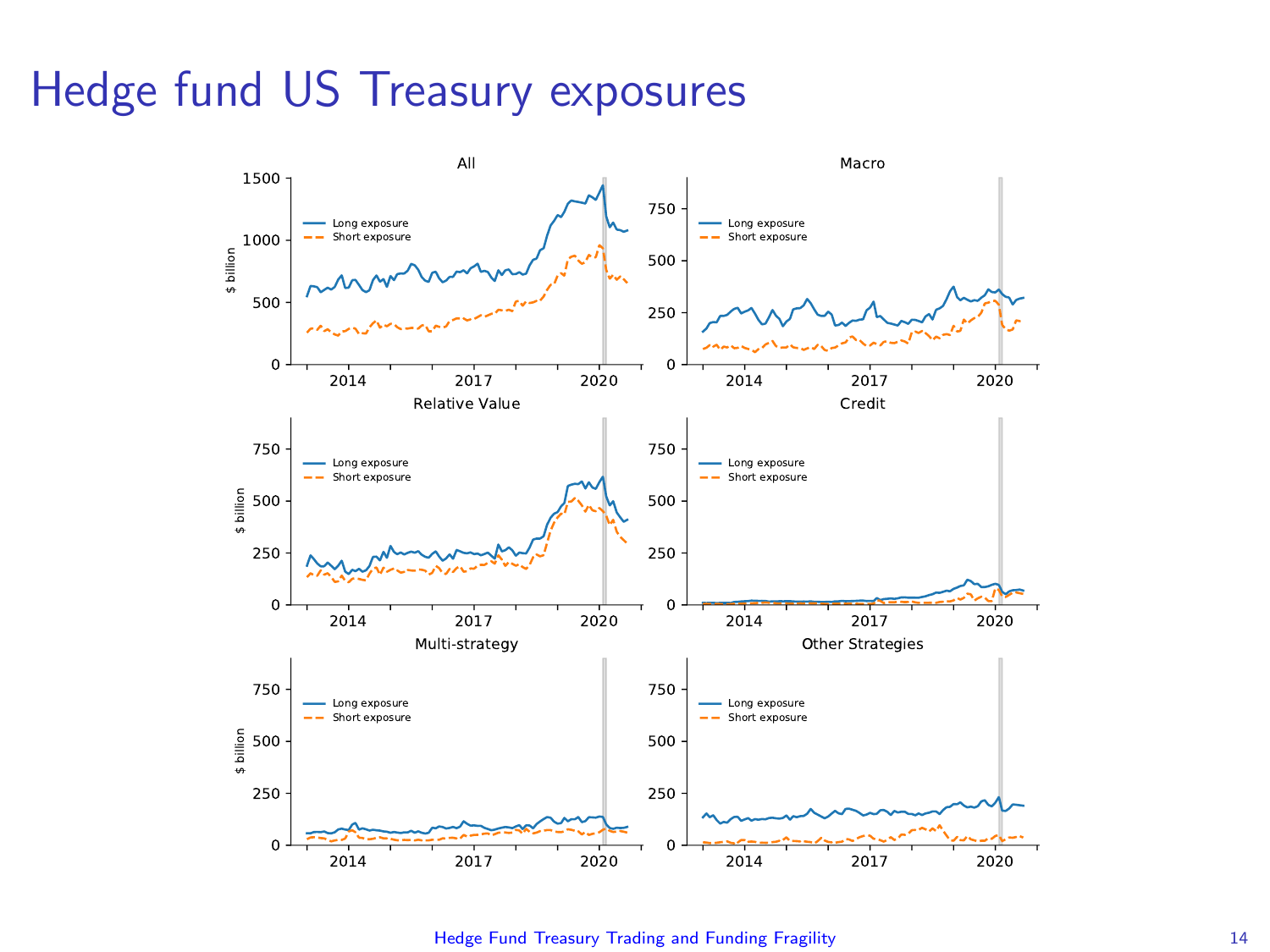### Specification for fund-level analysis

 $\triangleright$  Fund-level analysis of changes in Treasury exposures, financing, liquidity and leverage  $(D_t$  is an indicator variable for March 2020):

$$
\Delta y_{h,t} = \beta_1 D_t + \gamma Z_{h,t-1} + \mu_h + \epsilon_{h,t}
$$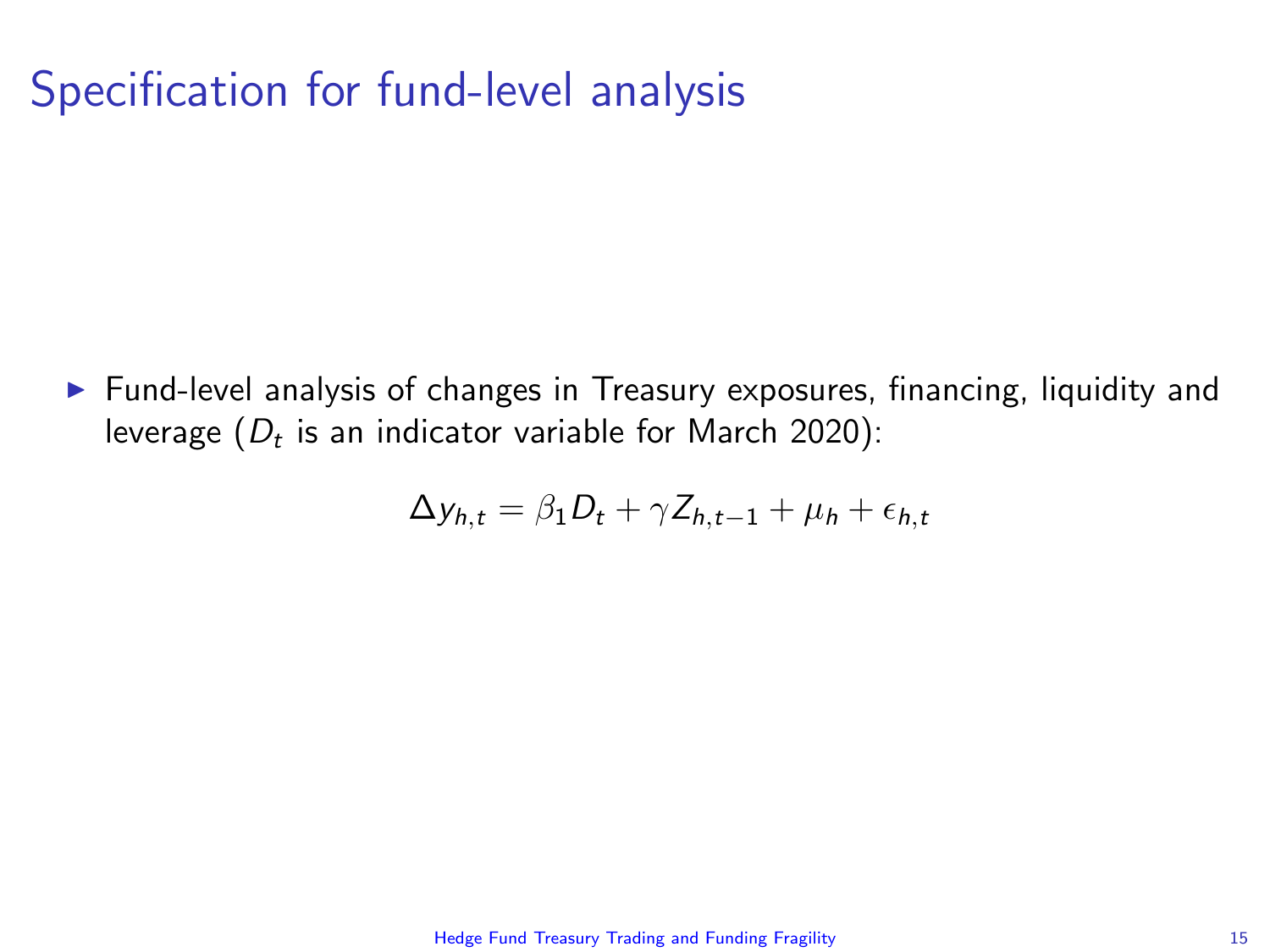### Treasury notional exposures

|                        | △LogUST_GNE  | ALogUST_LNE  | ALogUST_SNE  | $\Delta \frac{UST\_GNE}{MAV}$ | $\Delta \frac{UST\_LNE}{MAV}$ | $\Delta \frac{\text{UST\_SNE}}{\text{NAV}}$ |
|------------------------|--------------|--------------|--------------|-------------------------------|-------------------------------|---------------------------------------------|
|                        | (1)          | (2)          | (3)          | (4)                           | (5)                           | (6)                                         |
| March2020 <sub>t</sub> | $-19.530***$ | $-19.010***$ | $-23.882***$ | $-15.270***$                  | $-8.481***$                   | $-7.689***$                                 |
|                        | $-15.378$    | $-11.342$    | $-7.773$     | $-11.585$                     | $-8.843$                      | $-10.579$                                   |
| $LogNAV_{h.t-1}$       | $-1.922*$    | $-0.329$     | $-2.404$     | 0.899                         | 0.652                         | 0.158                                       |
|                        | $-1.828$     | $-0.261$     | $-1.142$     | 0.534                         | 0.540                         | 0.203                                       |
| $NetRet_{h,t-1}$       | 0.871        | $1.847**$    | $-0.232$     | $-0.445$                      | 0.059                         | $-0.506$                                    |
|                        | 1.124        | 2.410        | $-0.118$     | $-0.831$                      | 0.167                         | $-1.285$                                    |
| $NetFlows_{h,t-1}$     | $0.983***$   | $0.875**$    | $1.860**$    | 0.181                         | $-0.206$                      | $0.333*$                                    |
|                        | 2.773        | 2.458        | 2.164        | 0.537                         | $-0.876$                      | 1.975                                       |
| $Portllliq_{h,t-1}$    | 1.425        | $-0.707$     | 1.930        | 0.526                         | 0.233                         | 0.398                                       |
|                        | 0.950        | $-0.337$     | 0.799        | 0.383                         | 0.316                         | 0.487                                       |
| $ShareResh,t-1$        | $3.035*$     | $3.648*$     | $-1.884$     | 1.796                         | $1.237*$                      | 0.562                                       |
|                        | 1.747        | 1.960        | $-0.527$     | 1.306                         | 1.852                         | 0.774                                       |
| $FinDur_{h,t-1}$       | $-0.542$     | $-0.667$     | 0.742        | $-0.356$                      | $-0.128$                      | $-0.173$                                    |
|                        | $-0.806$     | $-0.785$     | 0.366        | $-0.987$                      | $-0.432$                      | $-0.585$                                    |
| $MgrStakeh,t-1$        | 0.398        | 0.196        | 0.197        | 1.197                         | 0.392                         | 0.913                                       |
|                        | 0.777        | 0.179        | 0.248        | 0.875                         | 0.376                         | 1.641                                       |
| Fund FE                | Yes          | Yes          | Yes          | Yes                           | Yes                           | Yes                                         |
| Observations           | 18.849       | 16.874       | 12.978       | 18.801                        | 18.801                        | 18,801                                      |
| R <sup>2</sup>         | 0.015        | 0.015        | 0.017        | 0.016                         | 0.016                         | 0.012                                       |

 $\blacktriangleright$  Long and short Treasury exposures both fell by around 20% in March

As a fraction of NAV, long and short exposures decreased by around 8%

[Hedge Fund Treasury Trading and Funding Fragility](#page-0-0) 16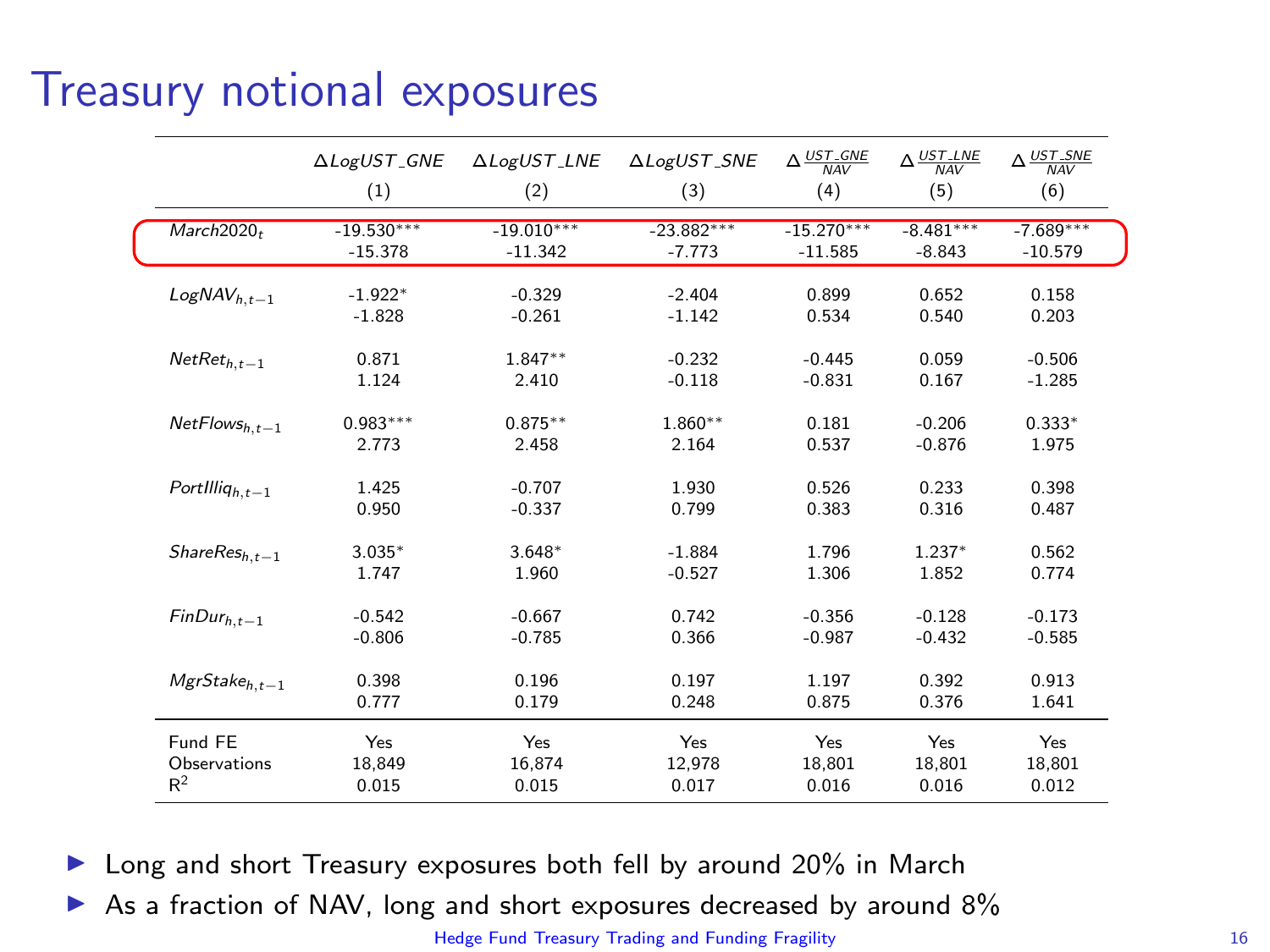### Treasury arbitrage and directional exposures

|                | $\Delta$ log(min(LNE, SNE)) | $\Delta log(abs(NNE))$ | $2 \times min(LNE, SNE)$<br><b>GNF</b> | abs(NNE))<br>GNF |
|----------------|-----------------------------|------------------------|----------------------------------------|------------------|
|                | $\left( 1\right)$           | (2)                    | (3)                                    | (4)              |
| $March2020_t$  | $-25.331***$                | $-15.533***$           | $-2.093***$                            | $2.093***$       |
|                | $-8.462$                    | $-8.230$               | $-6.160$                               | 6.160            |
| Other Controls | Yes                         | Yes                    | Yes                                    | Yes              |
| Fund FE        | Yes                         | Yes                    | Yes                                    | Yes              |
| Observations   | 11,053                      | 18,834                 | 18,849                                 | 18,849           |
| $R^2$          | 0.013                       | 0.007                  | 0.005                                  | 0.005            |

 $\triangleright$  UST arbitrage exposures decreased more than directional exposures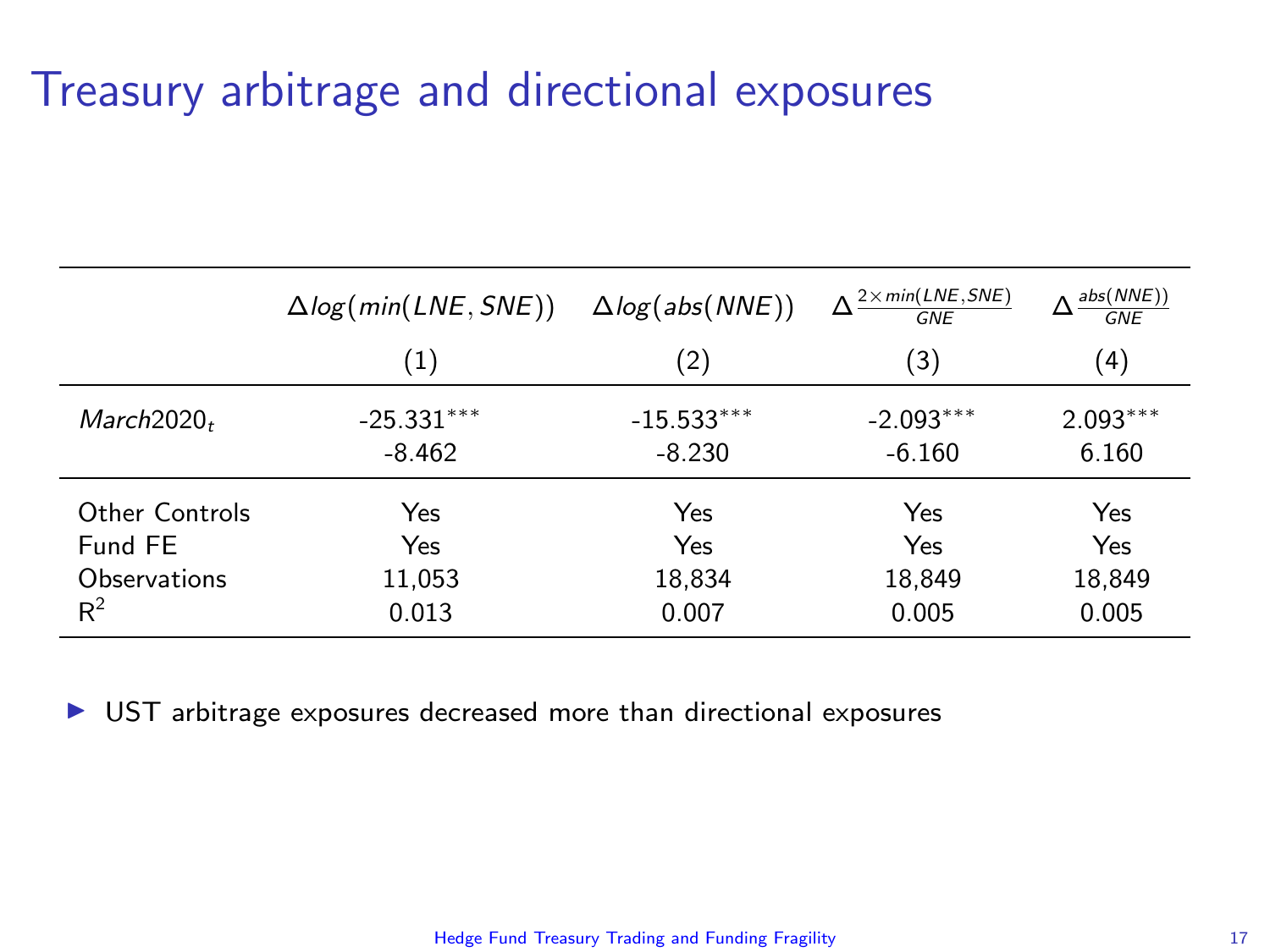# Hedge fund repo activity

- <span id="page-17-0"></span> $\blacktriangleright$  Hedge fund positions in Treasury securities are primarily financed in repo markets **F** [Trade overview](#page-40-0)
- $\triangleright$  Form PF data provide a unique view into hedge funds' repo activities
	- − Largely bilateral and uncleared
	- − Magnitudes increasingly significant
- $\triangleright$  Like UST exposures, repo borrowing also doubled since early 2018
	- − Until then, repo borrowing and lending were roughly matched
	- − Divergence likely driven by basis trades (long bond, short futures)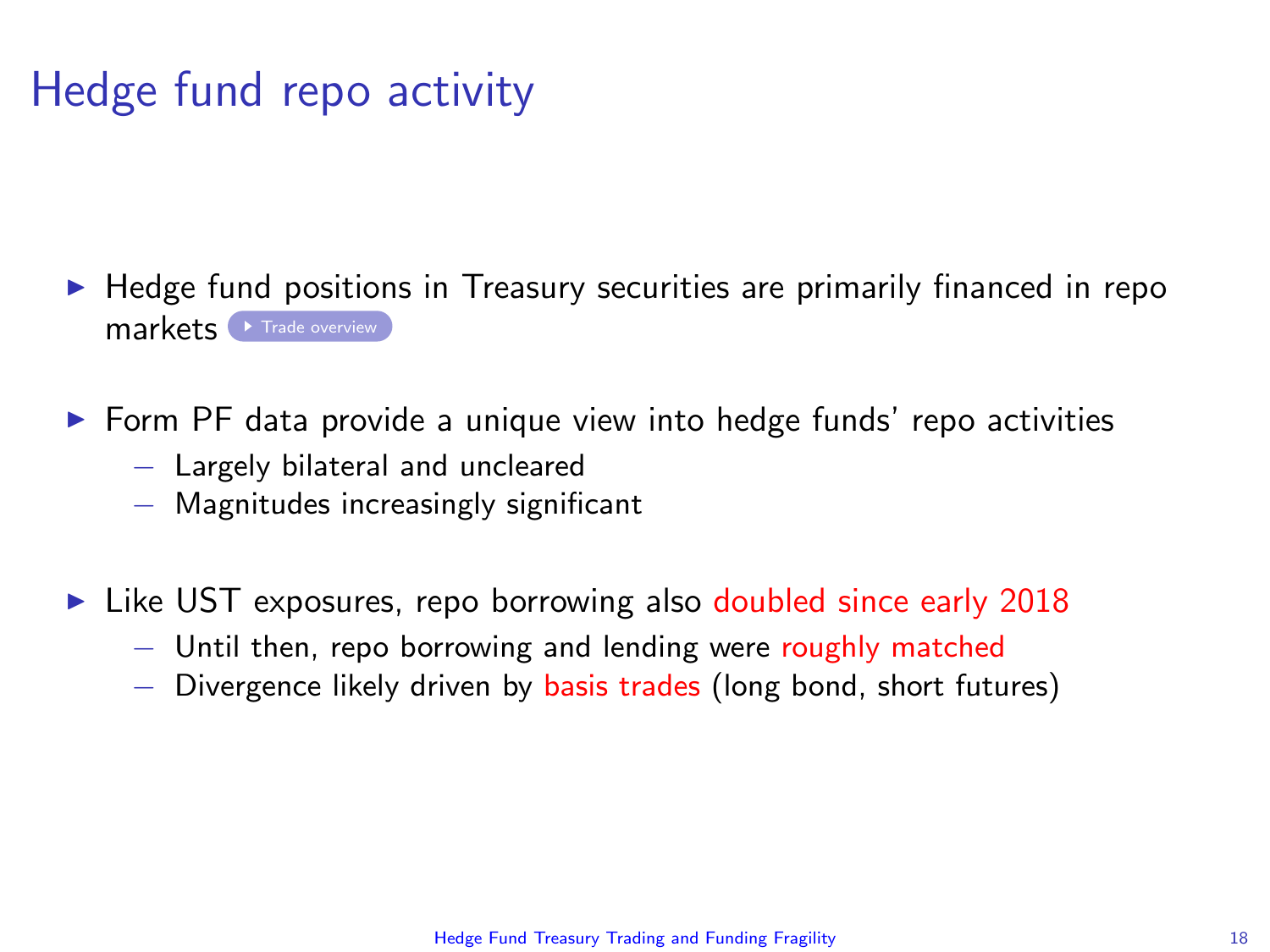## Hedge fund repo exposures



[Hedge Fund Treasury Trading and Funding Fragility](#page-0-0) 19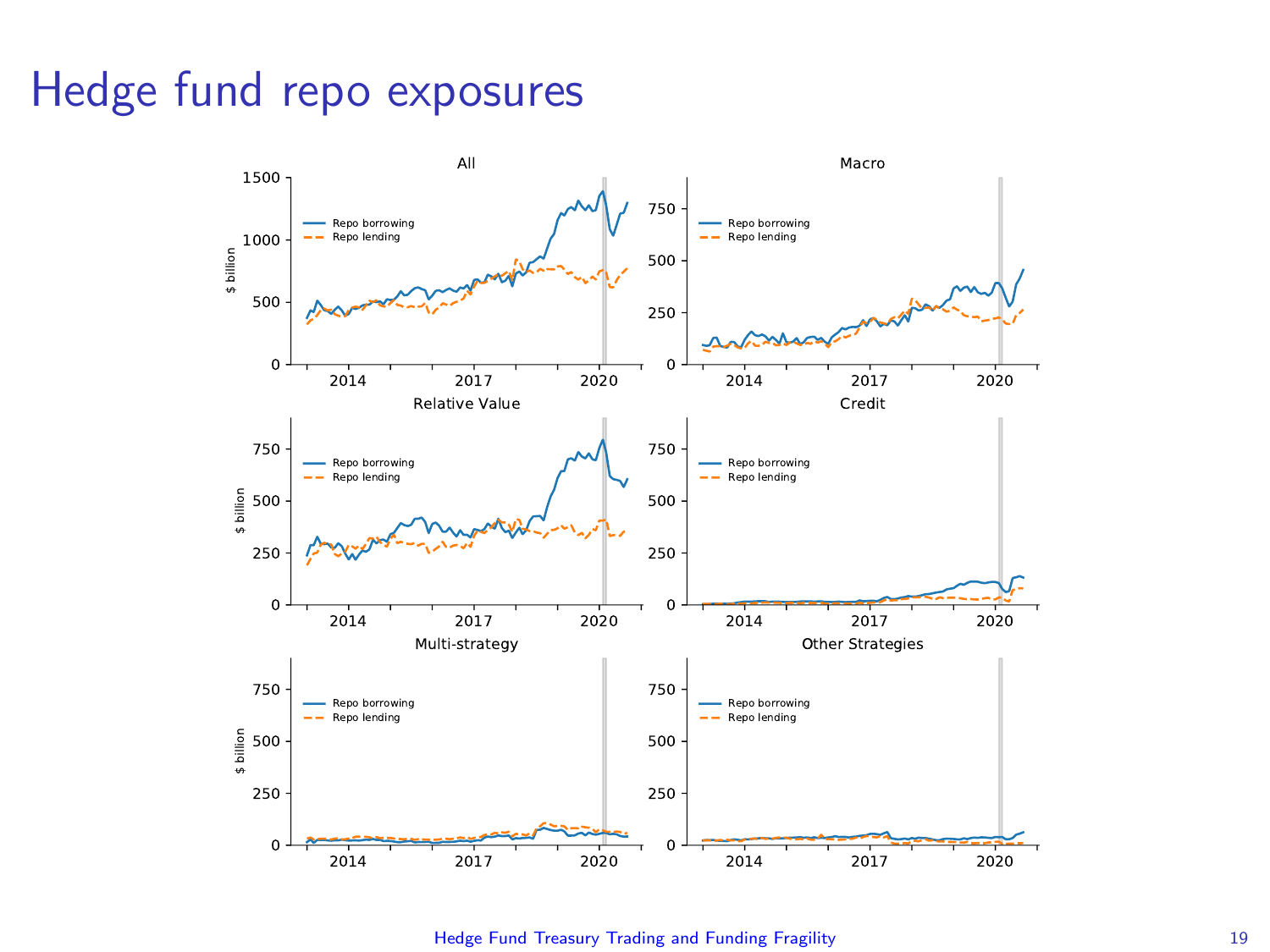### Repo exposures and maturity

|                        | $\Delta$ LogRepoBorrowing | $\Delta$ LogRepoLending | $\Delta$ RepoBrrwTerm | $\Delta$ RepoLendTerm |  |
|------------------------|---------------------------|-------------------------|-----------------------|-----------------------|--|
|                        | $\scriptstyle{(1)}$       | (2)                     | (3)                   | $\left( 4\right)$     |  |
| March2020 <sub>r</sub> | $-1.767$                  | $-25.015***$            | $2.997***$            | $-0.993**$            |  |
|                        | $-0.864$                  | $-9.544$                | 6.190                 | $-2.293$              |  |
| Fund FE                | Yes                       | Yes                     | Yes                   | Yes                   |  |
| Observations           | 9,387                     | 9,083                   | 9,387                 | 9,083                 |  |
| $R^2$                  | 0.014                     | 0.014                   | 0.022                 | 0.021                 |  |

Repo borrowing by hedge funds did not change significantly

- − Suggests much of the decrease in Treasury exposures either positions held outright without financing (e.g., for liquidity management) or derivatives exposures
- Repo lending by hedge funds declined by 25%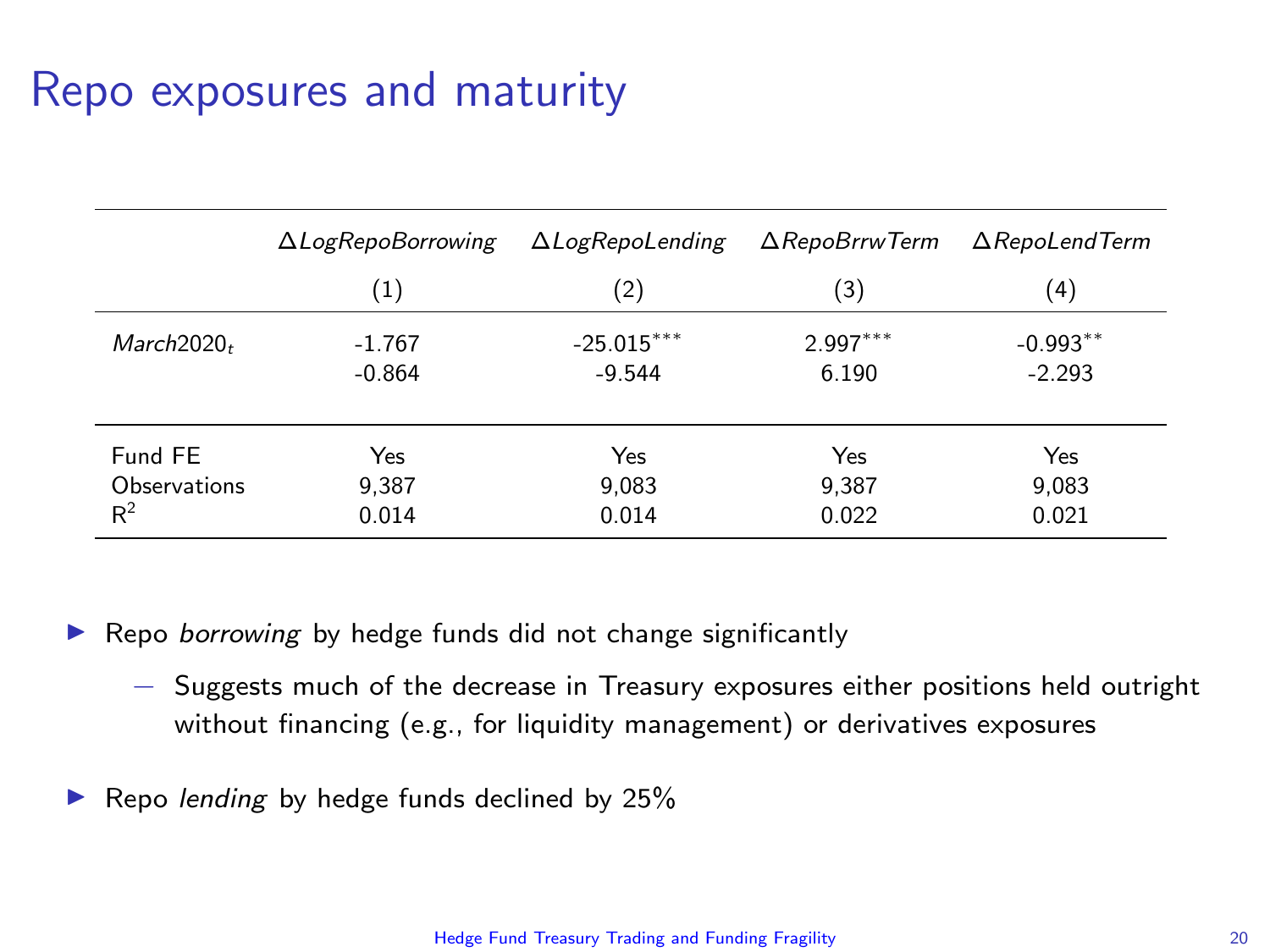### Returns, assets, and cash

- <span id="page-20-0"></span>In March, the average hedge fund with UST holdings lost  $7\%$ 
	- − Notably, limited effects on outflows (unlike mutual funds) [Returns/flows](#page-44-0)
- $\triangleright$  Total gross and net asset values decreased; leverage ratios unchanged
- $\triangleright$  Cash holdings increased sharply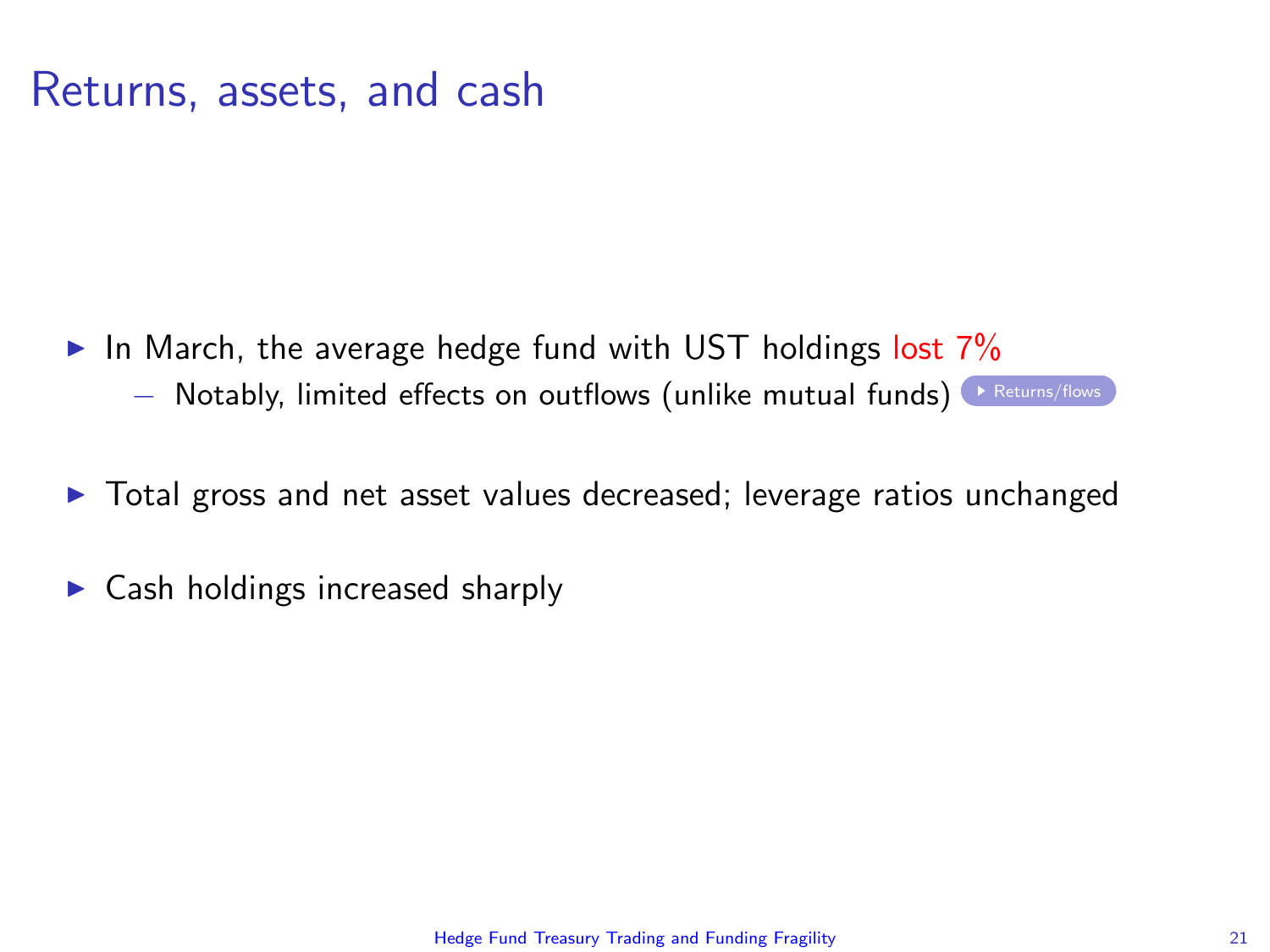### Returns, assets, and cash



[Hedge Fund Treasury Trading and Funding Fragility](#page-0-0) 22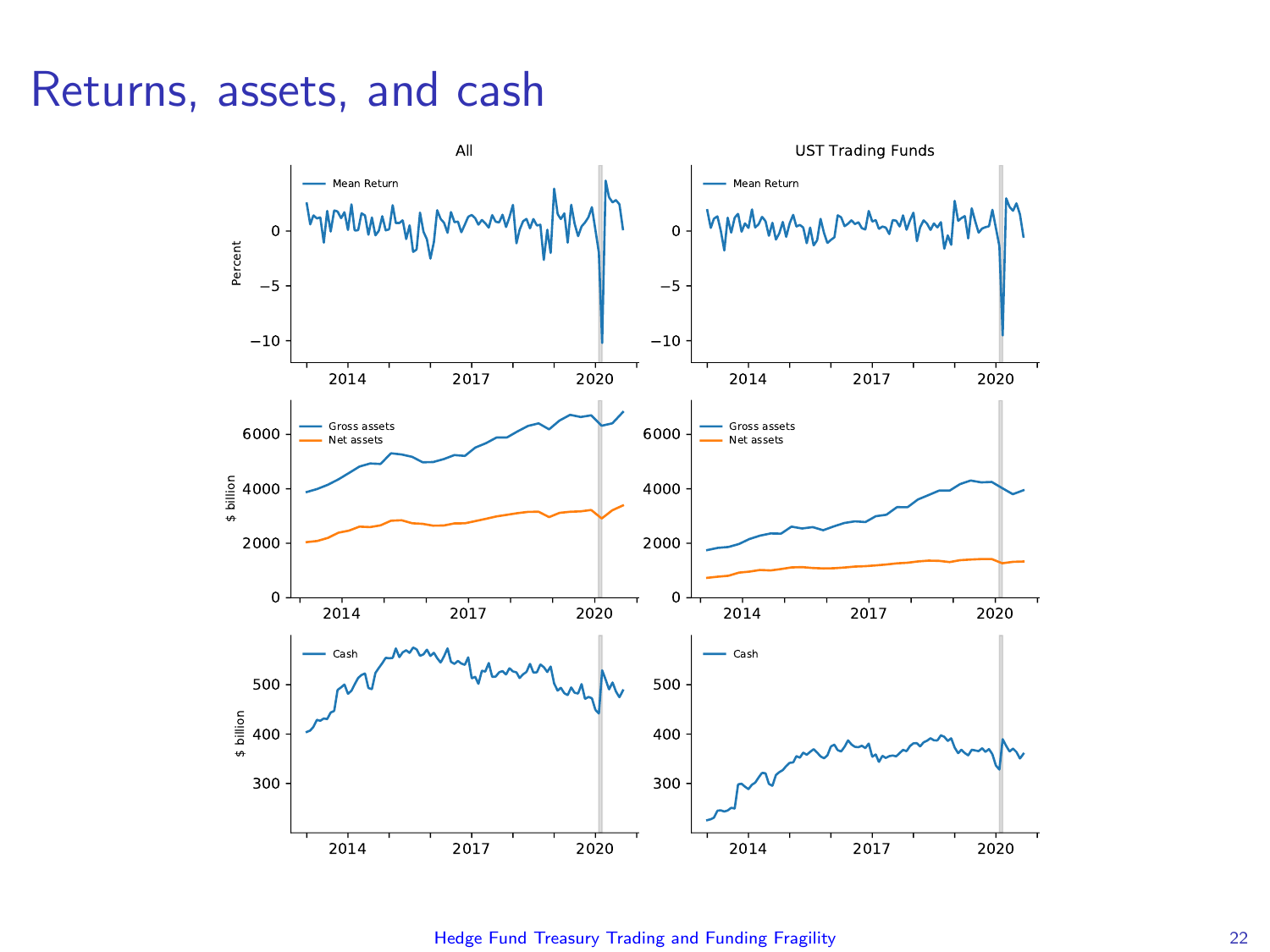### Cash and portfolio size

<span id="page-22-0"></span>

|                | $\Delta$ LogFreeCashEq | $\frac{FreeCashEq}{NAV}$<br>Δ | $\Delta$ LogCash | $\Delta \frac{Cash}{NAV}$ | <b>ALogPortfolioGNE</b> | $\Delta$ LogOpenPositions |
|----------------|------------------------|-------------------------------|------------------|---------------------------|-------------------------|---------------------------|
|                | $\left(1\right)$       | (2)                           | (3)              | (4)                       | (5)                     | (6)                       |
| March2020,     | 25.723***              | $6.289***$                    | 23.003***        | $8.824***$                | $-21.769***$            | $-4.643***$               |
|                | 18.937                 | 37.199                        | 20.388           | 28.202                    | $-43.878$               | $-8.428$                  |
| Other Controls | Yes                    | Yes                           | Yes              | Yes                       | Yes                     | Yes                       |
| Fund FE        | Yes                    | Yes                           | Yes              | Yes                       | Yes                     | Yes                       |
| Observations   | 20.236                 | 21.377                        | 18,765           | 18.973                    | 21.694                  | 21,676                    |
| R <sup>2</sup> | 0.012                  | 0.025                         | 0.015            | 0.021                     | 0.070                   | 0.026                     |

- $\triangleright$  Unencumbered cash and total cash each increased by over 20% in March
- $\triangleright$  Portfolio size and the number of open positions decreased
- $\triangleright$  [Portfolio liquidity](#page-45-0) also increased  $\triangleright$  Portfolio liquidity
- Balance sheet leverage was unchanged [Leverage](#page-45-0)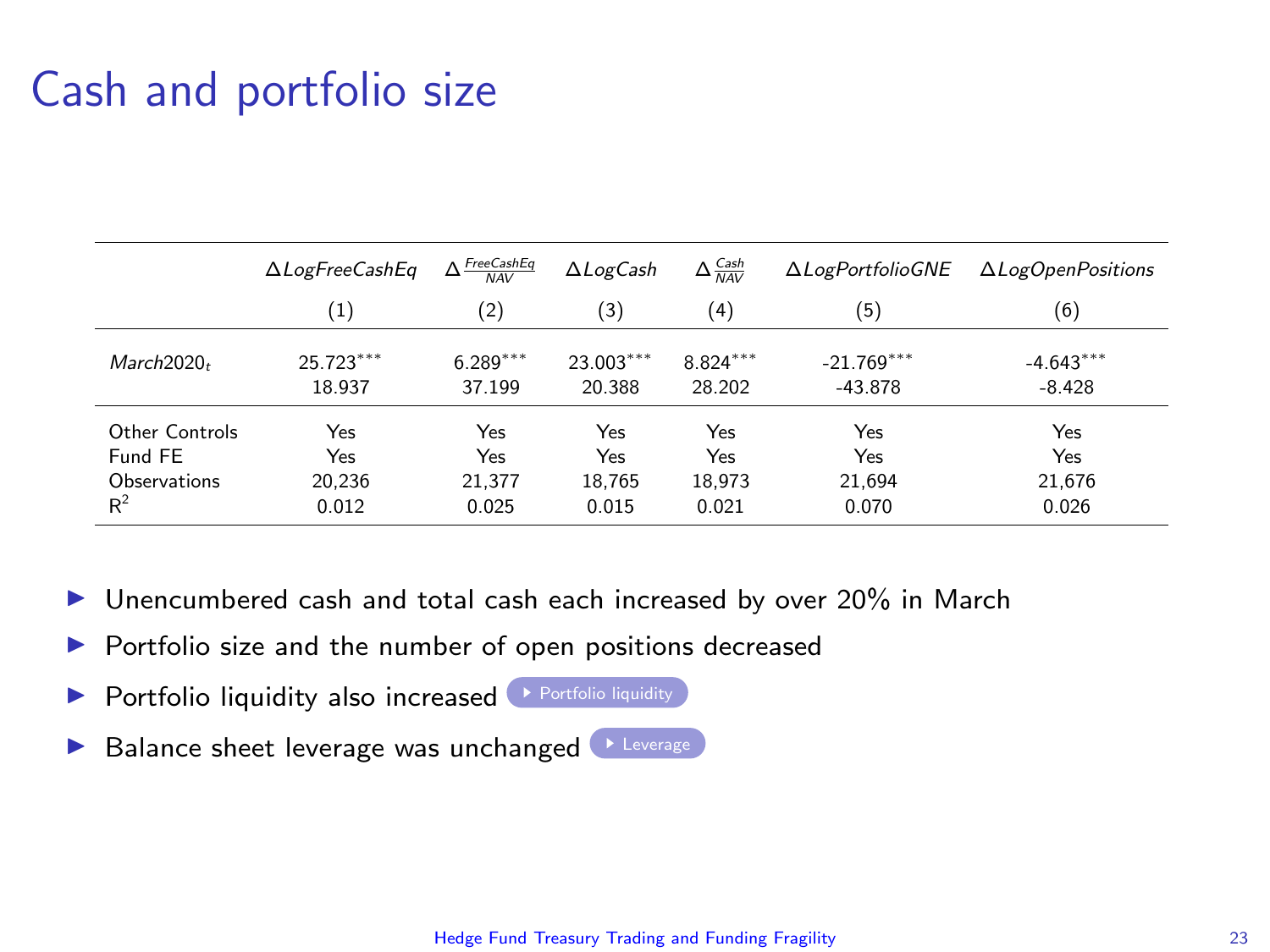### <span id="page-23-0"></span>**Outline**

#### **[Overview](#page-1-0)**

[Data and summary statistics](#page-7-0)

[Hedge fund Treasury trading and the COVID-19 shock](#page-12-0)

### [Creditor regulatory constraints](#page-23-0)

[Redemption risk](#page-26-0)

[Margin pressure](#page-31-0)

[Conclusion](#page-34-0)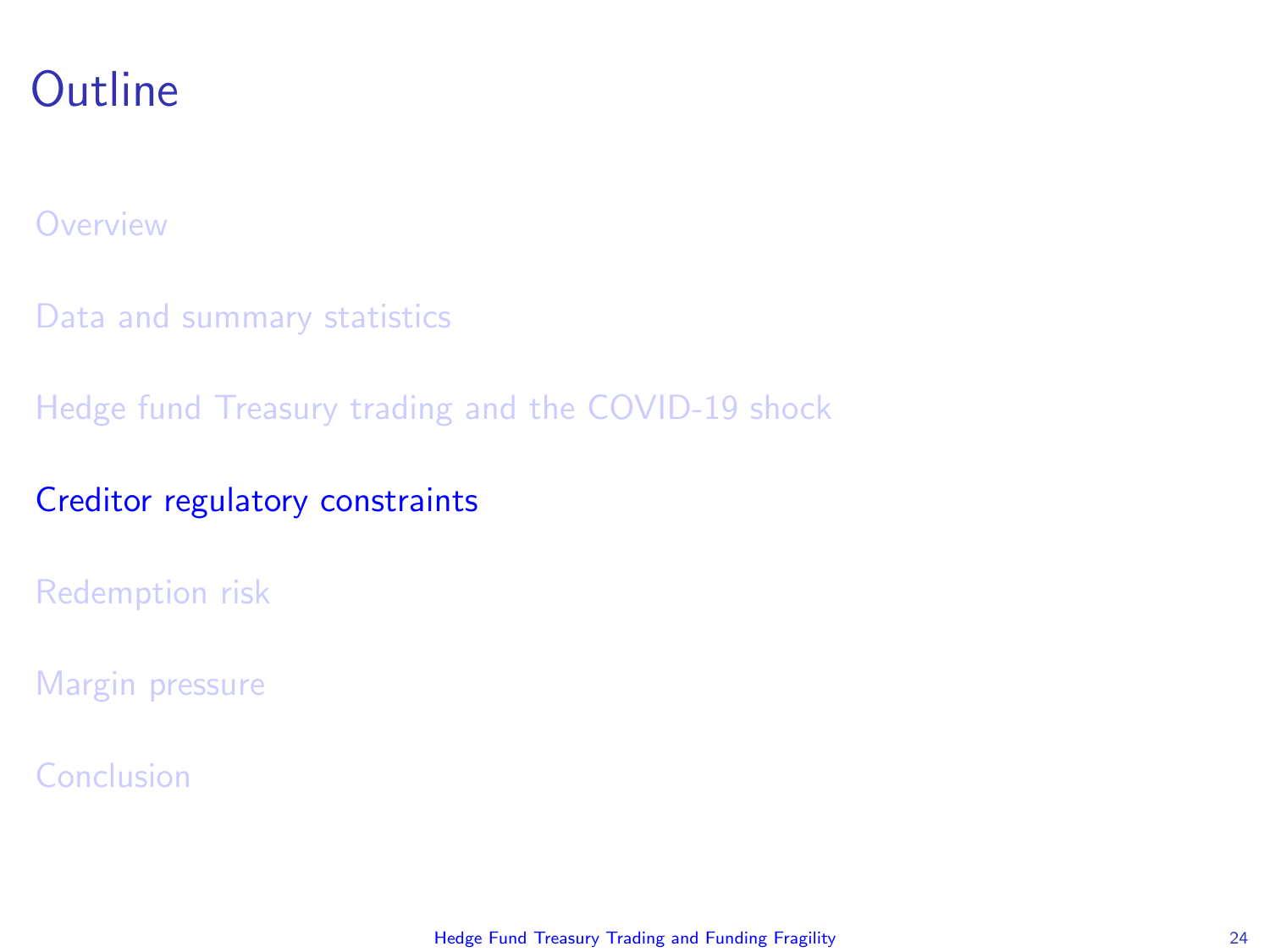### Role of creditor constraints

- $\triangleright$  Some have argued that regulatory constraints of dealers may have affected UST intermediation during the March 2020 shock
	- − E.g., He, Nagel, and Song (2020).
- $\triangleright$  Within hedge fund-time analysis to test for differences in funding provision between regulatory constrained (G-SIB) and unconstrained creditors
- $\triangleright$  G-SIB dealers are subject to enhanced regulations (including eSLR)



$$
\Delta \log HF\_PB\_Credit_{h,p,t} = \gamma_1 Dir(Phi_{p,t} + \gamma_2 Dir(Phi_{p,t} \times D_t + \phi Z_{h,p,t-1} + \mu_{h,t} + \psi_p + \epsilon_{h,p,t})
$$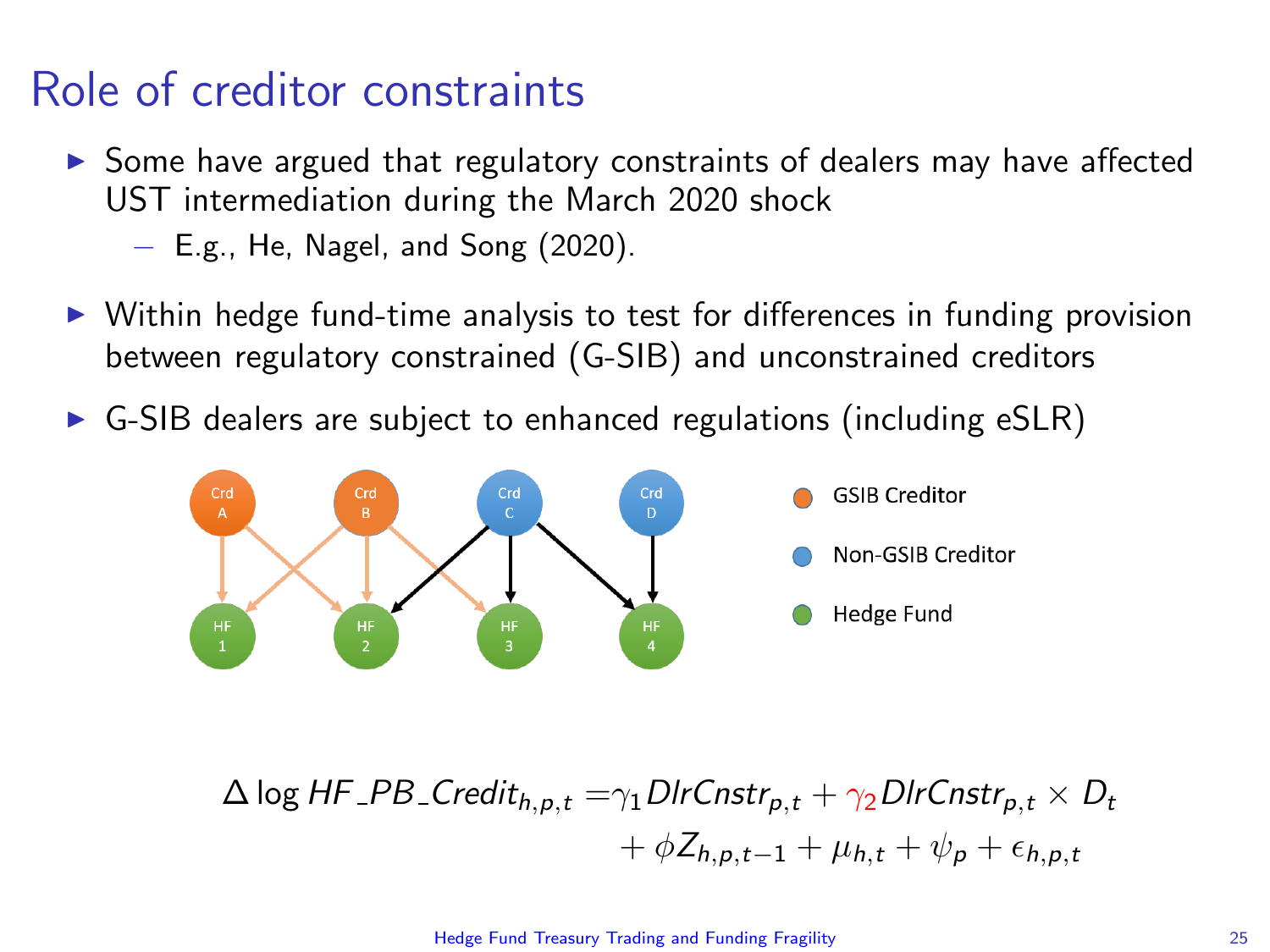### <span id="page-25-0"></span>Role of creditor constraints: G-SIB status

|                                                       | $\left(1\right)$     | (2)                     | (3)                    | (4)                  | (5)                       | (6)                       |
|-------------------------------------------------------|----------------------|-------------------------|------------------------|----------------------|---------------------------|---------------------------|
| March2020 <sub>t</sub> $\times$ IsGSIB <sub>p.t</sub> | 12.032***<br>9.589   | $11.285***$<br>4.141    | 13.374***<br>3.701     | $12.637**$<br>2.496  | 13.335***<br>3.318        | 13.375***<br>3.316        |
| $IsGSIB_{p,t}$                                        | $-0.602$<br>$-0.464$ | $-5.143***$<br>$-2.972$ | $-6.230**$<br>$-2.315$ | $-2.516$<br>$-0.840$ | 14.215***<br>4.630        | 13.540***<br>4.742        |
| $LogHF\_PB\_Credit_{h,p,t-1}$                         |                      |                         |                        |                      | $-80.762***$<br>$-27.208$ | $-74.351***$<br>$-16.801$ |
| Crdtr $RankInHF_{h.p.t-1}$                            |                      |                         |                        |                      |                           | $-0.325$<br>$-0.222$      |
| $HFRankInCrdtr_{h,p,t-1}$                             |                      |                         |                        |                      |                           | $-6.428**$<br>$-2.451$    |
| Other Controls                                        | No                   | No                      | No                     | No                   | No                        | Yes                       |
| Fund FE                                               | Yes                  | Yes                     | No                     | No                   | No                        | No                        |
| Time FE                                               | Yes                  | Yes                     | No                     | No                   | No                        | No                        |
| Creditor FE                                           | No                   | Yes                     | Yes                    | No                   | No                        | No                        |
| $Fund \times Time FE$                                 | No                   | No                      | Yes                    | Yes                  | Yes                       | Yes                       |
| Fund $\times$ Creditor FE                             | No                   | No                      | No                     | Yes                  | Yes                       | Yes                       |
| Observations                                          | 9,816                | 9,816                   | 9,816                  | 9,816                | 9,816                     | 9,816                     |
| $R^2$                                                 | 0.031                | 0.038                   | 0.236                  | 0.318                | 0.516                     | 0.517                     |

 $\triangleright$  G-SIB dealers provided disproportionately higher funding to connected funds in March

 $\blacktriangleright$  Inconsistent with regulatory balance sheet constraints limiting hedge fund activities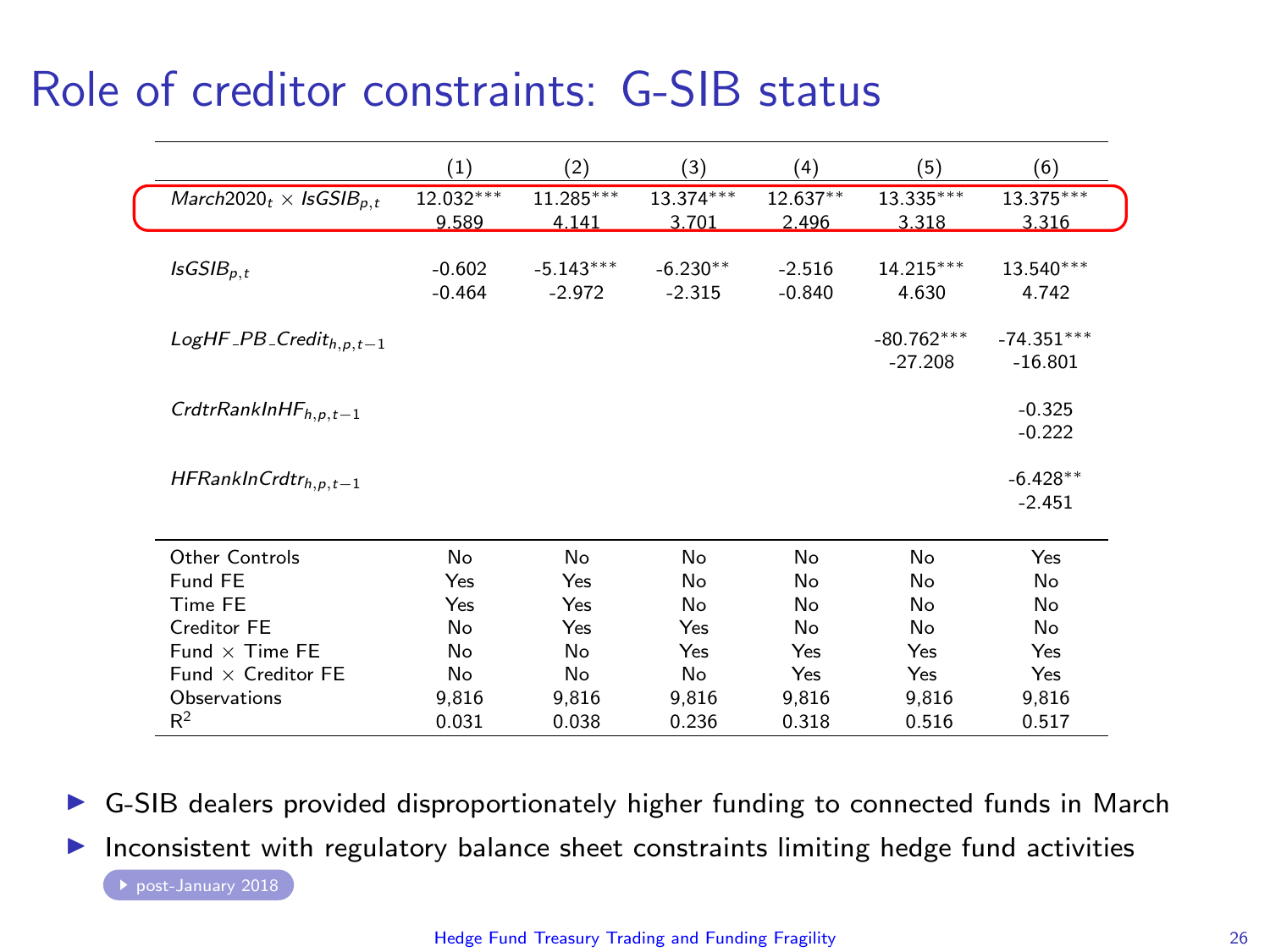### <span id="page-26-0"></span>**Outline**

#### **[Overview](#page-1-0)**

[Data and summary statistics](#page-7-0)

[Hedge fund Treasury trading and the COVID-19 shock](#page-12-0)

[Creditor regulatory constraints](#page-23-0)

#### [Redemption risk](#page-26-0)

[Margin pressure](#page-31-0)

#### [Conclusion](#page-34-0)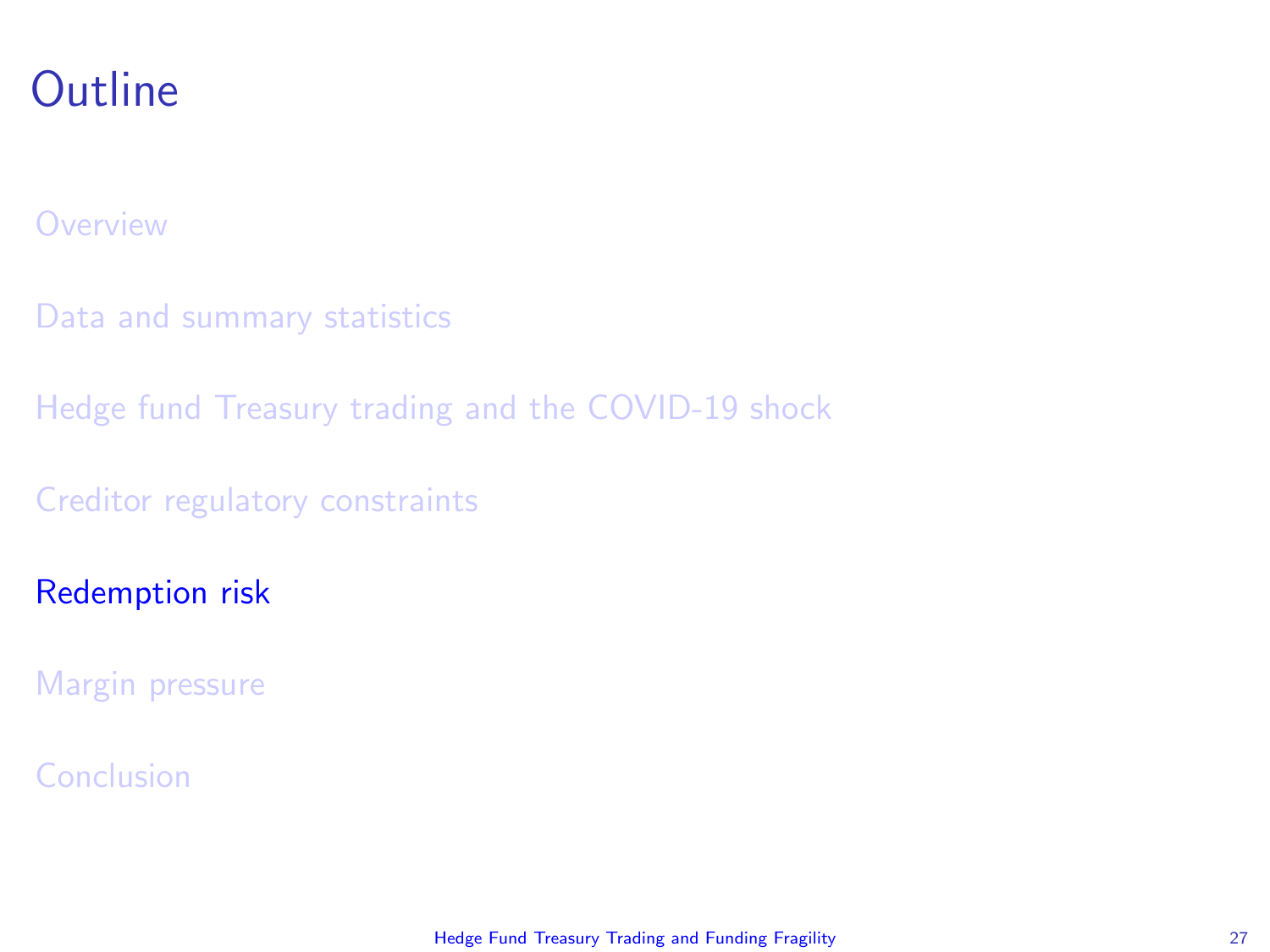### Role of share restrictions

- $\blacktriangleright$  Hedge funds use share restrictions to manage redemption risk, e.g., lockups, redemption notice periods, redemption frequency limits
- $\triangleright$  Unclear whether share restrictions help during a crisis:
	- − Reduce pressure to engage in fire sales (Hombert and Thesmar, 2014)
	- − Strategic complementarities can induce greater redemptions (Ben-David, Franzoni, Moussawi, 2012; Agarwal, Aragon, Shi, 2019; Li, Li, Macchiavelli, Zhou, 2020)
- $\blacktriangleright$  We construct ShareRes<sub>h,t</sub>, the weighted average time it would take for investors to redeem the fund's equity
- $\triangleright$  We analyze the impact of redemption risk:

$$
\Delta y_{h,t} = \beta_0 + \beta_1 D_t + \beta_2 \text{ShareRes}_{h,t-1} + \beta_3 D_t \times \text{ShareRes}_{h,t-1} + \gamma Z_{h,t-1} + \mu_h + \epsilon_{h,t}
$$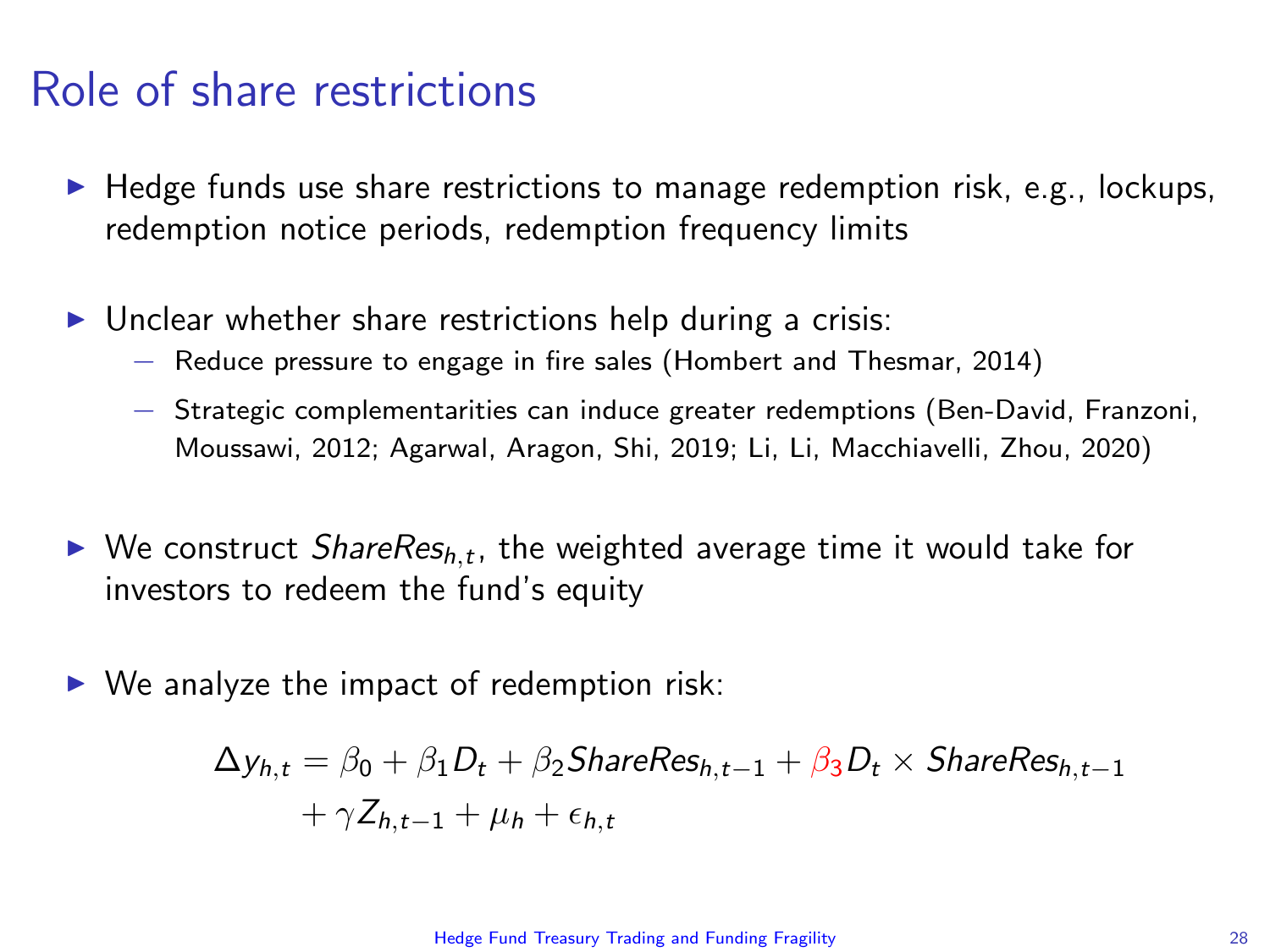### Role of share restrictions: Cash and liquidity position

|                                   | ∆LogFreeCashEq | $\frac{FreeCashEq}{NAV}$<br>Δ | ALogPortfolioGNE | $\Delta$ LogOpenPositions | $\Delta$ LogPortIllig |
|-----------------------------------|----------------|-------------------------------|------------------|---------------------------|-----------------------|
|                                   | (1)            | (2)                           | (3)              | (4)                       | (5)                   |
| March2020-                        | 27.019***      | $7.069***$                    | $-23.098***$     | $-5.166***$               | $-12.907***$          |
|                                   | 20.211         | 40.083                        | $-43.441$        | $-8.539$                  | $-10.008$             |
| $ShareResh,t-1$                   | 1.500          | 0.248                         | 0.520            | 0.239                     | 1.285                 |
|                                   | 0.767          | 1.200                         | 1.278            | 0.996                     | 0.531                 |
| $March2020t \times ShareResh,t-1$ | $-6.571***$    | $-3.728***$                   | $6.197***$       | $2.416***$                | $8.830***$            |
|                                   | $-5.875$       | $-23.922$                     | 16.183           | 6.612                     | 7.711                 |
| Other Controls                    | Yes            | Yes                           | Yes              | Yes                       | Yes                   |
| Fund FE                           | Yes            | Yes                           | Yes              | Yes                       | Yes                   |
| Observations                      | 20.236         | 21.377                        | 21.694           | 21.676                    | 7.625                 |
| R <sup>2</sup>                    | 0.012          | 0.030                         | 0.073            | 0.027                     | 0.087                 |

In Funds with *longer* share restrictions boosted their cash holdings and portfolio liquidity by less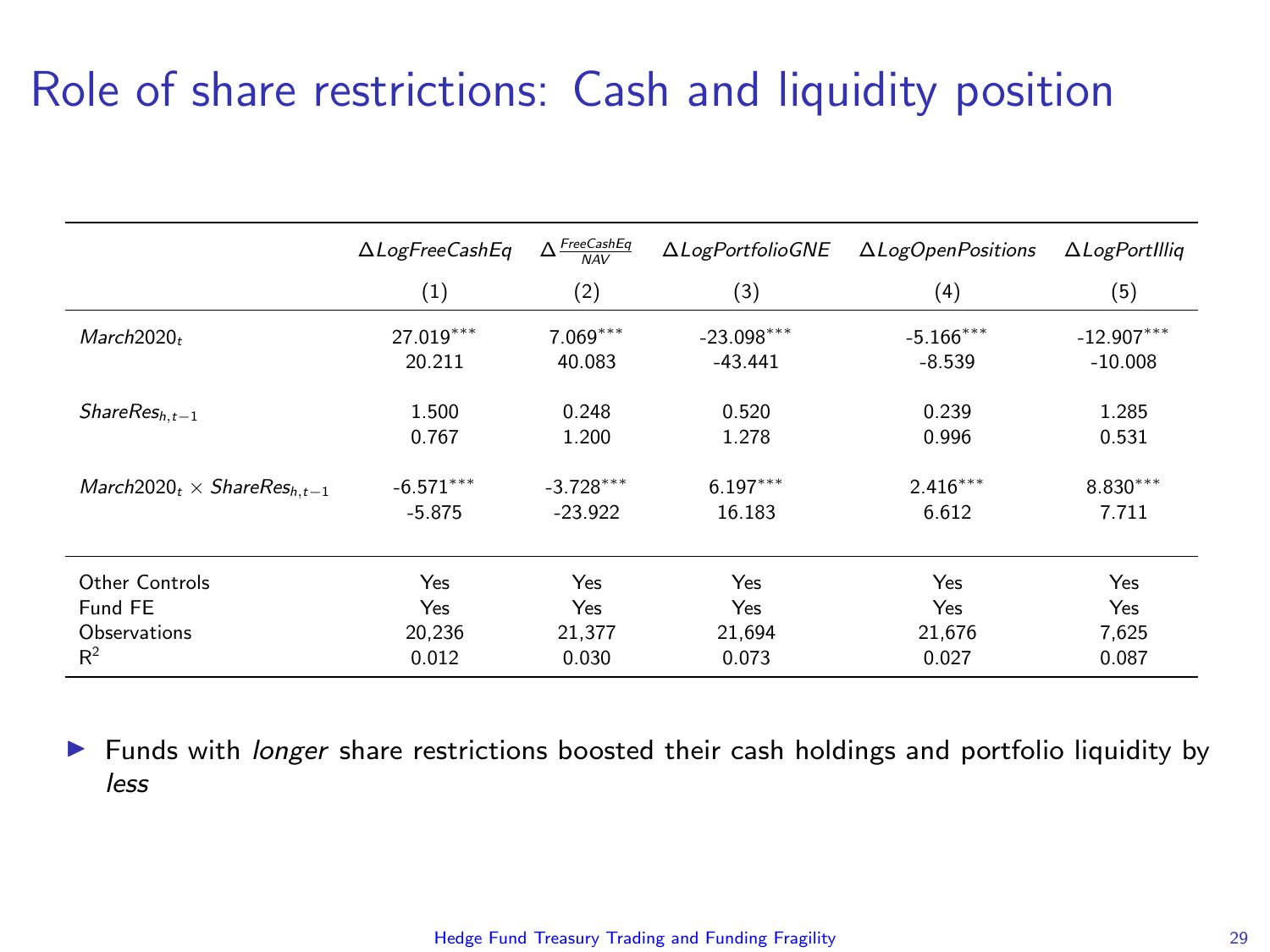### Role of share restrictions: Treasury exposure

|                                   | $\triangle LogUST$ <sub>-GNE</sub><br>(1) | $\Delta log(min(LNE, SNE))$<br>(4) | $\Delta \frac{min(LNE, SNE)}{max(LNE, SNE)}$<br><b>GNE</b><br>(5) |
|-----------------------------------|-------------------------------------------|------------------------------------|-------------------------------------------------------------------|
| March2020 <sub>t</sub>            | $-20.977***$                              | $-27.312***$                       | $-2.331***$                                                       |
|                                   | $-15.687$                                 | $-8.757$                           | $-6.682$                                                          |
| $ShareResh,t-1$                   | $2.907*$                                  | $-2.402$                           | $-0.274$                                                          |
|                                   | 1.672                                     | $-0.614$                           | $-0.586$                                                          |
| $March2020t \times ShareResh.t-1$ | $8.140***$                                | 15.624***                          | $1.340***$                                                        |
|                                   | 6.655                                     | 4.915                              | 3.224                                                             |
| <b>Other Controls</b>             | Yes                                       | Yes                                | Yes                                                               |
| Fund FE                           | Yes                                       | Yes                                | Yes                                                               |
| Observations                      | 18,849                                    | 11,053                             | 18,849                                                            |
| $R^2$                             | 0.016                                     | 0.014                              | 0.005                                                             |

Funds with longer share restrictions reduced their Treasury exposures by much less

Share restrictions likely prevented more significant Treasury fire sales by HFs in March

Unlike MFs and MMFs, hedge funds faced significant outflows after the initial shock period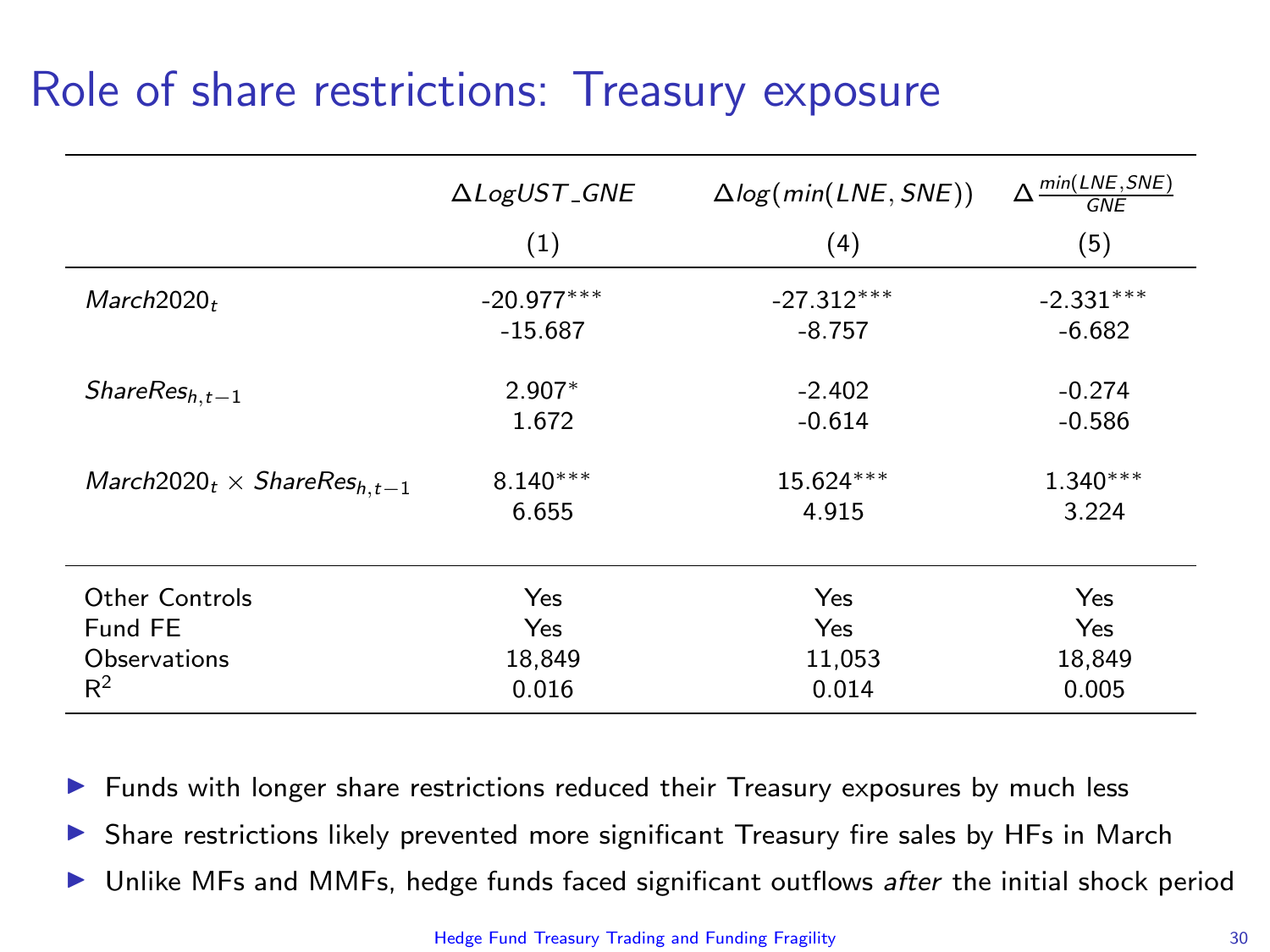### Investor outflows in the post-crisis period

|                       | <b>NetRetQ</b> | <b>NetFlows</b> | $\Delta$ LogNAV | $\triangle Log$ GAV | $\Delta$ LeverageRatio |
|-----------------------|----------------|-----------------|-----------------|---------------------|------------------------|
|                       | (1)            | (2)             | (3)             | (4)                 | (5)                    |
| $March2020_t$         | $-9.625***$    | $-1.933***$     | $-14.064***$    | $-13.291***$        | $-0.028$               |
|                       | $-22.092$      | $-5.921$        | $-24.445$       | $-18.541$           | $-1.162$               |
| June $2020t$          | $6.617***$     | $-3.347***$     | $2.797***$      | $-1.137$            | $-0.210***$            |
|                       | 5.931          | $-5.040$        | 3.193           | $-1.225$            | $-7.559$               |
| Sept2020 <sub>t</sub> | $1.254**$      | $-3.330***$     | $-2.244***$     | $-1.764**$          | $0.080***$             |
|                       | 2.159          | $-6.565$        | $-3.462$        | $-2.474$            | 3.353                  |
| Other Controls        | Yes            | Yes             | Yes             | Yes                 | Yes                    |
| Fund FE               | Yes            | Yes             | Yes             | Yes                 | <b>Yes</b>             |
| Observations          | 8,361          | 8,349           | 8,356           | 8,356               | 8,356                  |
| $R^2$                 | 0.556          | 0.335           | 0.231           | 0.133               | 0.036                  |

- Quarterly regression extending sample to end of 2020Q3
- $\triangleright$  While market turmoil subsided immediately following Fed intervention, hedge funds continued to face large outflows
- UST hedge funds delevered portfolios and did not ramp back up their UST exposures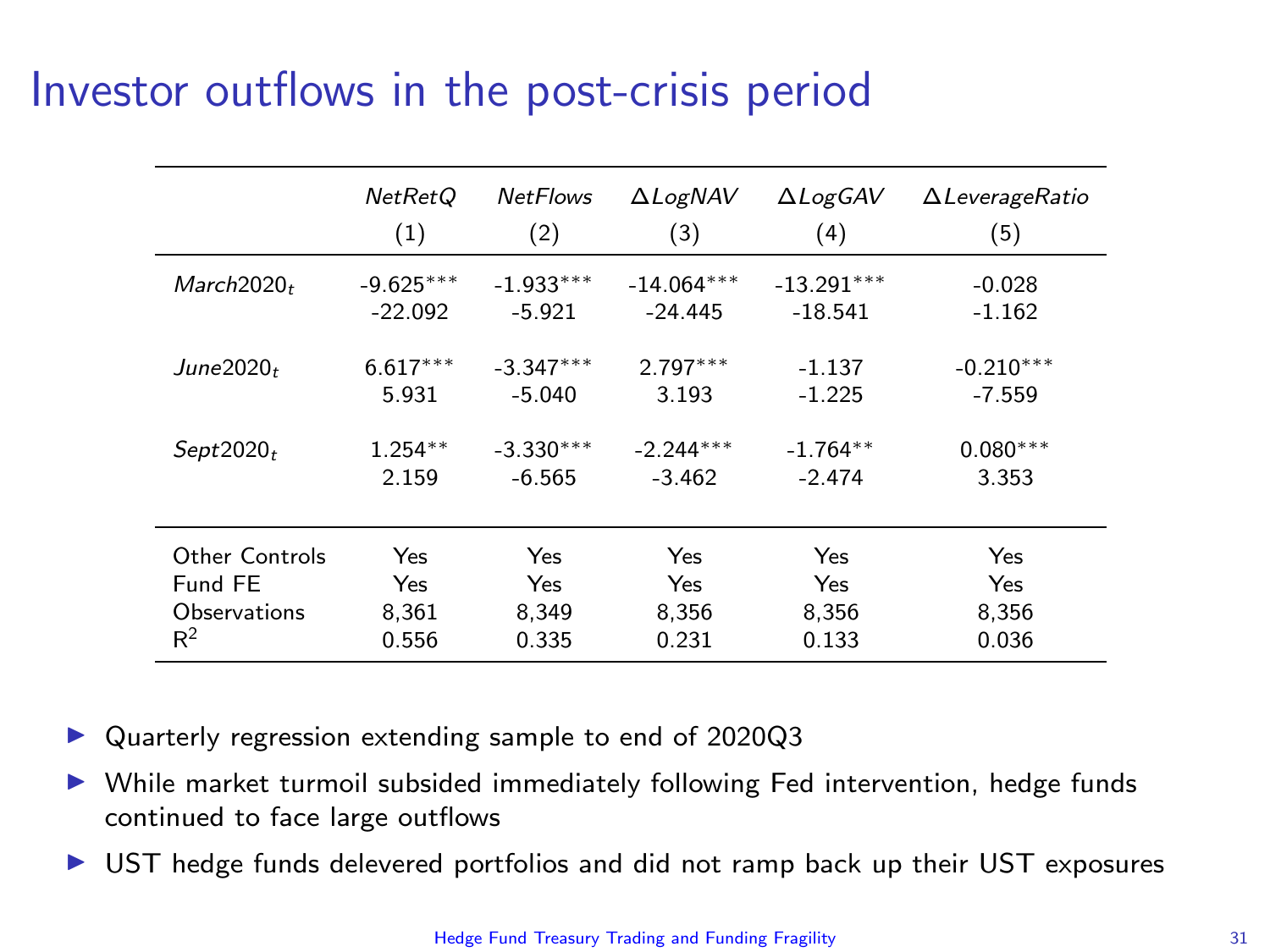### <span id="page-31-0"></span>**Outline**

#### **[Overview](#page-1-0)**

[Data and summary statistics](#page-7-0)

[Hedge fund Treasury trading and the COVID-19 shock](#page-12-0)

[Creditor regulatory constraints](#page-23-0)

[Redemption risk](#page-26-0)

[Margin pressure](#page-31-0)

[Conclusion](#page-34-0)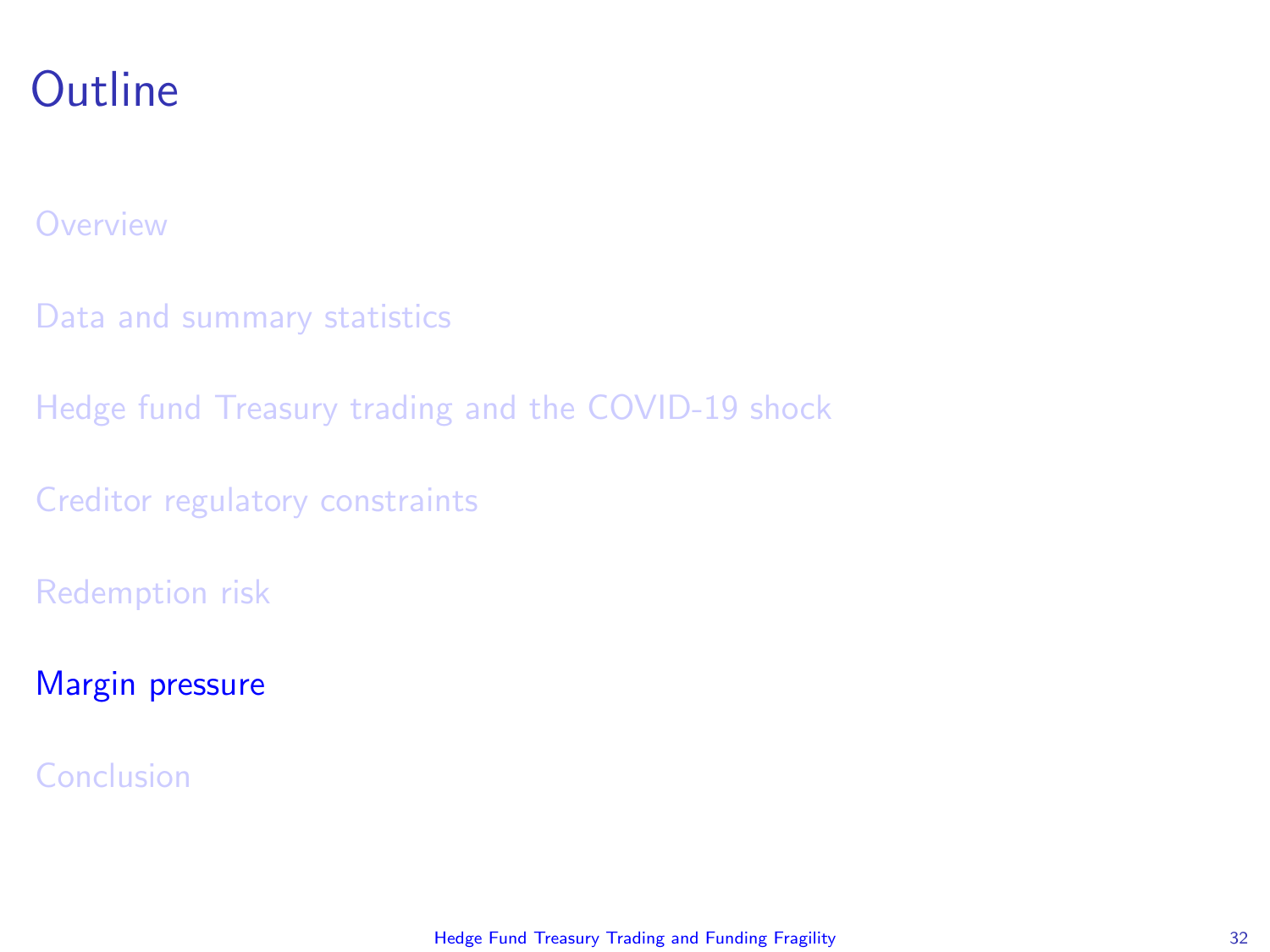### Basis trader funds versus other UST funds



[Hedge Fund Treasury Trading and Funding Fragility](#page-0-0) 33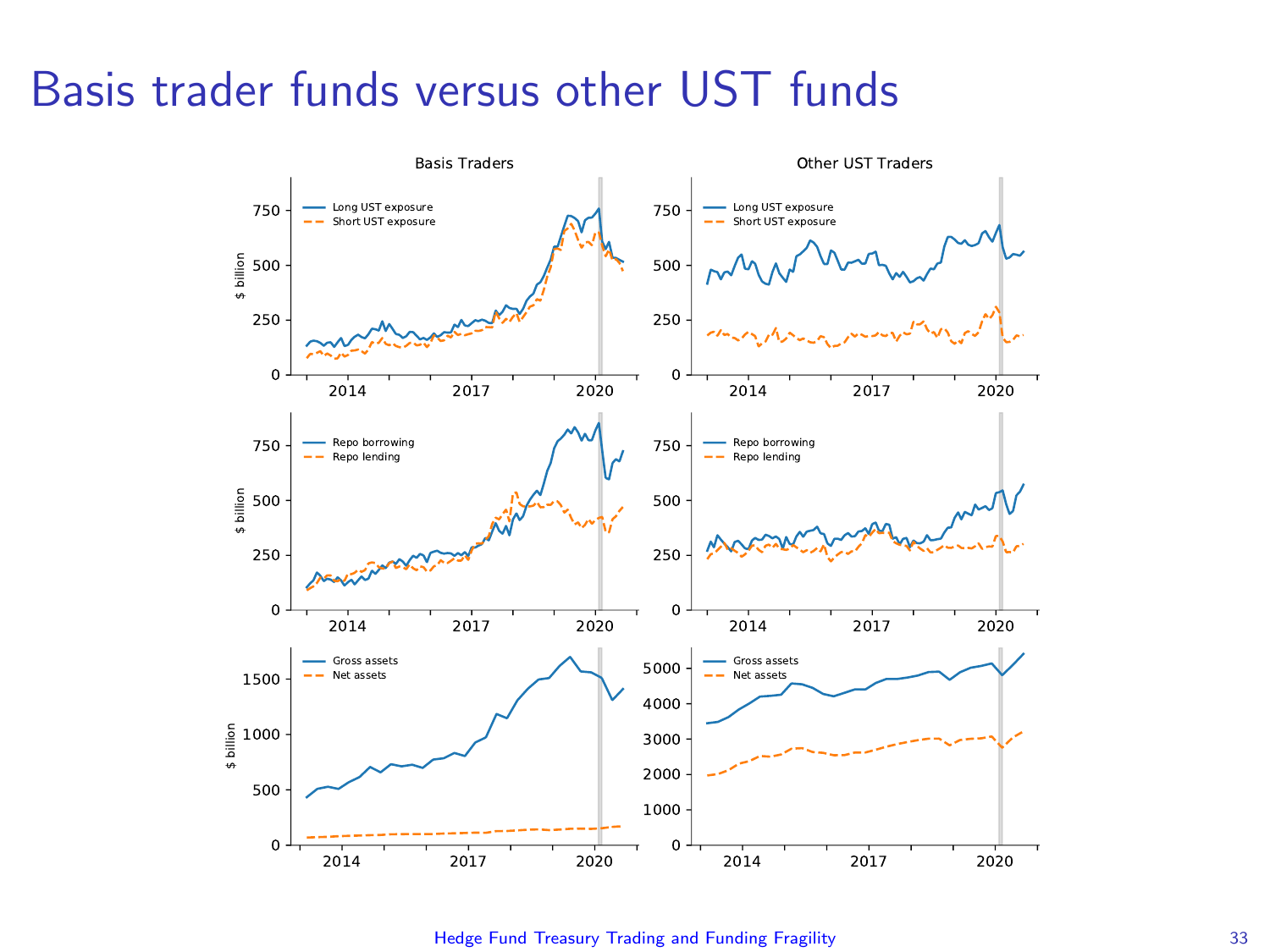### Basis trader funds versus other UST funds

- <span id="page-33-0"></span> $\blacktriangleright$  Hedge funds predominantly engaged in the long cash-futures basis trade faced margin calls on futures leg in March 2020 [Trade overview](#page-40-0)
	- − short: Treasury futures
	- − long: bond, deliverable into futures, financed by repo borrowing
- $\triangleright$  Basis traders likely faced greater immediate liquidity needs
- $\triangleright$  Note: Most hedge funds that trade UST are not predominantly basis traders
- In March 2020, compared to other UST traders, basis traders
	- − Reduced UST long exposures more, but retained more arbitrage positions.
	- − Repo borrowing decreased significantly; shorter maturity; higher haircuts
	- − Held larger cash positions with posted margin/collateral included, but relatively less unencumbered cash (held for liquidity management)
	- − Reduced leverage and number of open positions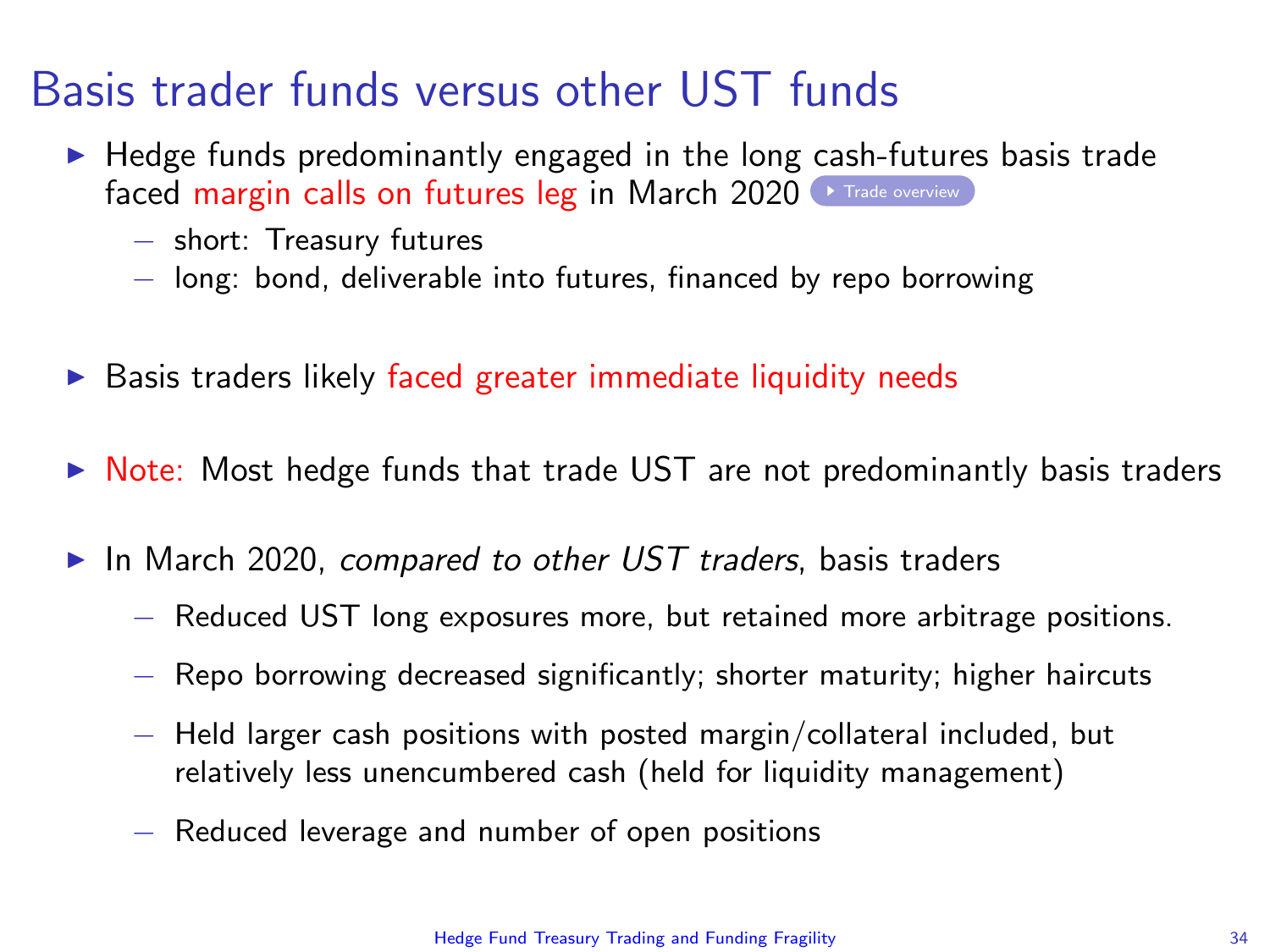### <span id="page-34-0"></span>**Outline**

#### **[Overview](#page-1-0)**

- [Data and summary statistics](#page-7-0)
- [Hedge fund Treasury trading and the COVID-19 shock](#page-12-0)
- [Creditor regulatory constraints](#page-23-0)
- [Redemption risk](#page-26-0)
- [Margin pressure](#page-31-0)

#### [Conclusion](#page-34-0)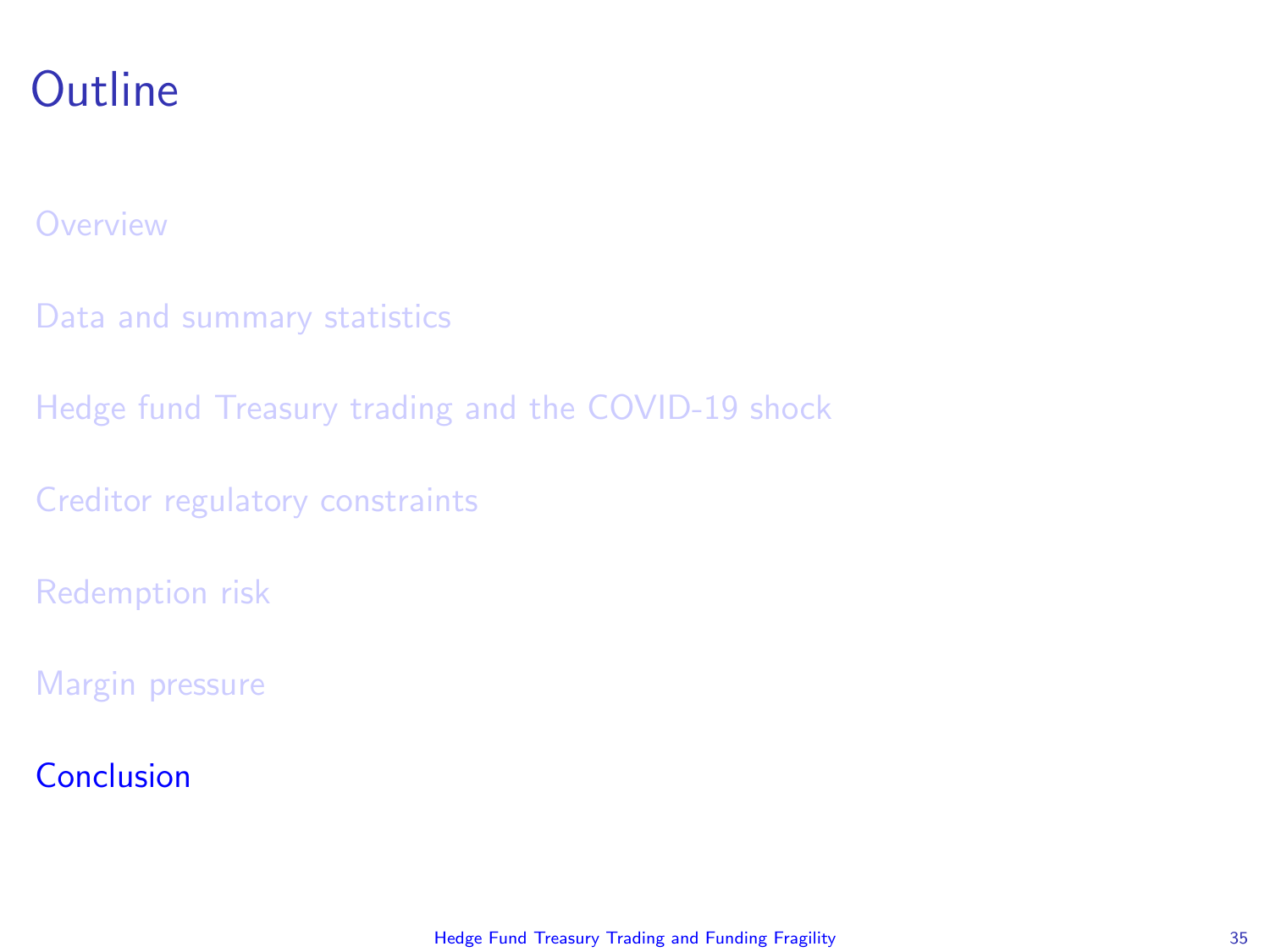### <span id="page-35-0"></span>Conclusion

- In March 2020, hedge funds reduced UST exposures by around 20%, saw -7% return
- Findings consistent with liquidity preservation and stabilizing share restrictions
	- − Increased precautionary cash holdings, reduced portfolio illiquidity and size
	- − Sell-off larger at hedge funds with shorter share restrictions
- $\triangleright$  Findings inconsistent with massive deleveraging by HFs or regulatory constraints at broker-dealers driving the sell-off
	- − Hedge fund borrowing and leverage remained largely unchanged
	- − G-SIB dealers provided more stable funding in March
- Speed of Fed intervention likely prevented destabilizing, disorderly fire sales
	- − Basis traders faced more immediate liquidity needs and funding pressure in March
	- − HFs saw substantial investor redemptions after the March turmoil
	- − Fed intervention reversed substantial HF losses and prevented further capital drain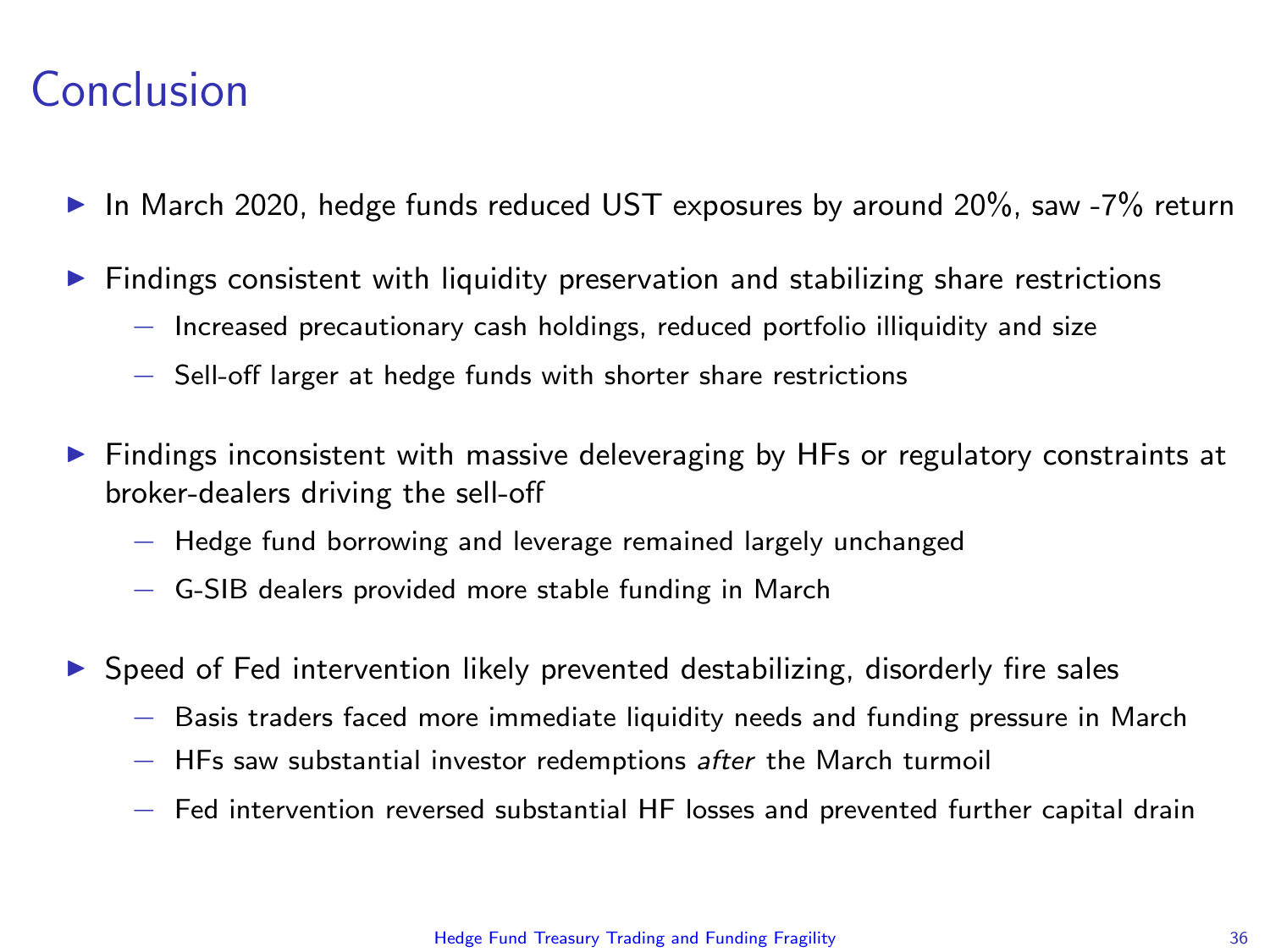

[Appendix slides]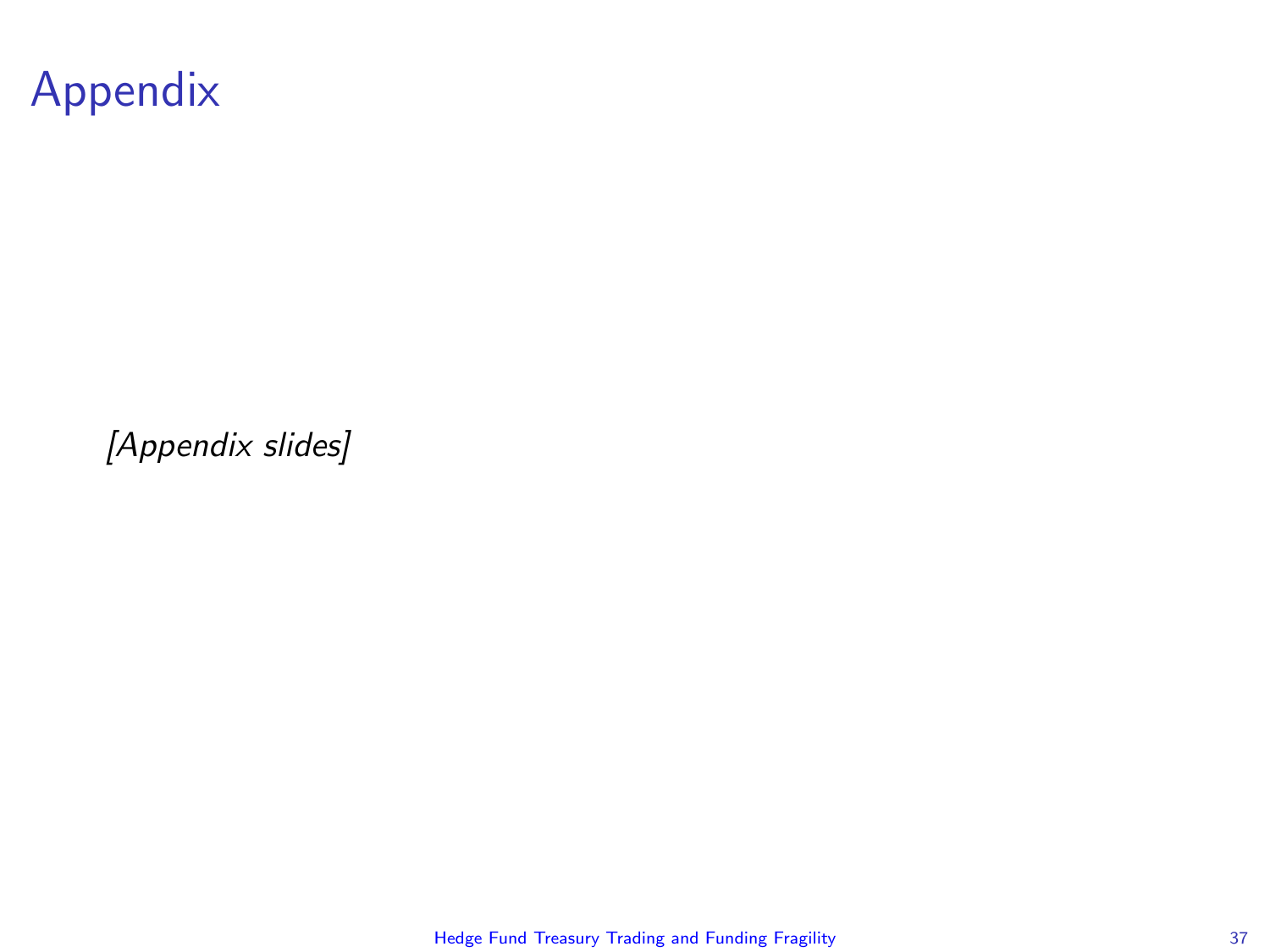### Summary statistics: Hedge fund characteristics

|                                                       | N      | Mean       | Median    | Stdev      | 25th      | 75th       | 10th      | 90th       |
|-------------------------------------------------------|--------|------------|-----------|------------|-----------|------------|-----------|------------|
| $NAV_{h,t}$ (m US\$)                                  | 12,503 | 2,828.349  | 1,397.077 | 4,127.828  | 714.734   | 3,068.911  | 379.007   | 6,894.295  |
| LeverageRatio <sub>h.t</sub>                          | 12,503 | 2.476      | 1.335     | 3.713      | 1.042     | 2.120      | 1.002     | 3.923      |
| PortIllig <sub>h,t</sub> (days)                       | 12,284 | 33.096     | 7.181     | 61.221     | 1.725     | 35.325     | 0.500     | 90.399     |
| $ShareResh.t$ (days)                                  | 12.492 | 125.835    | 60.500    | 123.596    | 19.000    | 227.625    | 0.500     | 316.278    |
| $FinDur_{h.t}$ (days)                                 | 9,836  | 37.107     | 10.710    | 54.451     | 0.500     | 59.256     | 0.500     | 118.853    |
| $MgrStake_{h.f}$ (%)                                  | 11,472 | 13.761     | 3.000     | 25.690     | 0.000     | 13.000     | 0.000     | 44.000     |
|                                                       |        |            |           |            |           |            |           |            |
| $NetRetQ_{h,t}$ (%)                                   | 12,713 | 2.316      | 1.690     | 8.129      | $-0.470$  | 4.080      | $-4.160$  | 8.286      |
| $NetRetM_{h.f.}$ (%)                                  | 36,351 | 0.437      | 0.510     | 2.668      | $-0.490$  | 1.560      | $-2.220$  | 3.100      |
| $NetFlows_{h.t}$ (%)                                  | 12,023 | $-0.605$   | $-0.179$  | 13.905     | $-4.462$  | 2.770      | $-12.404$ | 10.974     |
|                                                       |        |            |           |            |           |            |           |            |
| $FreeCashEq_{h,t}$ (m US\$)                           | 37,133 | 824.945    | 219.609   | 1,650.080  | 39.652    | 784.817    | 0.056     | 2,180.929  |
| $Cash_{h,t}$ (m US\$)                                 | 32,140 | 759.771    | 253.933   | 1,372.204  | 65.022    | 805.677    | 11.794    | 1,933.981  |
| $\frac{FreeCashEq_{h,t}}{S_{h,t}}$ (%)<br>$NAV_{h.t}$ | 36,596 | 26.779     | 16.276    | 27.846     | 3.888     | 43.313     | 0.013     | 72.622     |
| $\frac{\text{Cash}_{h,t}}{\text{NAV}_{h,t}}$<br>(%)   | 31,716 | 30.623     | 16.572    | 41.535     | 5.216     | 39.079     | 1.128     | 74.434     |
|                                                       |        |            |           |            |           |            |           |            |
| $OpenPositions_{h,t}$                                 | 37,548 | 2,561.640  | 599.000   | 6,366.386  | 219.000   | 1,804.000  | 86.000    | 5,768.300  |
| $GNE_{h,t}$ (m US\$)                                  | 37,292 | 25,642.859 | 5.957.733 | 61.005.277 | 1,932.317 | 18,433.384 | 784.600   | 59,207.269 |
| PortfolioGNE <sub>ht</sub> (m US\$)                   | 37.292 | 24.592.608 | 5.445.073 | 59.761.393 | 1.752.156 | 17.174.351 | 710.106   | 56.505.466 |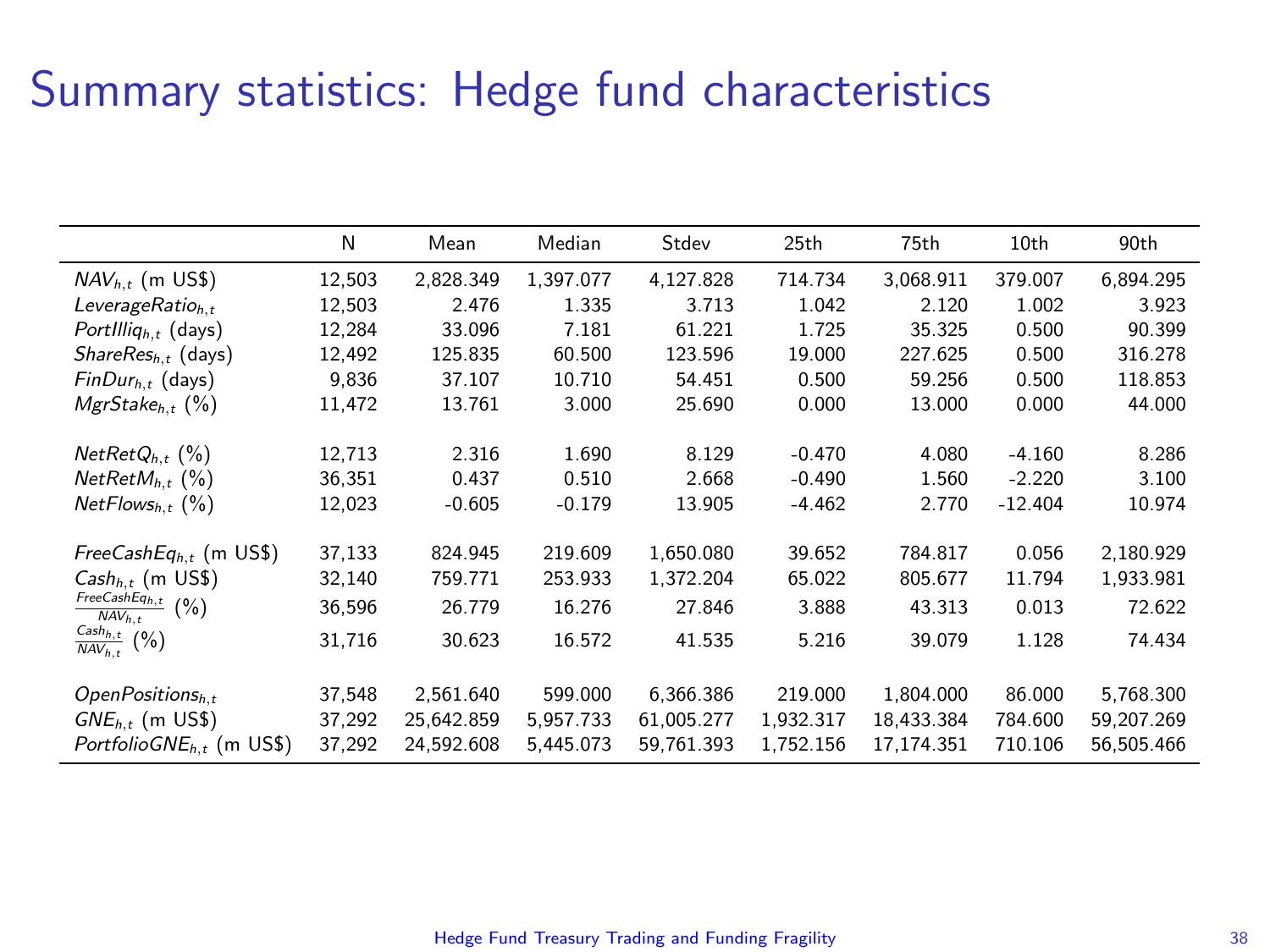### Summary statistics: Repo lending, borrowing and collateral

|                                                                                                                                                                                                                                                                                                                                                             | N                                    | Mean                                  | Median                               | Stdev                                | 25th                                | 75th                                   | 10th                               | 90th                                     |
|-------------------------------------------------------------------------------------------------------------------------------------------------------------------------------------------------------------------------------------------------------------------------------------------------------------------------------------------------------------|--------------------------------------|---------------------------------------|--------------------------------------|--------------------------------------|-------------------------------------|----------------------------------------|------------------------------------|------------------------------------------|
| $RepoBorrowing_{h,t}$ (m US\$)                                                                                                                                                                                                                                                                                                                              | 14.261                               | 3.616.378                             | 280.089                              | 11.129.562                           | 37.898                              | 1.440.943                              | 0.000                              | 7.039.536                                |
| $Repolending_{h,t}$ (m US\$)                                                                                                                                                                                                                                                                                                                                | 15,340                               | 2.710.582                             | 126.539                              | 8.668.318                            | 12.569                              | 850.733                                | 0.000                              | 5.916.215                                |
| $RepoBrrwTerm_{h.t}$ (days)                                                                                                                                                                                                                                                                                                                                 | 12.439                               | 25.683                                | 8.661                                | 43.691                               | 1.463                               | 29.220                                 | 0.000                              | 69.398                                   |
| $RepolendTerm_{h,t}$ (days)                                                                                                                                                                                                                                                                                                                                 | 13.037                               | 12.198                                | 3.653                                | 22.079                               | 0.000                               | 10.958                                 | 0.000                              | 40.178                                   |
| RepoTotalCollateral <sub>h,t</sub><br>$(\%)$<br>RepoBorrowing <sub>ht</sub><br>$\mathsf{Repo}\text{-}\mathsf{Cash}\text{-}\mathsf{Collateral}_{h,t}$<br>(%)<br>RepoBorrowing <sub>h</sub> ,<br>$\mathsf{RepoSecCollateral}_{h,t}$<br>(%)<br>RepoBorrowing <sub>ht</sub><br>RepoCashCollateral <sub>h.t</sub><br>$(\% )$<br>RepoTotalCollateral <sub>h</sub> | 13.250<br>12.910<br>13.249<br>12.910 | 118.174<br>31.619<br>85.348<br>29.758 | 103.290<br>2.428<br>100.914<br>1.863 | 27.569<br>41.006<br>52.852<br>40.311 | 100.388<br>0.039<br>35.772<br>0.034 | 128.431<br>69.532<br>124.193<br>65.271 | 100.000<br>0.000<br>0.000<br>0.000 | 152.999<br>100.146<br>139.759<br>100.000 |
| $RepoClearedCCP_{h.f.}$ (%)                                                                                                                                                                                                                                                                                                                                 | 5.059                                | 13.721                                | 0.000                                | 33.782                               | 0.000                               | 0.000                                  | 0.000                              | 100.000                                  |
| $RepoBilateralh.t$ (%)                                                                                                                                                                                                                                                                                                                                      | 6.172                                | 79.484                                | 100.000                              | 39.031                               | 95.000                              | 100.000                                | 0.000                              | 100.000                                  |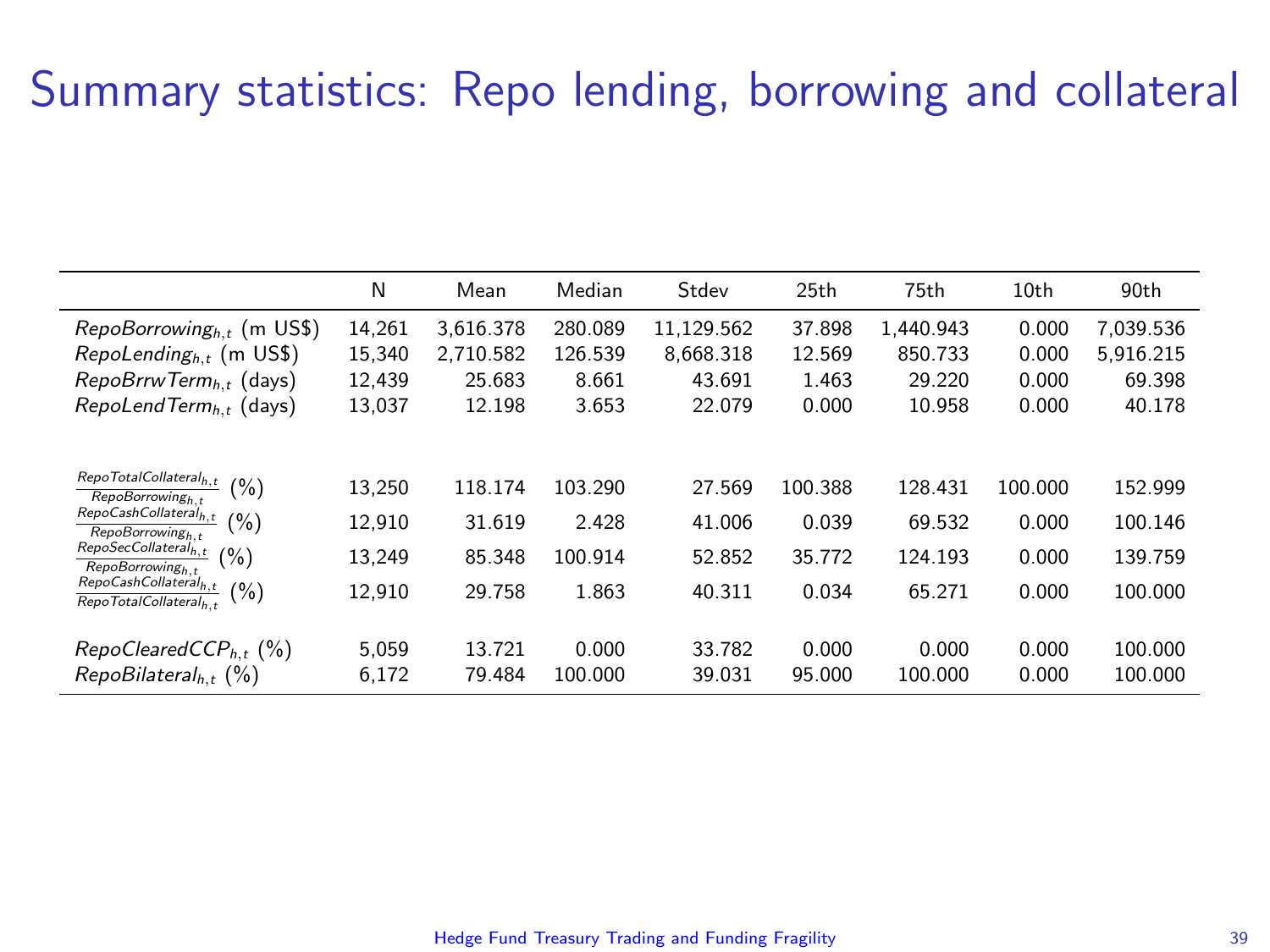### Summary statistics: Creditor exposures

|                                                  | Ν      | Mean      | Median  | Stdev      | 25th      | 75th      | 10th      | 90th       |
|--------------------------------------------------|--------|-----------|---------|------------|-----------|-----------|-----------|------------|
| TotalMCBorrowing <sub>h.t</sub> (m US\$)         | 6.129  | 6.008.282 | 975.979 | 17.719.835 | 329.311   | 3.729.416 | 112.594   | 11.833.454 |
| $NumCrdtsPerHF_{h,t}$                            | 6.129  | 4.512     | 3.000   | 4.404      | 2.000     | 5.000     | 1.000     | 9.000      |
| $HFCrdtrHHh_t$                                   | 6.129  | 49.325    | 39.459  | 30.680     | 25.098    | 67.518    | 16.485    | 100.000    |
| $HF_C(tpty_Credit_{h,p,t}$ (m US\$)              | 27.930 | 1.327.842 | 434.083 | 2.701.381  | 154.146   | 1.230.545 | 69.509    | 3.012.068  |
| $\Delta$ logHF_Ctpty_Credit <sub>h.p.t</sub> (%) | 23.294 | 1.304     | 0.798   | 48.744     | $-20.583$ | 22.976    | $-54.101$ | 56.342     |
| $IsCrdtrPB_{h.o.t}$                              | 27.930 | 0.466     | 0.000   | 0.499      | 0.000     | 1.000     | 0.000     | 1.000      |
| $IsCrdtrCustodian_{h.o.t}$                       | 27.930 | 0.504     | 1.000   | 0.500      | 0.000     | 1.000     | 0.000     | 1.000      |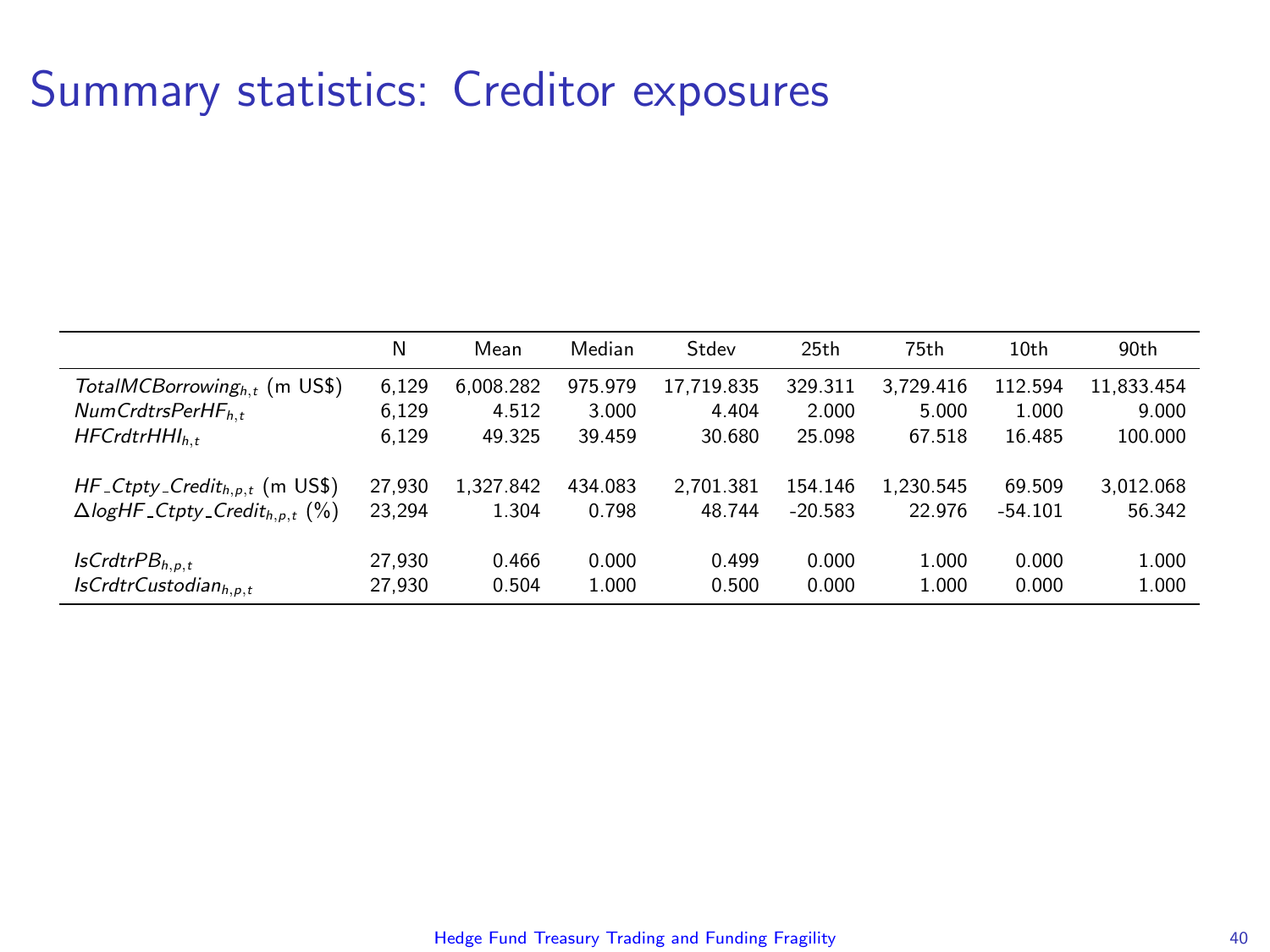## <span id="page-40-0"></span>Fixed income arbitrage strategies **[Repo](#page-17-0) & [Basis traders](#page-33-0)**



(a) Bond spread trade



[Hedge Fund Treasury Trading and Funding Fragility](#page-0-0) 41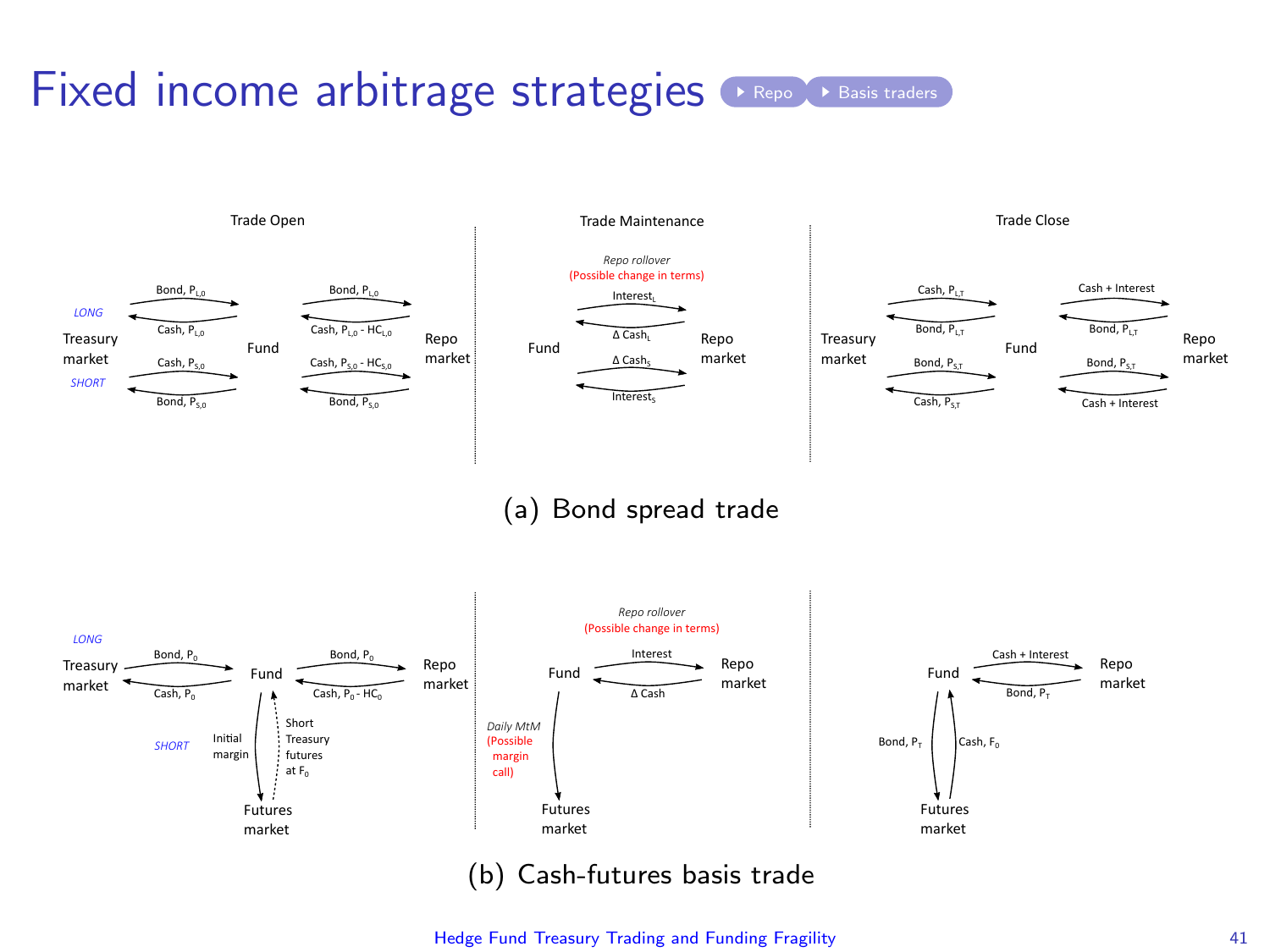### Hedge Fund Borrowing and Collateral



[Hedge Fund Treasury Trading and Funding Fragility](#page-0-0) 42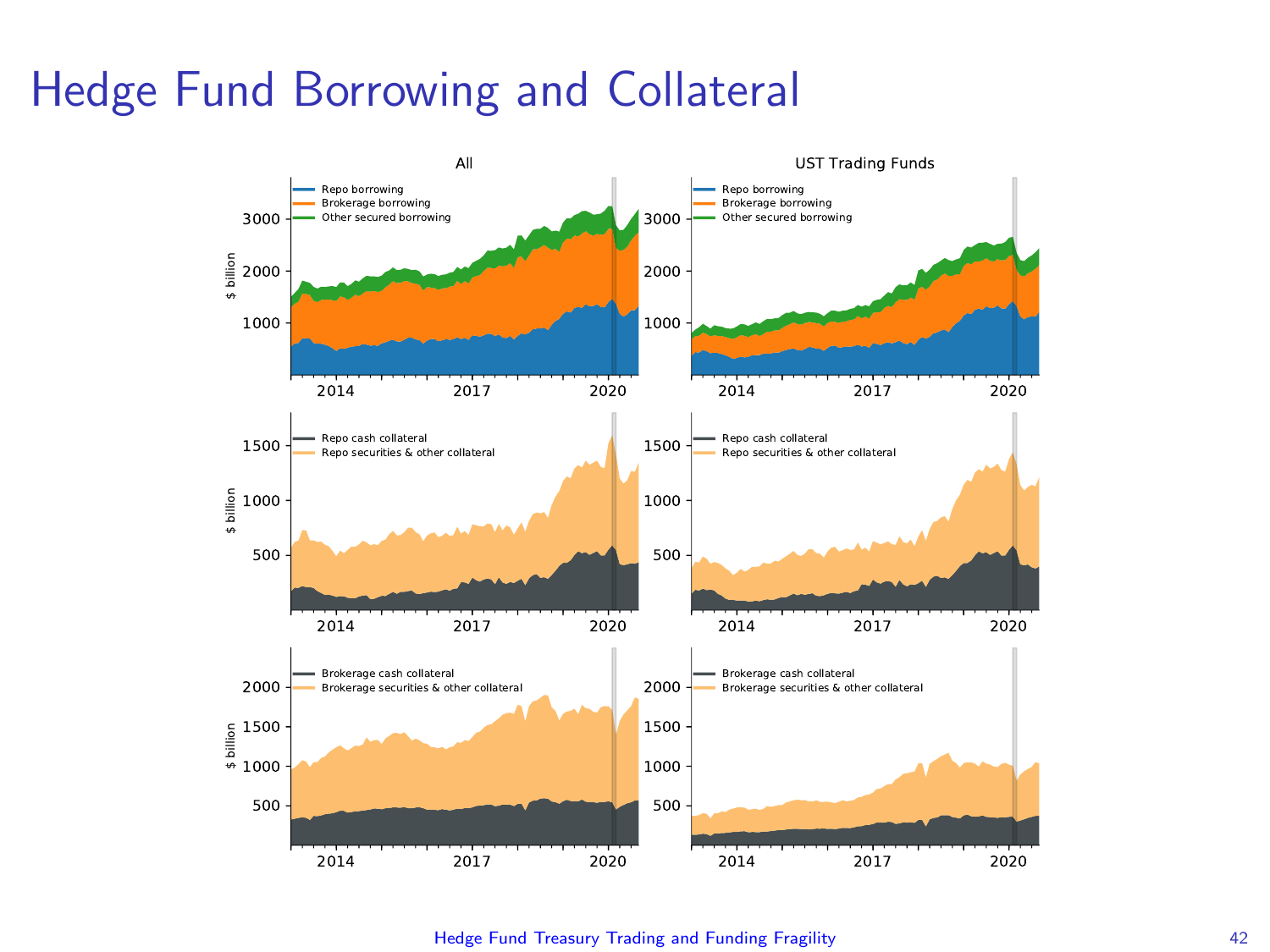### Gross Assets of RV and Macro Strategies



#### [Hedge Fund Treasury Trading and Funding Fragility](#page-0-0) 43

...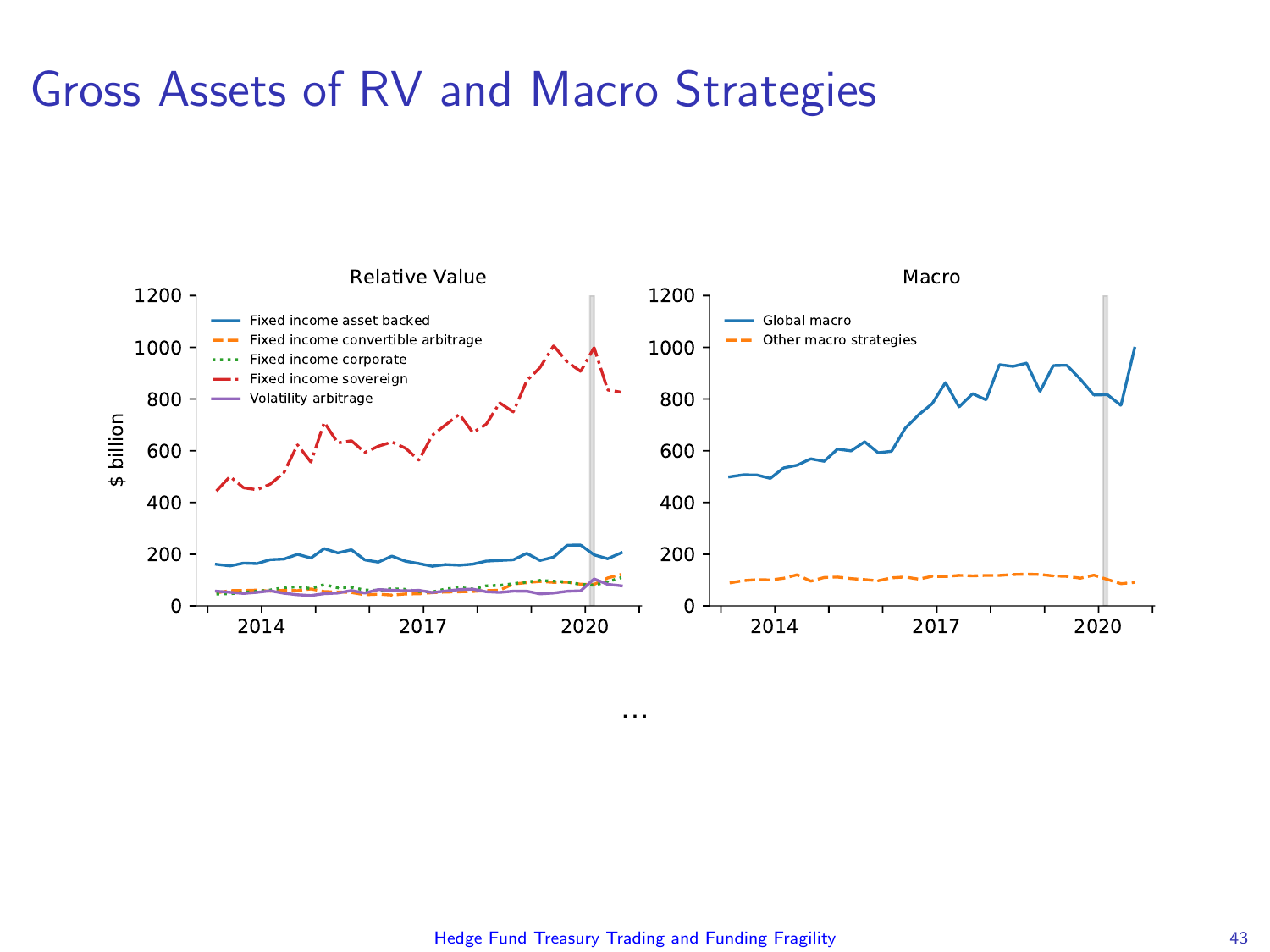### Repo collateral

|                        | $\Delta$ Log $\mathsf{Rep}\nolimits$ TotalCollateral | ∆LogRepoCashCollateral | $\Delta$ RepoTotalCollateral<br>RepoBorrowing | $\Delta$ RepoCashCollateral<br>RepoBorrowing | A RepoCashCollateral<br>RepoTotalCollateral |
|------------------------|------------------------------------------------------|------------------------|-----------------------------------------------|----------------------------------------------|---------------------------------------------|
|                        | $\left(1\right)$                                     | (2)                    | (3)                                           | (4)                                          | (5)                                         |
| March2020 <sub>r</sub> | 0.565                                                | 91.952***              | $-0.668**$                                    | $1.524***$                                   | $1.326***$                                  |
|                        | 0.280                                                | 19.659                 | $-2.329$                                      | 4.189                                        | 4.544                                       |
| Other Controls         | Yes                                                  | Yes                    | Yes                                           | Yes                                          | Yes                                         |
| Fund FE                | Yes                                                  | Yes                    | Yes                                           | Yes                                          | Yes                                         |
| Observations           | 9.810                                                | 6.954                  | 9.810                                         | 9.478                                        | 9.478                                       |
| $R^2$                  | 0.014                                                | 0.037                  | 0.012                                         | 0.019                                        | 0.020                                       |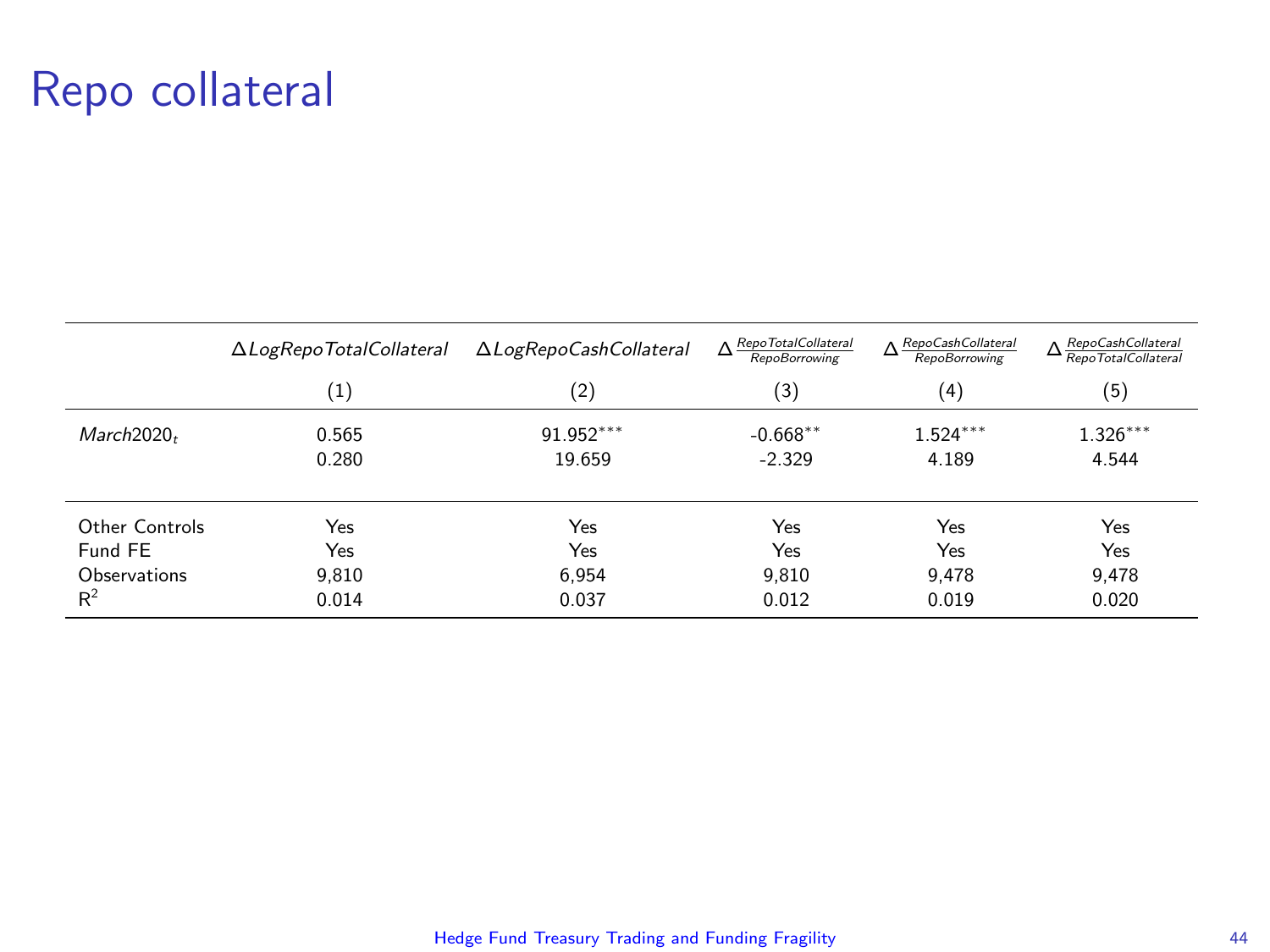### <span id="page-44-0"></span>Hedge fund returns and investor flows

|                    | <b>NetRetM</b> | NetRet <sub>O</sub> | <b>NetFlows</b> |
|--------------------|----------------|---------------------|-----------------|
|                    | (1)            | (2)                 | (3)             |
| March2020+         | $-6.624***$    | $-9.895***$         | $-1.830***$     |
|                    | $-37.499$      | $-23.683$           | $-6.040$        |
| $LogNAV_{h.t-1}$   | $-0.408***$    | $-1.172**$          | $-7.648***$     |
|                    | $-2.760$       | $-2.292$            | $-7.232$        |
| $NetRet_{h,t-1}$   | 0.026          | $1.332*$            | $-0.994**$      |
|                    | 0.197          | 1.792               | $-2.355$        |
| $NetFlows_{h,t-1}$ | $-0.024$       | $-0.588***$         | $3.077***$      |
|                    | $-0.650$       | $-3.279$            | 6.579           |
| $Portlllq_{h,t-1}$ | $-0.149$       | $-0.120$            | $-1.966***$     |
|                    | $-1.377$       | $-0.227$            | $-3.296$        |
| $ShareResh.t-1$    | 0.055          | 0.021               | 1.199           |
|                    | 0.763          | 0.147               | 1.389           |
| $FinDur_{h,t-1}$   | 0.043          | 0.398               | $0.516*$        |
|                    | 0.875          | 1.316               | 1.806           |
| $MgrStakeh,t-1$    | $-0.076*$      | $-0.170$            | 0.705           |
|                    | $-1.714$       | $-1.309$            | 1.448           |
| Fund FF            | Yes            | Yes                 | Yes             |
| Observations       | 21.659         | 7.630               | 7.618           |
| R <sup>2</sup>     | 0.193          | 0.549               | 0.344           |

#### [Hedge Fund Treasury Trading and Funding Fragility](#page-0-0) 45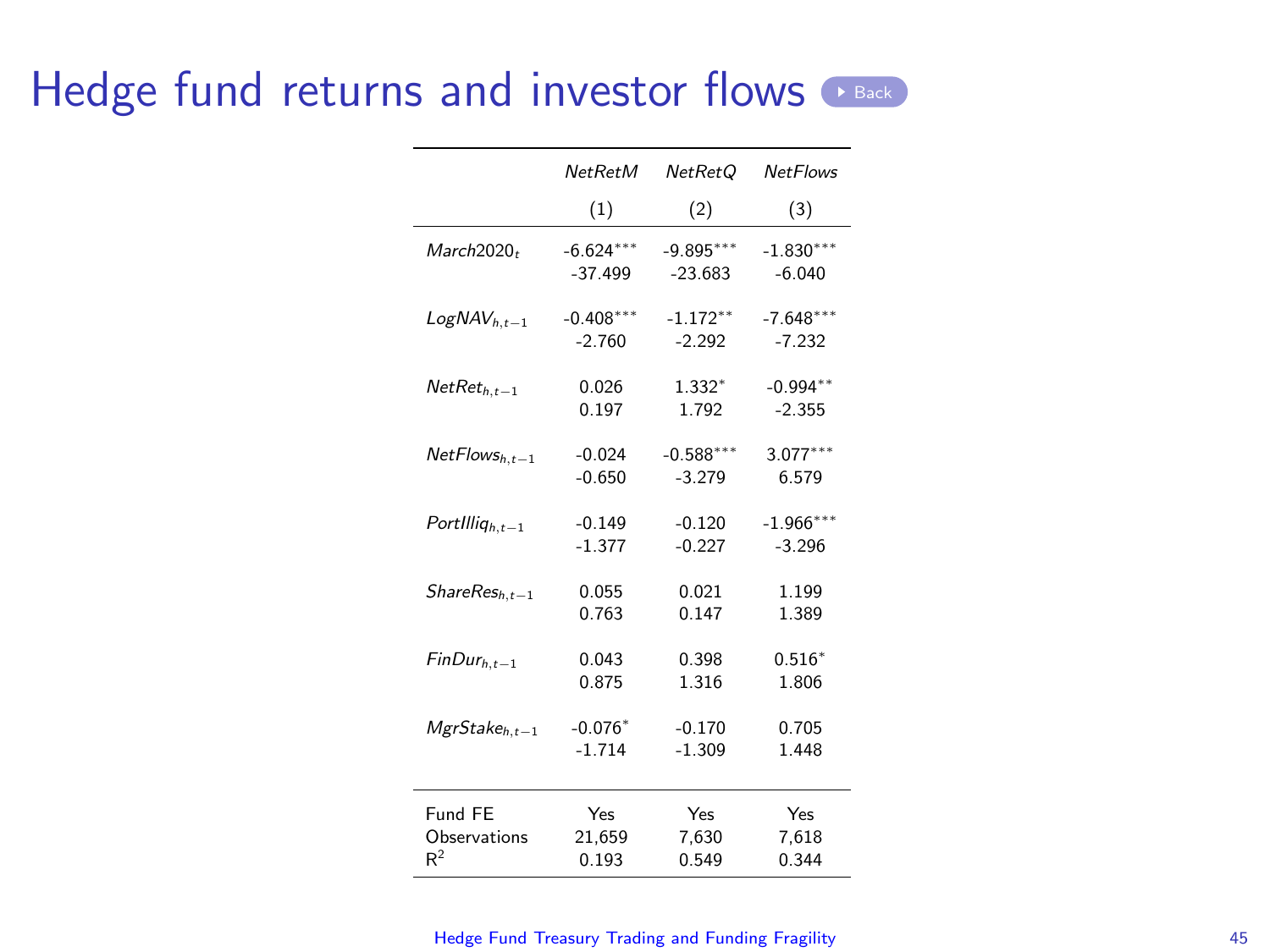# Portfolio liquidity

<span id="page-45-0"></span>

|                                                    |                              | $\Delta$ share of assets that can be liquidated in: |                              |                              |  |
|----------------------------------------------------|------------------------------|-----------------------------------------------------|------------------------------|------------------------------|--|
|                                                    | $\Delta$ LogPortIllig        | $< 7$ days                                          | $<$ 30 days                  | $>$ 31 days                  |  |
|                                                    | (1)                          | (2)                                                 | (3)                          | (4)                          |  |
| March2020 <sub>t</sub>                             | $-10.734***$<br>$-8.741$     | $1.005***$<br>5.672                                 | 0.070<br>0.570               | $-0.070$<br>$-0.570$         |  |
| Other Controls<br>Fund FF<br>Observations<br>$R^2$ | Yes<br>Yes<br>7.625<br>0.084 | Yes<br>Yes<br>7,625<br>0.067                        | Yes<br>Yes<br>7,625<br>0.091 | Yes<br>Yes<br>7,625<br>0.091 |  |

 $\blacktriangleright$  Portfolio liquidity increased.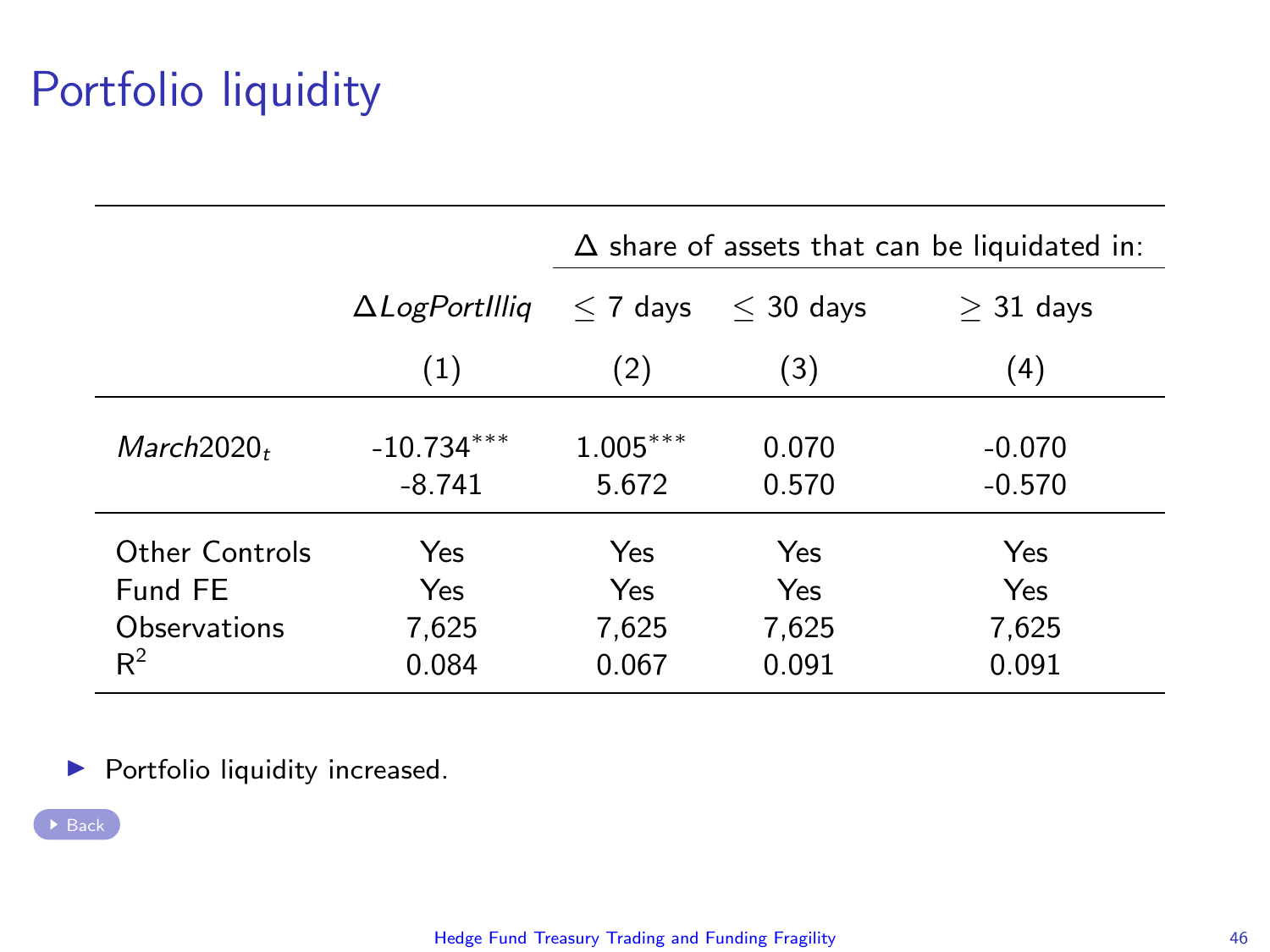### Fund equity, assets, and leverage

|                | <b>ALogNAV</b> | $\Delta Log$ GAV | $\Delta$ LeverageRatio |
|----------------|----------------|------------------|------------------------|
|                | (1)            | (2)              | (3)                    |
| $March2020_t$  | $-14.139***$   | $-13.545***$     | $-0.037$               |
|                | $-24.985$      | $-18.623$        | $-1.472$               |
| Other Controls | Yes            | Yes              | <b>Yes</b>             |
| Fund FF        | Yes            | Yes              | Yes                    |
| Observations   | 7.625          | 7.625            | 7.625                  |
| $R^2$          | 0.246          | 0.149            | 0.038                  |

 $\blacktriangleright$  Balance sheet leverage was unchanged

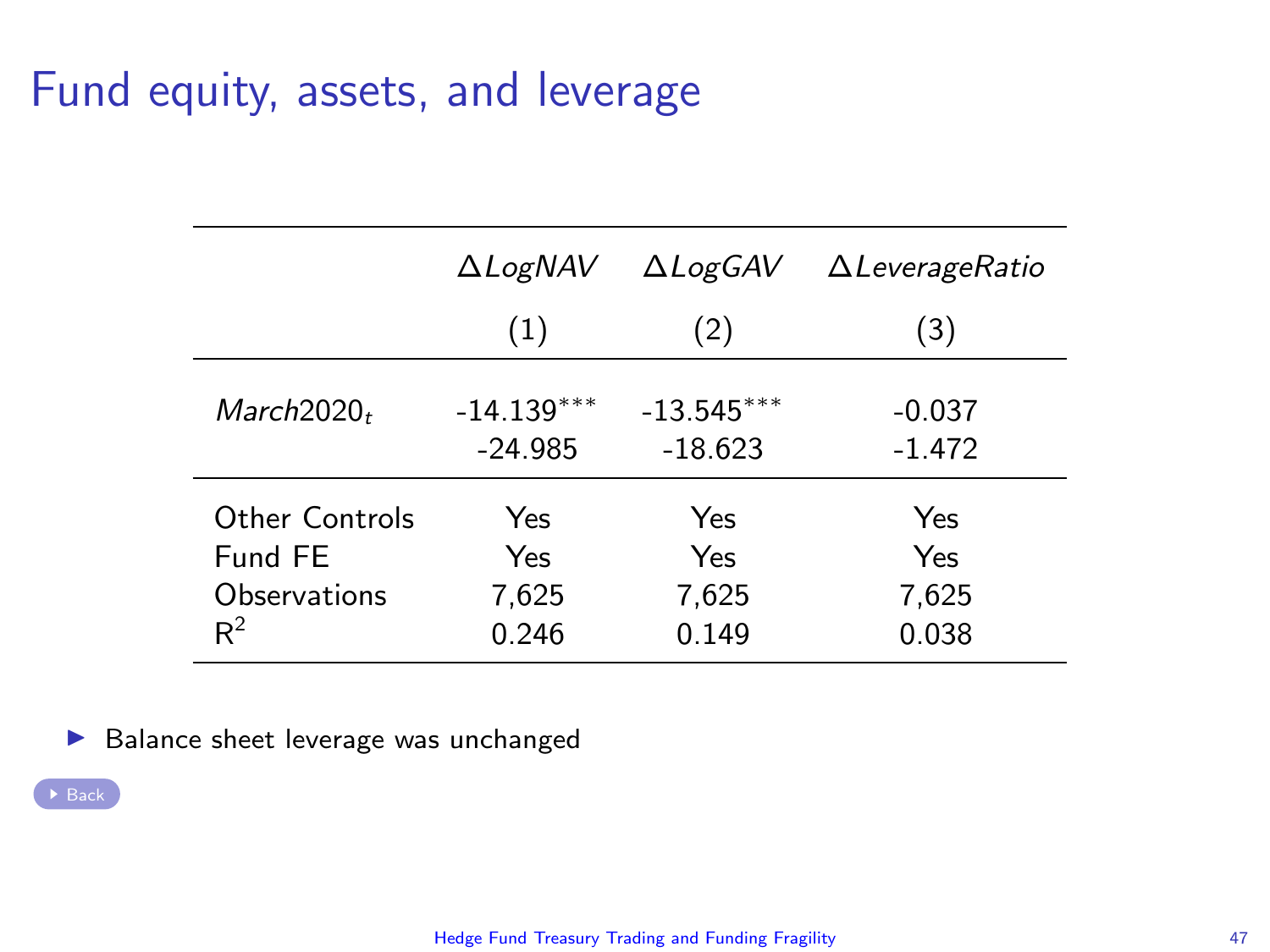### Treasury duration exposure

|                        | $\triangle$ <i>UST LNE Drtn</i> | $\triangle UST$ SNE Drtn | $\triangle UST$ _NNE_Drtn |
|------------------------|---------------------------------|--------------------------|---------------------------|
|                        | (1)                             | (2)                      | (3)                       |
| March2020 <sub>t</sub> | $0.113***$                      | $-0.418***$              | $0.435*$                  |
|                        | 3.393                           | $-5.482$                 | 1.864                     |
| <b>Other Controls</b>  | Yes                             | Yes                      | Yes                       |
| Fund FE                | Yes                             | Yes                      | Yes                       |
| Observations           | 16,512                          | 12,633                   | 18,328                    |
| $R^2$                  | 0.007                           | 0.008                    | 0.004                     |

 $\blacktriangleright$  Funds increased their duration exposures